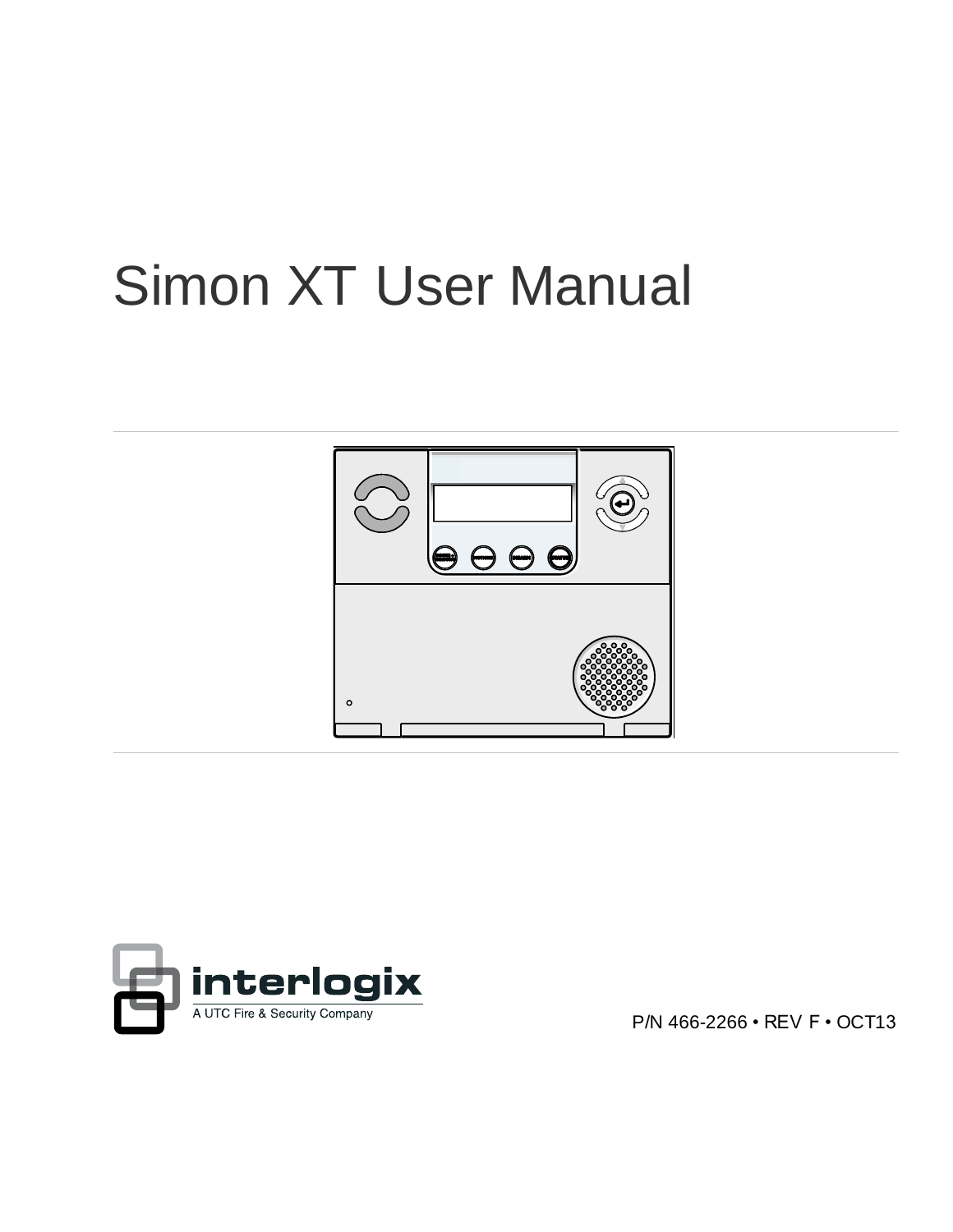| Copyright             | © 2012 UTC Fire & Security Americas Corporation, Inc.                                                                                                                                                                                                                                                                                                                                                                                                                                           |
|-----------------------|-------------------------------------------------------------------------------------------------------------------------------------------------------------------------------------------------------------------------------------------------------------------------------------------------------------------------------------------------------------------------------------------------------------------------------------------------------------------------------------------------|
|                       | Interlogix is part of UTC Climate Controls & Security, a unit of United Technologies<br>Corporation. All rights reserved.                                                                                                                                                                                                                                                                                                                                                                       |
| <b>Disclaimer</b>     | The information in this document is subject to change without notice. UTC Fire &<br>Security assumes no responsibility for inaccuracies or omissions and specifically<br>disclaims any liabilities, losses, or risks, personal or otherwise, incurred as a<br>consequence, directly or indirectly, of the use or application of any of the contents of<br>this document. For the latest documentation, contact your local supplier or visit us<br>online at http://www.utcfireandsecurity.com/. |
|                       | This publication may contain examples of screen captures and reports used in daily<br>operations. Examples may include fictitious names of individuals and companies.<br>Any similarity to names and addresses of actual businesses or persons is entirely<br>coincidental.                                                                                                                                                                                                                     |
| <b>Trademarks and</b> | Simon and Simon XT are trademarks of UTC Fire & Security.                                                                                                                                                                                                                                                                                                                                                                                                                                       |
| patents               | Other trade names used in this document may be trademarks or registered<br>trademarks of the manufacturers or vendors of the respective products.                                                                                                                                                                                                                                                                                                                                               |
| <b>Manufacturer</b>   | UTC Fire & Security Americas Corporation, Inc.<br>1275 Red Fox Rd., Arden Hills, MN 55112-6943, USA                                                                                                                                                                                                                                                                                                                                                                                             |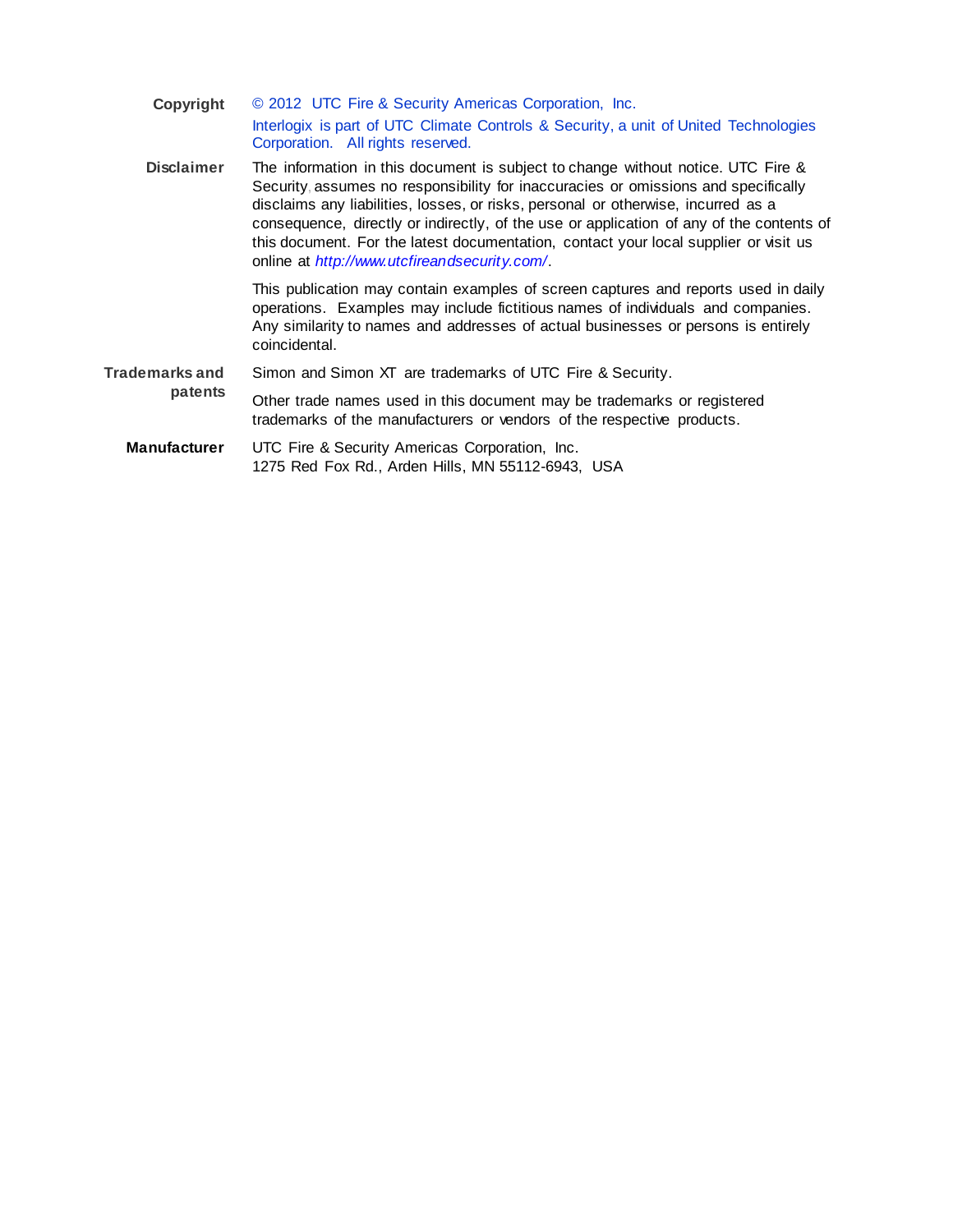#### **Software license agreement**

**Important:** This end-user license agreement ("Agreement") is a legal agreement between UTC FIRE & SECURITY and You. Read the follow ing terms and conditions carefully before installing or using this Software. This agreement provides a license from UTC FIRE & SECURITY to use the Software. It also contains warranty information, disclaimers, and liability limitations. Installing and/or using the Software confirms Your agreement to be bound by these terms and conditions. If You do not agree with these terms and conditions, do not install or use the Software or, if already installed, immediately cease all use of the Software and promptly uninstall all components of the Software.

#### **1. Definitions**

The following definitions apply to this document:

- a. "UTC FIRE & SECURITY", w ith respect to title to or w arranty of the Software, means UTC Fire & Security Inc., a Delaw are corporation.
- b. "Software" mean the executable software or firmware programs and accompanying documentation installed on the UTC FIRE & SECURITY products, plus any upgrades, modified versions, updates, additions, and copies of the software furnished to Customer during the term of the license granted herein.
- c. "Documentation" means all associated media, printed materials, and electronic documentation accompanying the Software.
- d. "Licensed Product" means the Software and Documentation.
- e. "Customer" means the person or organization, or parent or subsidiary thereof, who uses the Software for its intended purposes, and excludes distributors, authorized resellers, value-added resellers and original equipment manufacturers. Customer may be referred to as You or Your, whether an individual or a business entity of any kind.
- f. "Machine" means the computer, workstation, terminal, or other hardware product on which the Software is installed.

#### **2. License**

All rights to and in the Licensed Product, including, but not limited to, copyrights, patents, trademarks, and trade secrets, belong to UTC FIRE & SECURITY, and UTC FIRE & SECURITY retains title to each copy of the Software. You agree that UTC FIRE & SECURITY at any time, upon reasonable notice, may audit Your use of the Software for compliance with the terms and conditions of this Agreement. Subject to the terms and conditions of this Agreement, UTC FIRE & SECURITY grants You a nonexclusive license to use the Software, but only in the country where acquired, provided that You agree to the following:

#### You may:

- a. install and use the Software on a single Machine at one time, unless You have purchased additional copies of the Software, in w hich case You may install the software on the number of Machines for which You have purchased copies of the Software;
- b. use the original copy of the Software provided to You for backup purposes.

#### You may not:

- a. transfer or distribute the Licensed Productto others, in electronic format or otherwise, and this Agreement shall automatically terminate in the event of such a transfer or distribution;
- b. use the Software over a computer network;
- c. sell, rent, lease, or sublicense the Software;
- d. copy or modify the Licensed Product for any purpose, including for backup purposes.

#### **3. Term**

This Agreement is effective until terminated. You may terminate this Agreement by uninstalling all components of the Software from all Machines and returning the Software to UTC FIRE & SECURITY. UTC FIRE & SECURITY may terminate this Agreement if You breach any of these terms and conditions. Upon termination of this Agreement for any reason, You agree to uninstall all components of the Software and return the Licensed Product to UTC FIRE & SECURITY. All provisions of this Agreement relating to (i) disclaimer of w arranties; (ii) limitations on liability, remedies, and damages; and (iii) UTC FIRE & SECURITY's proprietary rights, shall survive termination of this Agreement.

#### **4. Object code**

The Softw are is delivered in object code only. You may not alter, merge, modify, adapt, or translate the Softw are, nor decompile, disassemble, reverse-engineer, or otherwise reduce the Software to a humanperceivable form, nor create derivative w orks or programs based on the Softw are.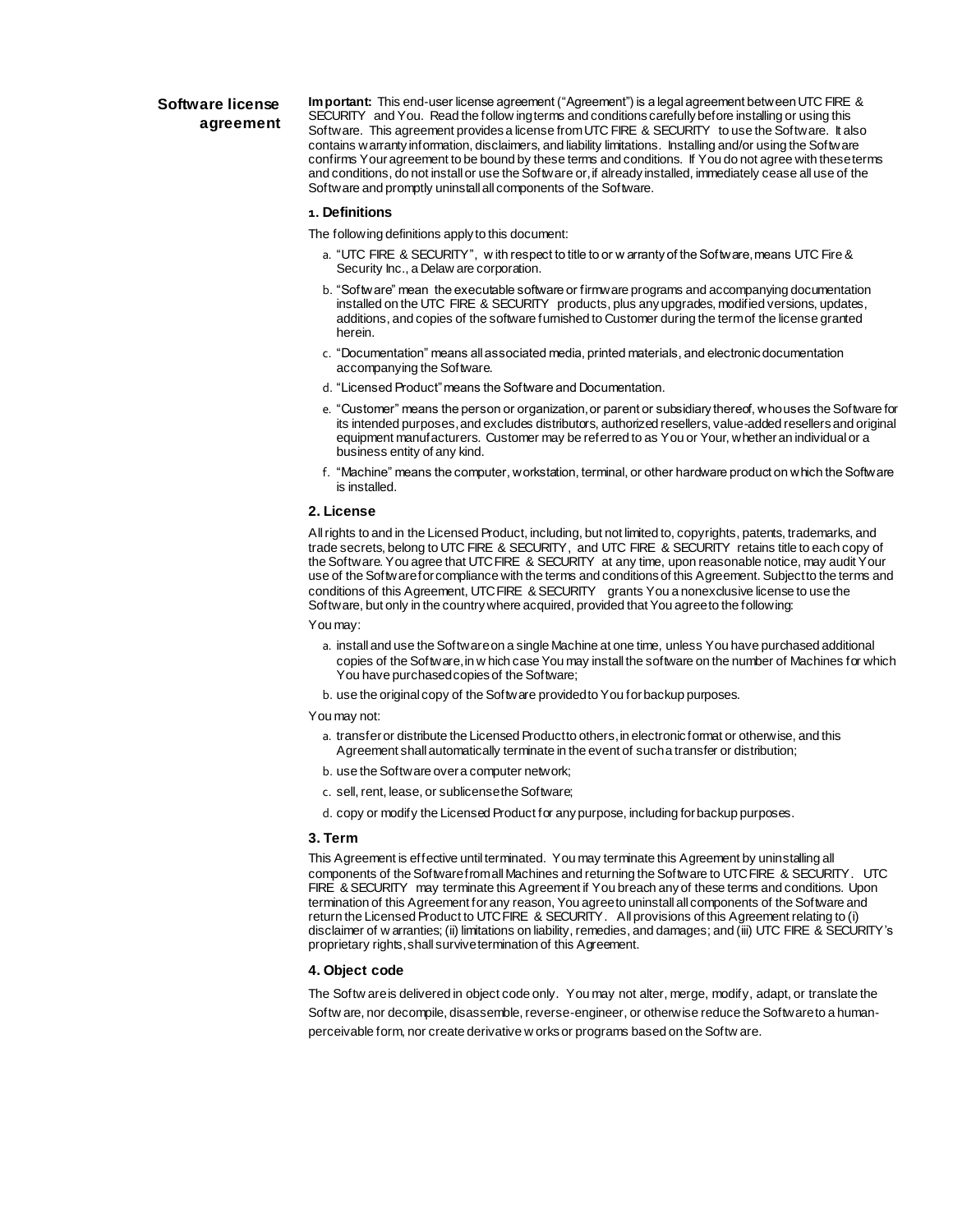#### **5. Limited warranty**

UTC FIRE & SECURITY w arrants that for one (1) year from the date of delivery of the Licensed Product (Software Warranty Period), the functions contained in the Software will be fit for their intended purpose as described in the applicable Documentation from UTC FIRE & SECURITY, and w ill conform in all material respects to the specifications stated in such Documentation. UTC FIRE & SECURITY does not w arrant that the operation of the Software will be uninterrupted or error-free. SECURITY does w arrant that the media on w hich the Software is furnished will be free from defects in materials and workmanship under normal use for a period of thirty (30) days from the date of delivery (Media Warranty Period). Except as specifically provided therein, any other software and any hardware furnished with or accompanying the Software is not warranted by UTC Fire & Security.

Your exclusive remedy under this limited w arranty for nonconforming Software shall be repair or replacement of the Software, at the sole discretion of UTC Fire & Security. To obtain a repair or replacement of online at *<http://www.utcfireandsecurity.com/>* during the Software Warranty Period. nonconforming Software, contact UTC Fire & Security Customer Service toll-free at 855-286-8889 or

Except as expressly provided above, the licensed product is provided "as is" without warranty of any kind, either expressed or implied, including, but not limited to, implied w arranties of merchantability or fitness for a particular purpose and, except as expressly provided above, You assume the entire risk as to the quality and performance of the licensed product.

#### **6. Limitation of liability**

UTC Fire & Security's sole obligation or liability under this agreement is the repair or replacement of nonconforming software and/or defective media according to the limited w arranty above. In no event w ill UTC FIRE & SECURITY be liable for damages, whether consequential, incidental, or indirect, nor for loss of data, loss of profits, or lost savings, arising from use or inability to use the software or documentation (or any hardware furnished with the software), even if UTC FIRE & SECURITY has been advised of the possibility of such damages, nor for any claim by any third party.

#### **7. General**

Any materials provided to You by UTC Fire & Security shall not be exported or reexported in violation of any export provisions of the USA or any other applicable jurisdiction. Any attempt to sublicense, assign, or transfer any of the rights, duties, or obligations hereunder shall be void. This Agreement shall be governed by and interpreted under the laws of the State of New York, United States of America, without regard to conflicts of law provisions. You hereby consent to the exclusive jurisdiction of the state and federal courts located in Multnomah County, Oregon, to resolve any disputes arising under or in connection with this Agreement, with venue in Portland, Oregon.

#### **8. Restricted rights legend**

The Licensed Product is provided with RESTRICTED RIGHTS. In the event the United States Government or an agency thereof is granted a license, the following additional terms apply: Restricted Computer Software, as defined in the Commercial Computer Software–Restricted Rights clause at Federal Acquisition Regulations 52.227-19, and the restrictions as provided in subparagraphs (c)(1) and (c)(2) thereof; and as applicable, the Government's rights to use, modify, reproduce, release, perform, display, or disclose the Software also are restricted as provided by paragraphs (b)(2) and (b)(3) of the Rights in Noncommercial Technical Data and Computer Software–Small Business Innovative Research (SBIR) Program clause at DFARS 252.227-7018.

#### **9. Acknowledgment**

You acknow ledge that You have read and understand this agreement and agree to be bound by its terms. You further agree that this agreement is the complete and exclusive statement of the agreement betw een You and UTC Fire & Security, and supersedes any proposal or prior agreement, oral or w ritten, and any other communication relating to the subject matter of this agreement.

- **Intended use** Use this product only for the purpose it was designed for; refer to the data sheet and user documentation. For the latest product information, contact your local supplier or visit us online at *<http://www.utcfireandsecurity.com/>*.
- **FCC compliance** This equipment has been tested and found to comply with the limits for a Class B digital device, pursuant to part 15 of the FCC rules. These limits are designed to provide reasonable protection against harmful interference when the equipment is operated in a residential environment. This equipment generates, uses, and can radiate radio frequency energy and, if not installed and used in accordance with the instruction manual, may cause harmful interference to radio communications.

Changes or modifications not expressly approved by the party responsible for compliance could void the user's authority to operate the equipment.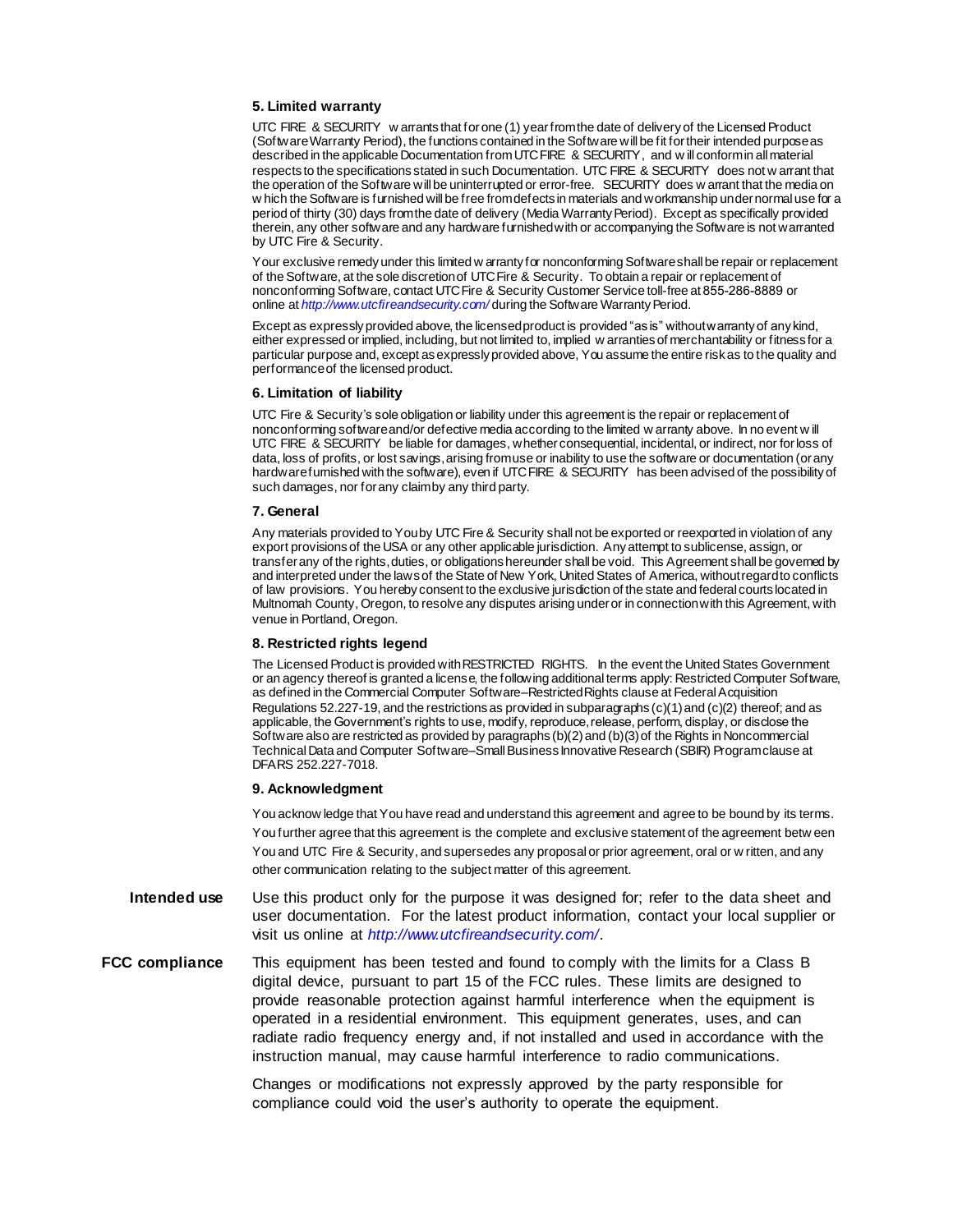If this equipment does cause harmful interference to radio or television reception, which can be determined by turning the equipment off and on, the user is encouraged to try to correct the interference by one or more of the following measures:

Reorient or relocate the receiving antenna.

Increase the separation between the equipment and receiver.

Connect the affected equipment and the panel receiver to separate outlets, on different branch circuits.

Consult the dealer or an experienced radio/TV technician for help.

FCC Part 15 registration number: B4Z-910C-SIMON.

Part 68. This equipment complies with Part 68 of the FCC rules and the requirements adopted by ACTA. A label on this equipment contains a product identifier in the format *US:AAAEQ##TXXXX*. You must provide this number to the telephone company upon request.

FCC Part 68 registration number: US:B4ZAL02B55910.

The plug and jack used to connect this equipment to the premises wiring and telephone network comply with the applicable FCC Part 68 rules and requirements adopted by ACTA. A compliant telephone cord and modular plug is provided with this product. It is designed to be connected to a compatible modular jack that is also compliant. See the installation instructions for details.

The REN is used to determine the maximum number of devices that may be connected to your telephone line. Excessive RENs on a telephone line may result in devices not ringing in response to an incoming call.

In most cases, the sum of all device RENs should not exceed five (5.0). To be certain of the number of devices that may be connected to a line, as determined by the total RENs, contact your local telephone company.

For products approved after July 23, 2001, the REN is part of the identifier with the format *US:AAAEQ##TXXXX*. The digits represented by *##* are the REN without a decimal point. (For example, 03 is a REN of 0.3). For earlier products, the REN is separately shown on the label.

Alarm dialing equipment must be able to seize the telephone line and place a call in an emergency situation. It must be able to do this even if other equipment (telephone, answering system, computer modem, etc.) already has the telephone line in use. To do so, alarm dialing equipment must be connected to a properly installed RJ31X jack that is electrically in series and ahead of all other equipment attached to the same telephone line. If you have any questions concerning these instructions, consult your local telephone company or a qualified installer about installing an RJ31X jack and alarm dialing equipment for you.

If this equipment causes harm to the telephone network, the telephone company may temporarily disconnect your service. The telephone company may notify you in advance, but when advance notice isn't practical, they will notify you as soon as possible and advise you of your right to file a complaint with the FCC.

The telephone company may make changes in their facilities, equipment, operations, or procedures that could affect the operation of the equipment. If they do, they will notify you in advance so you can make the modifications to maintain uninterrupted service.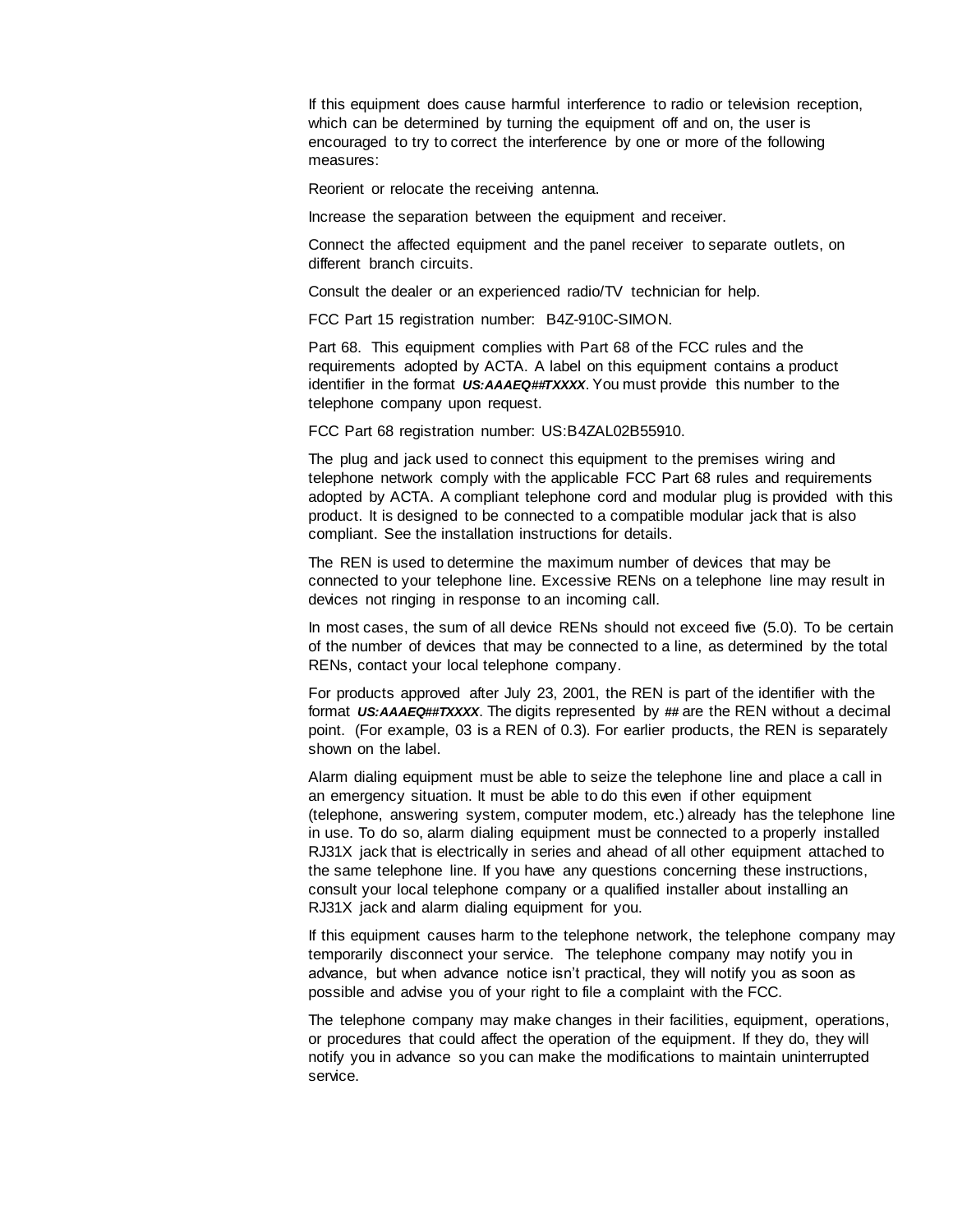This equipment may not be used on coin service provided by the telephone company. Connection to party line service is subject to state tariffs. Contact the state public utility commission, public service commission, or corporation commission for information.

If you experience trouble with this equipment, please contact the company that installed the equipment for service and repair information. If the equipment is causing harm to the telephone network, the telephone company may ask you to disconnect the equipment until the problem is resolved.

**Contact information [www.utcfireandsecurity.com](http://www.utcfireandsecurity.com/)** or [www.interlogix.com](http://www.interlogix.com/)

**Customer support** [www.interlogix.com/customer-support](http://www.interlogix.com/customer-support)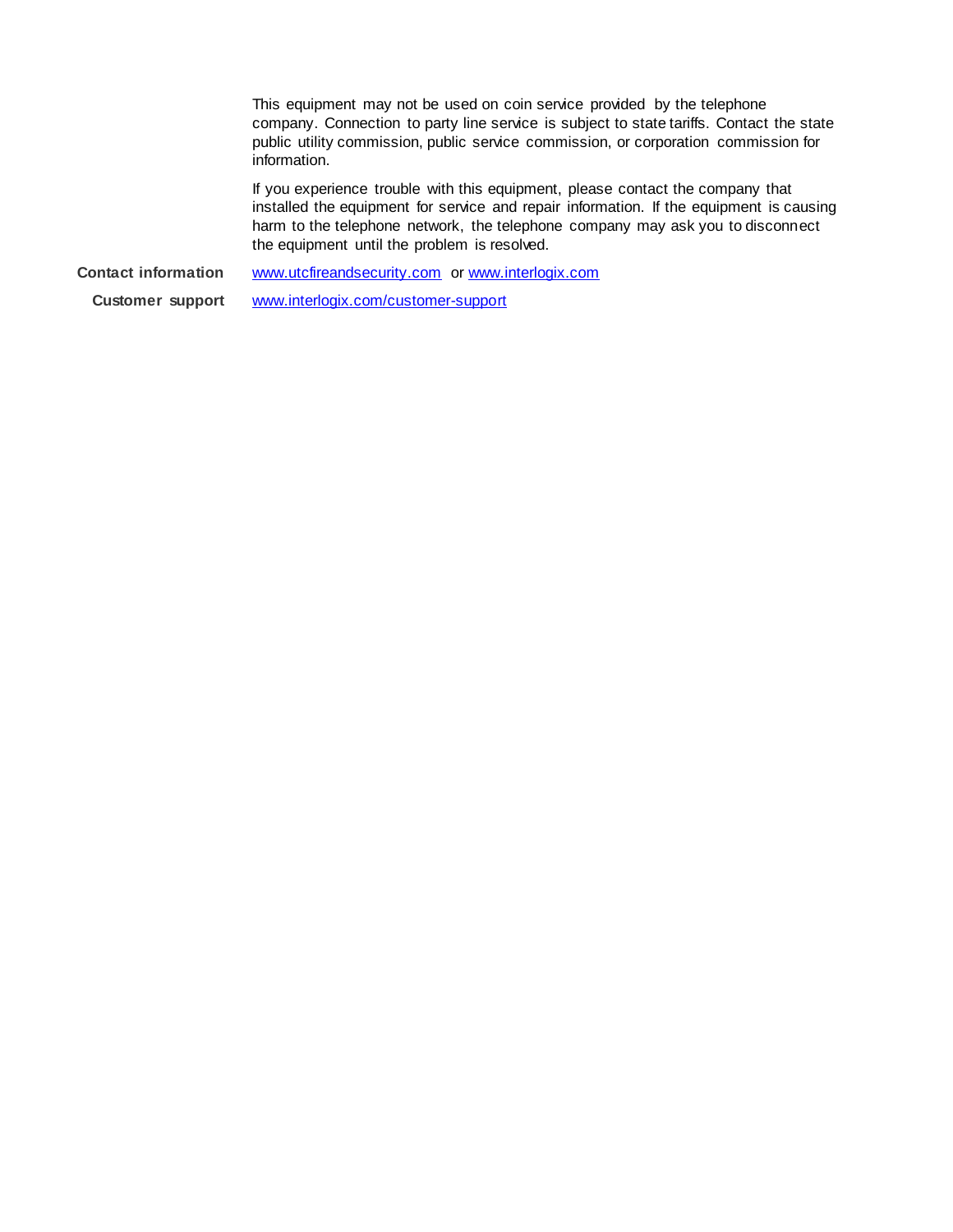## **Content**

**Introduction 3** Communicating with your system 4 **Using the Simon XT security system 6** Panel controls 6 Simon XT features 8 Home security 9 Exit/entry delay 10 Bypassing sensors 12 Alarms 13 Light control (optional) 14 Chimes 14 Latchkey 15 System status 15 Using an offsite phone 16 Using touchpads 16 **How your system communicates 19** Status beeps 19 Alarm sirens and lamp modules 19 Panel indicator lights 20 Trouble beeps 20 **Programming 23**

System menu 23 Code options 23 Menu navigation 23 Top-level menus 25 System programming 27

**Testing 35** Testing sensors 35 Testing communication 36 System download 37

**Appendix A: Reference information 38** Alarm system limitations 38 Emergency planning 38 Smoke and heat detector locations 39 Your floorplan 40 Delays 43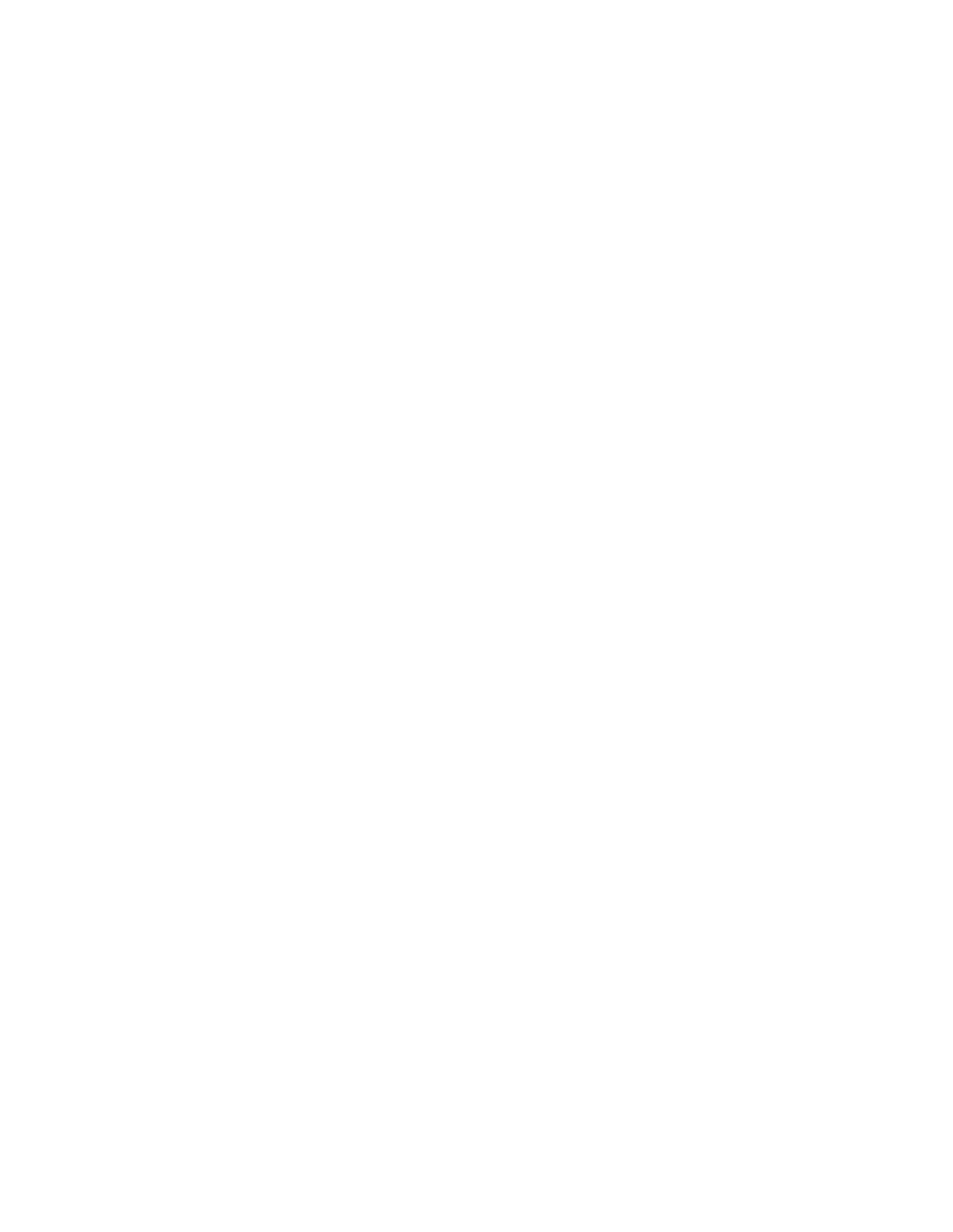# **Introduction**

The Simon XT uses wireless technology to warn your family about intrusion, carbon monoxide and fire. The system communicates with a central monitoring station and sends voice messages to an offsite phone.





The security system uses sensors that communicate alarms to the control panel using radio waves.

The system is supervised, meaning that the panel checks the status of each sensor to detect problems. If the panel detects trouble, it will notify you with displayed and spoken messages, beeps, and indicator lights on the panel itself.

A Simon XT installation may include any of the devices listed in Table 1 below.

| Component     | Tvpe | <b>Description</b>                                                                                                                                                                                                             |
|---------------|------|--------------------------------------------------------------------------------------------------------------------------------------------------------------------------------------------------------------------------------|
| Control panel |      | Operates and programs your security system. It<br>communicates to you through displayed and spoken<br>messages. The panel can communicate to a central<br>monitoring station and send voice messages to your<br>offsite phone. |

**Table 1: Simon XT system components**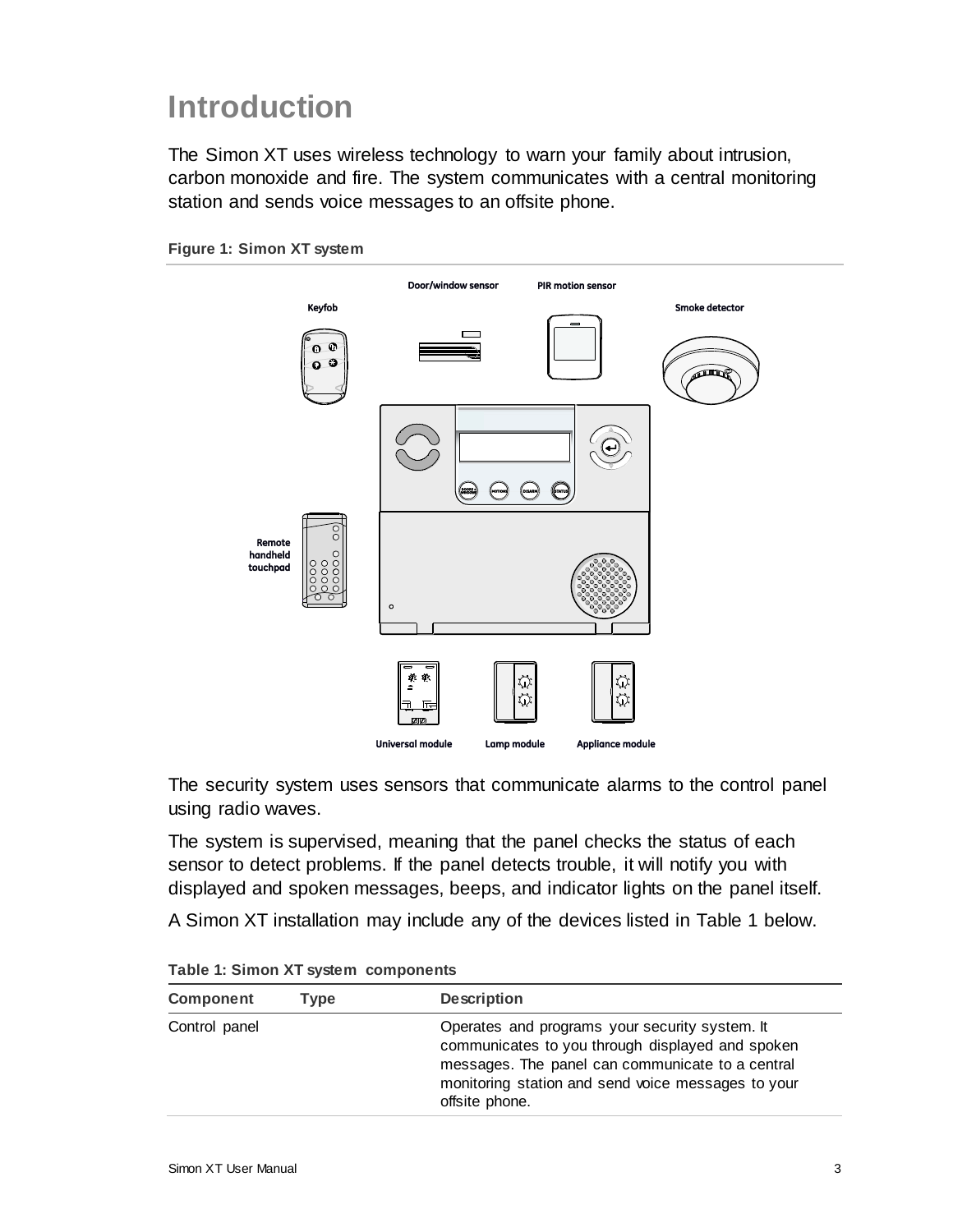| <b>Component</b> | <b>Type</b>                                 | <b>Description</b>                                                                                                                                                                                                  |  |
|------------------|---------------------------------------------|---------------------------------------------------------------------------------------------------------------------------------------------------------------------------------------------------------------------|--|
| Touchpads        | Remote handheld                             | Controls the security system primarily from within the<br>house.                                                                                                                                                    |  |
|                  | Key fob*                                    | This keychain touchpad controls the security system from<br>within or near the outside of your home.                                                                                                                |  |
| Sensors          | Indoor motion                               | Detects motion in protected indoor area. When motion is<br>detected, the panel may respond by sounding chimes or<br>an alarm.                                                                                       |  |
|                  | Outdoor motion                              | Detects motion in a protected outdoor area. When motion<br>is detected, the system may respond by sounding chimes<br>or turning on outside lights. These sensors are not used<br>for intrusion detection.           |  |
|                  | Door/window                                 | Detects the opening of a door or window.                                                                                                                                                                            |  |
|                  | Smoke                                       | Detects smoke or a significant rise in temperature. They<br>have a built-in siren that sounds when smoke or a<br>significant rise in temperature is detected.                                                       |  |
|                  | Freeze*                                     | Detects furnace failure. If the inside temperature drops<br>below 41°F (5°C), the sensor will notify the panel. The<br>sensor will send a restore signal to the panel when the<br>temperature rises to 50°F (10°C). |  |
|                  | Carbon<br>monoxide*                         | Detects carbon monoxide. They have a built-in siren that<br>sounds when carbon monoxide is detected.                                                                                                                |  |
|                  | Water-resistant<br>personal help<br>button* | A wireless device used for activating police, fire, or<br>auxiliary alarms through your security system.                                                                                                            |  |
| <b>Modules</b>   | Appliance*                                  | Can be programmed to turn appliances or fluorescent<br>lights on and off.                                                                                                                                           |  |
|                  | Lamp*                                       | Can be programmed to turn nonfluorescent lights on and<br>off.                                                                                                                                                      |  |
|                  | Universal*                                  | Used for controlling devices other than appliances and<br>lamps. Check with your installer for other applications.                                                                                                  |  |

\* Not verified for use by UL

### **Communicating with your system**

Sending commands or instructing your security system is done through a series of key presses on the panel, touchpads, or a remote telephone.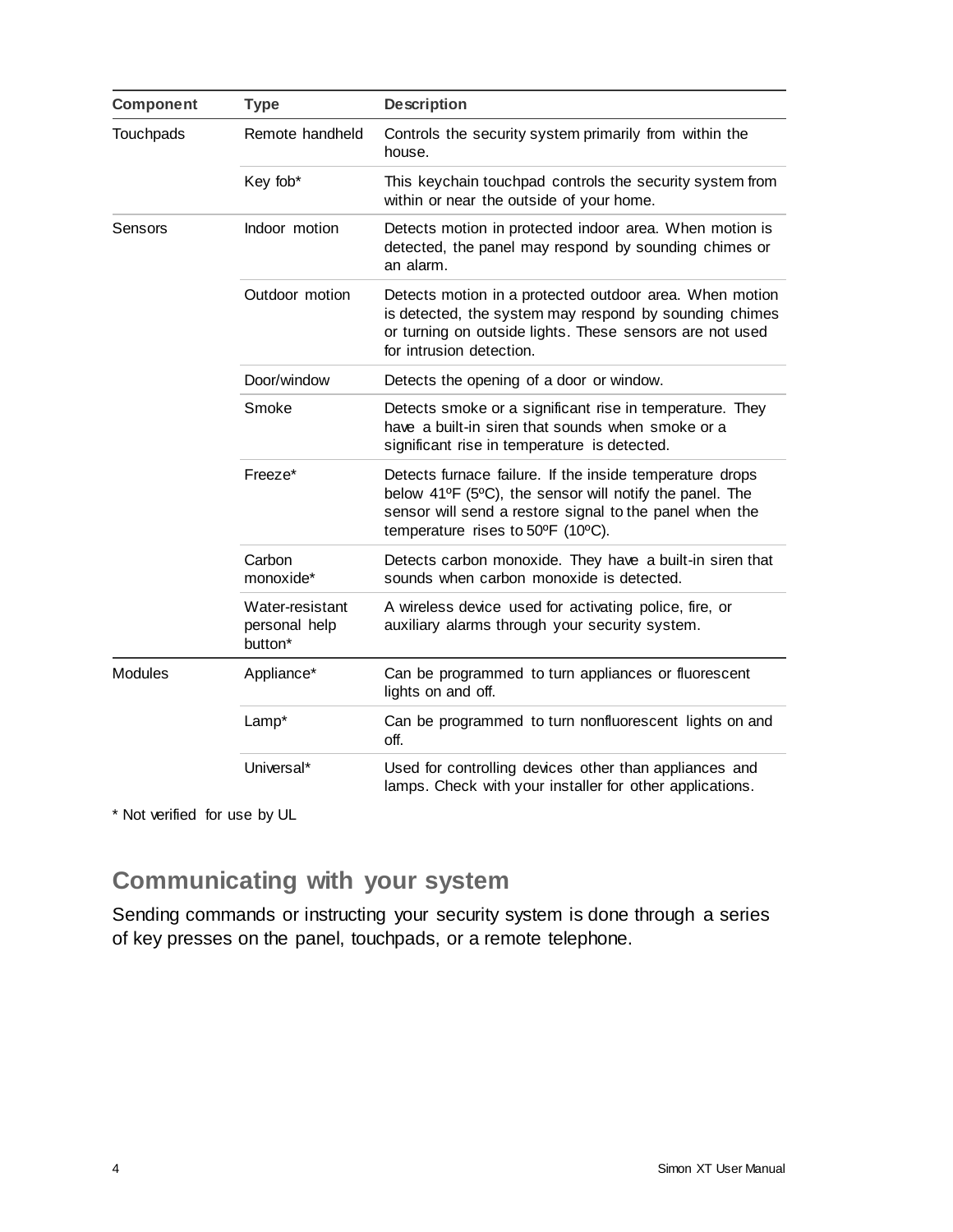| Table 2: System communication devices |
|---------------------------------------|
|---------------------------------------|

| <b>Device</b>               | <b>Description</b>                                                                                                                                                                                                                                                                                      |
|-----------------------------|---------------------------------------------------------------------------------------------------------------------------------------------------------------------------------------------------------------------------------------------------------------------------------------------------------|
| Control panel               | You can enter commands for your security system through simple key<br>presses on the panel. Depending on how your system is programmed,<br>you may need to enter an access code for certain commands. An<br>access code is a numeric code that allows authorization to operate<br>your security system. |
| Remote handheld<br>touchpad | This touchpad gives you the option to enter commands from any room<br>in your house. You can enter commands through simple key presses<br>on the touchpad.                                                                                                                                              |
| Key fob                     | Key fobs are handy for simple arming and disarming control functions.<br>They are portable and can be carried offsite in a purse or pocket.                                                                                                                                                             |
| Telephone                   | Touchtone telephones can be used to communicate with your system<br>while you are offsite. Ask your installer if you have this feature.                                                                                                                                                                 |

**Note:** The default master code is 1-2-3-4 when the security system is shipped from the factory. You should change your code after your system is installed.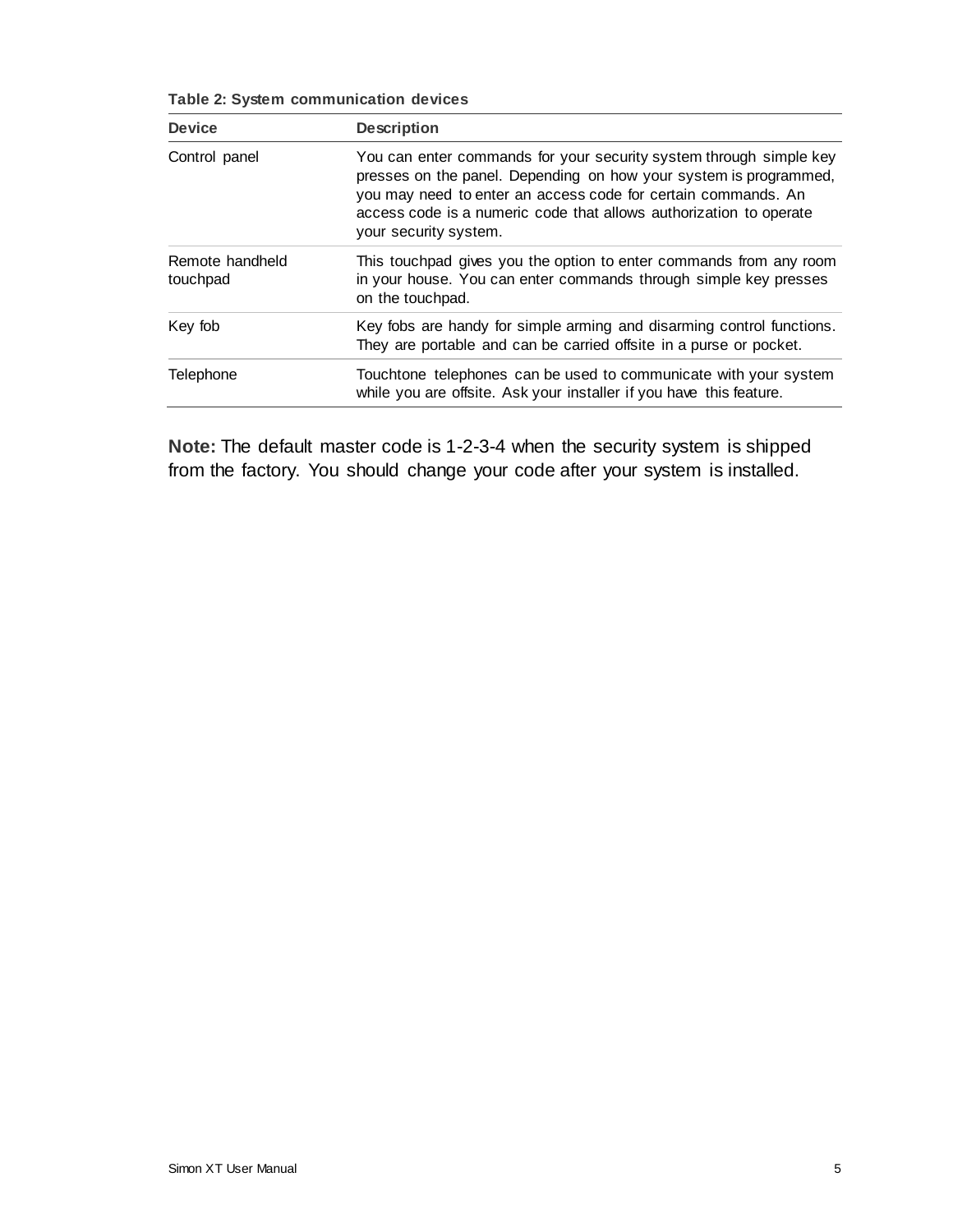# **Using the Simon XT security system**

You can operate the self-contained security system through several different methods:

- Use the front panel buttons to arm/disarm the system when you enter or exit your home and to determine which sensors are active and the system status.
- Use the three fast action keys to communicate with the central monitoring station to report emergency (auxiliary), police, or fire alarms.
- Use a combination of the panel buttons and the display menu to program certain user features. This method is used by your installer to establish your system configuration. ("Menu navigation" on page 23.)

### **Panel controls**

The self-contained panel provides the user interface for system operation and programming system functions.

**Figure 2: Simon XT self-contained panel**



| Table 3: Simon XT panel keys and features |  |  |  |
|-------------------------------------------|--|--|--|
|-------------------------------------------|--|--|--|

| <b>Control</b> | <b>Description</b>                     |
|----------------|----------------------------------------|
| Piezo siren    | Provides alarm beeps and status beeps. |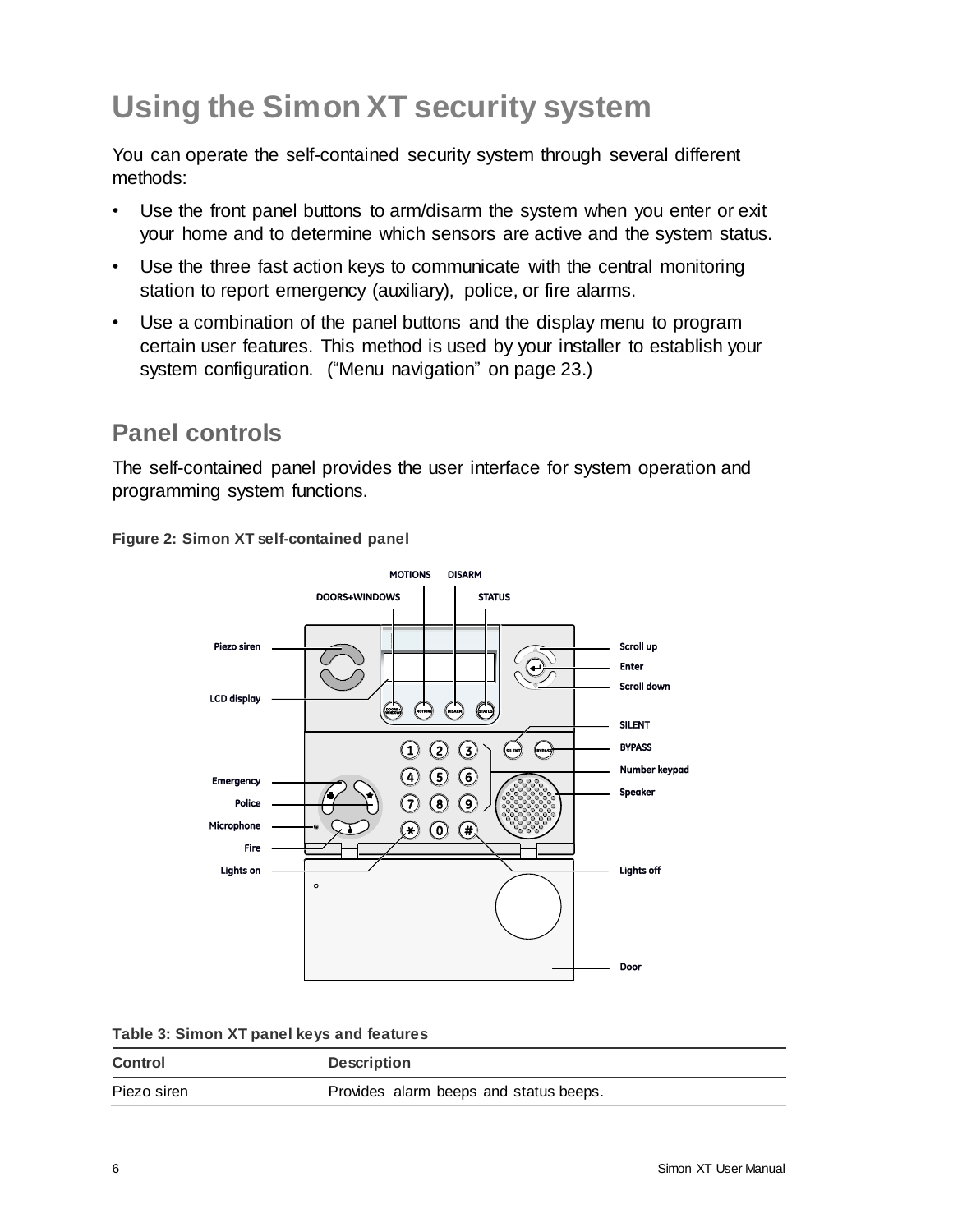| <b>Control</b>               | <b>Description</b>                                                                                                                                                                                                    |  |
|------------------------------|-----------------------------------------------------------------------------------------------------------------------------------------------------------------------------------------------------------------------|--|
| LCD display                  | Provides a 2 x 16 character array that displays a variety of<br>phrases and icons.                                                                                                                                    |  |
| Scroll up/scroll down arrows | Press to scroll through lists of similar items.                                                                                                                                                                       |  |
| <b>OK</b>                    | Press to select a particular menu item or commit to panel memory<br>a menu item that has just been programmed.                                                                                                        |  |
| Doors+Windows                | Press to arm perimeter sensors.                                                                                                                                                                                       |  |
| <b>Motions</b>               | Press to arm interior sensors.                                                                                                                                                                                        |  |
| Disarm                       | Press to turn off intrusion/burglary protection for your system.<br>Only intrusion/burglary sensors are disarmed. Environmental<br>sensors, such as smoke and carbon monoxide detectors, stay<br>active at all times. |  |
| Status                       | Press to determine system status.                                                                                                                                                                                     |  |
| Silent                       | Press to silence exit beeps when arming.                                                                                                                                                                              |  |
| <b>Bypass</b>                | Press to bypass a sensor.                                                                                                                                                                                             |  |
| Emergency (cross)            | Press and hold for 2 seconds (or press twice quickly) to call the                                                                                                                                                     |  |
| Police (shield)              | central monitoring station and notify them of a nonmedical call for<br>help.                                                                                                                                          |  |
| Fire (flame)                 |                                                                                                                                                                                                                       |  |
| Microphone                   | Use to communicate with the central monitoring station after an<br>alarm.                                                                                                                                             |  |
| Numeric keypad               | Press the keys (0 through $9, *, #$ ) to enter access codes or other<br>numerical data.                                                                                                                               |  |
| Door                         | Covers the lower panel.                                                                                                                                                                                               |  |
| * (light bulb)               | Press to turn lights on. (Contact UTC Fire & Security for required<br>equipment information.)                                                                                                                         |  |
| # (dark light bulb)          | Press to turn lights off. (Contact UTC Fire & Security for required<br>equipment information.)                                                                                                                        |  |
| Speaker                      | Provides voice output and sounds key beeps.                                                                                                                                                                           |  |

#### **Standard text display**

While the panel is idle, the text displays:

| Display line 1 | Arming level                   |
|----------------|--------------------------------|
| Display line 2 | HH:MMx (Time) and status icons |

Arming level text could be one of the following:

- Subdisarmed
- Disarmed
- Doors+Windows
- Motions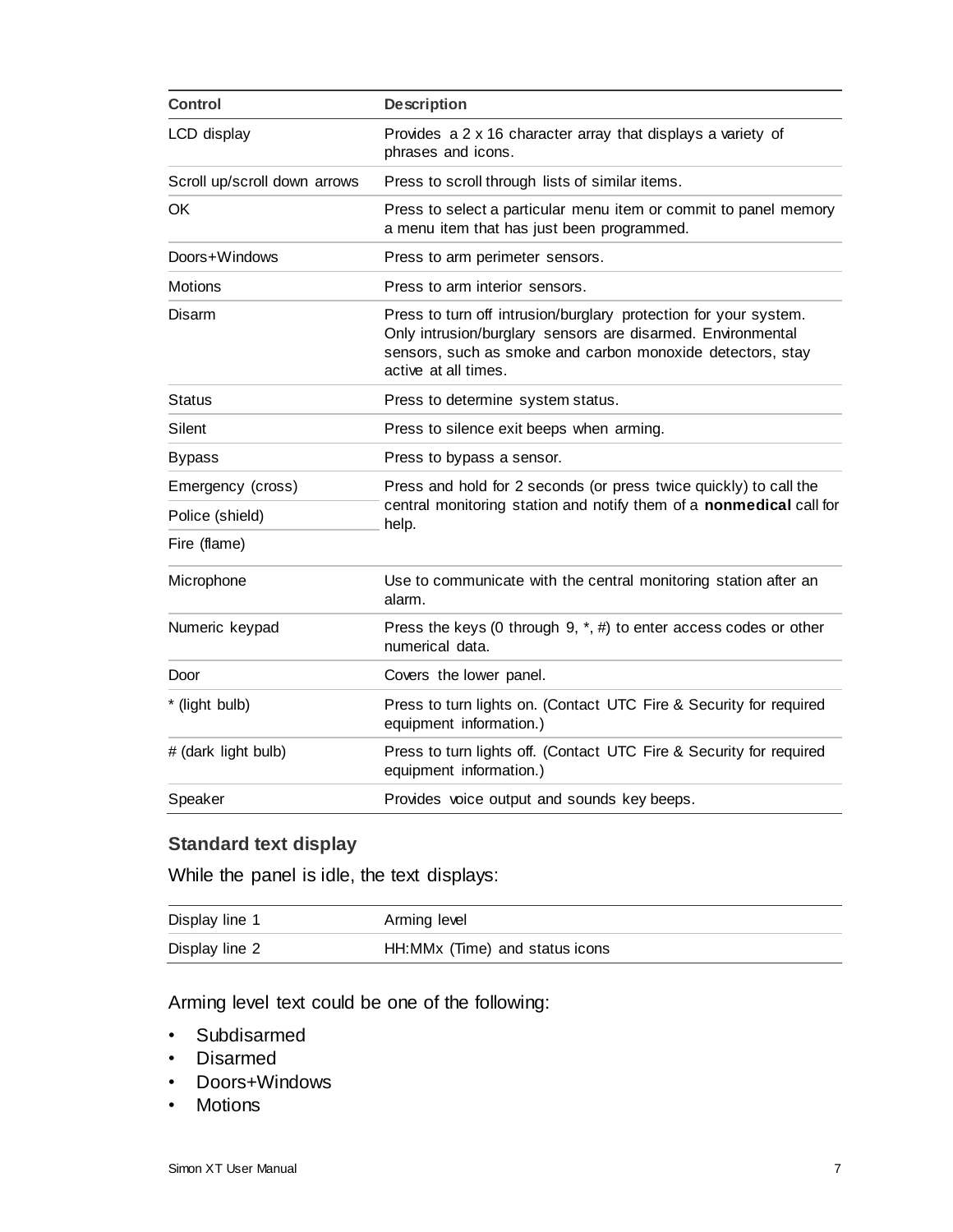• Doors+Windows and Motions

The phrase "no delay" is appended to the arming level when no entry delay is active. Possible status icons include:

- Chime (solid bell)
- Special chime (outlined bell)
- Light schedules (clock)
- Sensor lights (light bulb)
- Latchkey on (key)

#### **LEDs**

Every key on the front keypad has an LED behind it, except for the scroll arrow keys. There are four status LEDs behind the row of keys below the LCD display. These status LEDs indicate the arming level. There is one status LED behind the OK button. This status LED is lit when there are no open sensors in the system. All other LEDs are controlled as a group and provide backlighting for the keypad for 30 seconds after a key is pressed.

### **Simon XT features**

Your Simon XT self-contained security system provides the following features:

- Home security
- Entry and exit delays
- Light control
- Emergency
- Bypassing sensors
- Chime
- Latchkey

The Simon XT features provide you with the ability to perform the following functions:

- Arm perimeter (doors and windows) and interior (motion) sensors to indicate intruders.
- Control lights to be turned on and off at a set time or if an intruder is detected.
- Use one button to send quick response alerts to the central monitoring station.
- Access the system from a key fob (similar to the one used for your car).
- Access the system from a remote telephone.
- Disable sensors so you can leave a window open while the system is armed.
- Get an audio alert when a protected door is opened while the system is disarmed.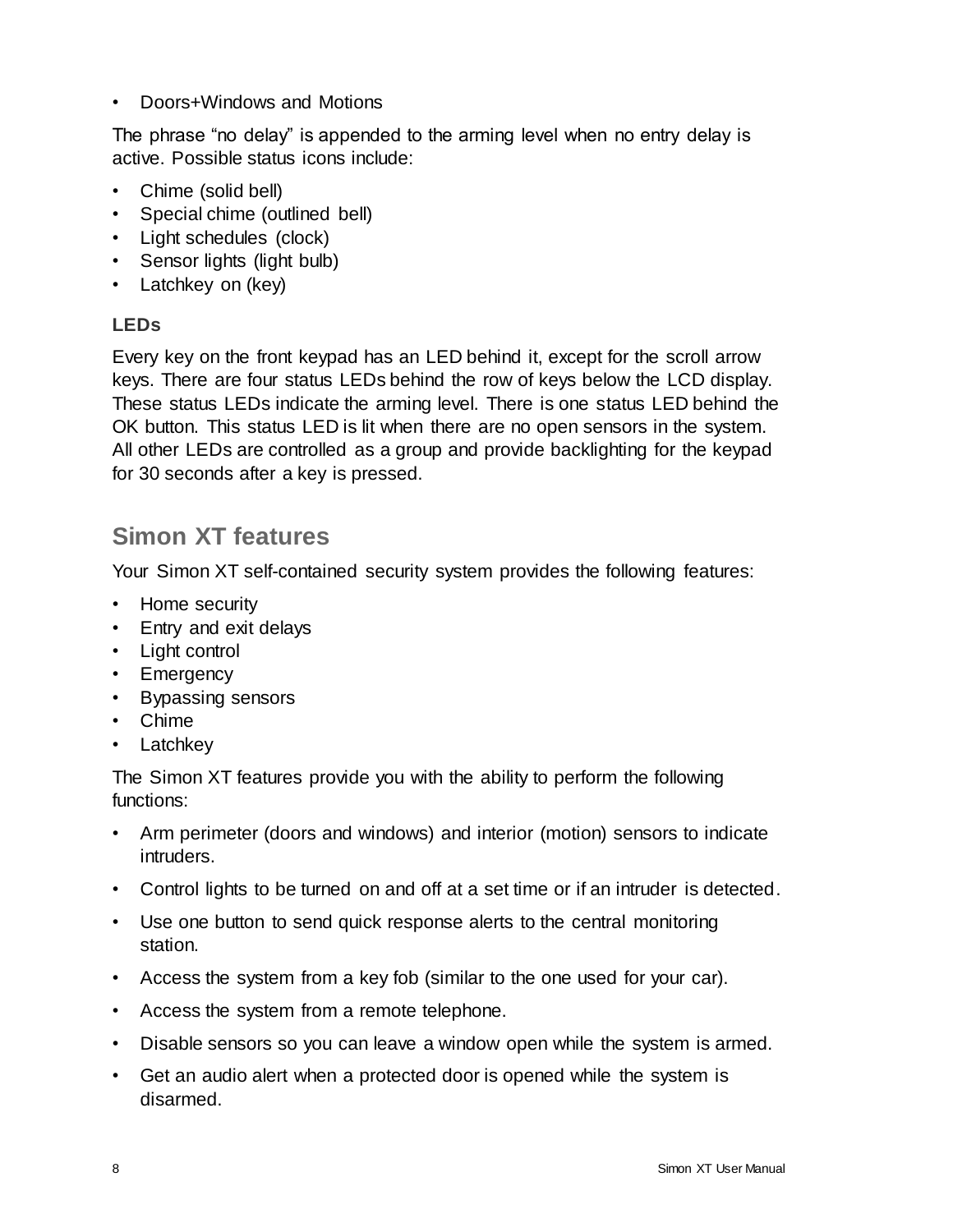• Have the system notify you if your children do not arrive at home by a predetermined time.

### **Home security**

The Simon XT allows you to control which sensors are active at any given time. Table 4 below describes the arming levels that you can set from the control panel.

| Leve<br>L      | <b>Function</b>                           | <b>Description</b>                                                                                                                                                                                                                                |  |
|----------------|-------------------------------------------|---------------------------------------------------------------------------------------------------------------------------------------------------------------------------------------------------------------------------------------------------|--|
| $\Omega$       | Subdisarm                                 | If your system includes 24-hour protection sensors, you<br>must subdisarm the panel before accessing these areas to<br>avoid causing an alarm. Environmental sensors (such as<br>smoke or carbon monoxide detectors) stay active at all<br>times. |  |
|                | Disarm                                    | In this level, only 24-hour sensors are active. Environmental<br>sensors (such as smoke or carbon monoxide detectors)<br>stay active at all times.                                                                                                |  |
| $\overline{2}$ | Arm door and window<br>sensors (exterior) | This level arms the door and window sensors, while leaving<br>the interior motion sensors disarmed.                                                                                                                                               |  |
| 3              | Arm motion sensors<br>(interior)          | This level arms the interior motion sensors, while leaving<br>the exterior door and window sensors disarmed.                                                                                                                                      |  |
| 4              | Arm doors/windows and<br>motion sensors   | This level arms all sensors.                                                                                                                                                                                                                      |  |

#### **Table 4: Arming levels**

#### **Arming/disarming**

Arming a sensor makes it active and allows the panel to generate an alarm when a door or window is opened or when an unauthorized person enters a specific area. Disarming makes the sensor inactive in the system. The current arming level is shown on the panel display and changes in arming level are announced on the speaker.

#### **To subdisarm (level 0):**

1. Enter the master code while the system is disarmed.

The panel displays and speaks Subdisarmed, the Disarm button blinks, and the panel beeps once.

2. When you finish accessing the temporarily unprotected areas, press Disarm to return to the disarmed level.

#### **To disarm (level 1):**

1. Press Disarm.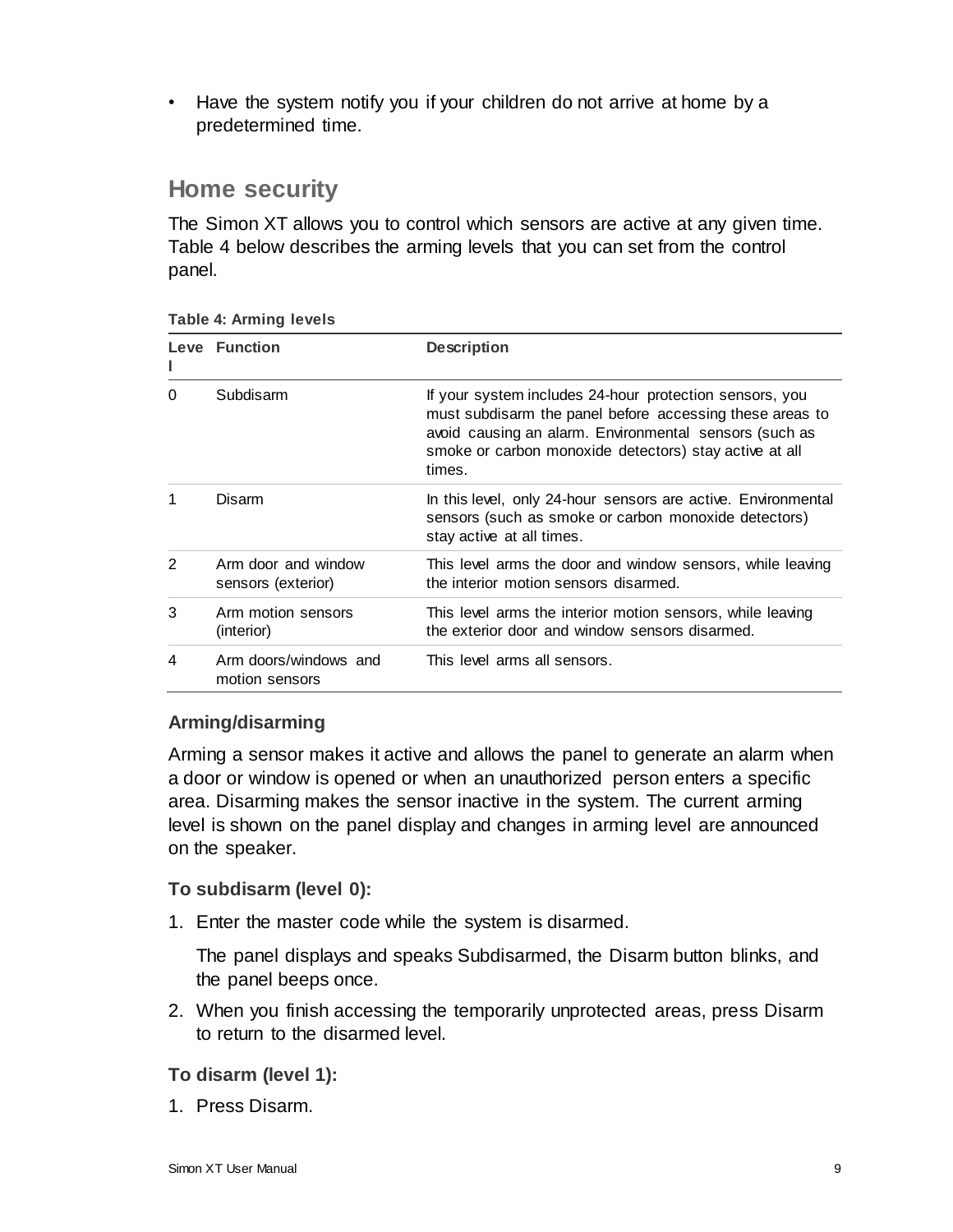2. Enter your code when the display shows Enter Code.

The panel displays and speaks Disarmed, the Disarm button lights up, and the panel beeps once.

**To arm doors and windows (level 2):**

- 1. Ensure that all doors and windows are closed.
- 2. Press Doors+Windows.
- 3. Enter your code when the display shows Enter Code, if a code is required.

The panel displays  $Doors + Windows$ , speaks Doors and Windows On, and the Doors+Windows button lights up.

The panel starts an exit delay and sounds exit beeps in groups of two until the exit delay expires.

**To arm motion sensors (level 3):**

- 1. Press Motions.
- 2. Enter your code when the display shows Enter Code, if a code is required.

The panel displays Motions, speaks Motions On, and the Motions button lights.

The panel starts an exit delay and sounds exit beeps in groups of three until the exit delay expires.

**To arm doors, windows, and motion sensors (level 4):**

- 1. Press Doors+Windows.
- 2. Enter your code when the display shows Enter Code, if a code is required.
- 3. While the panel is in the process of arming, press Motions.

The panel displays  $Doors + Windows$   $\&$  Motions, speaks Doors and Windows On, Motions On, and the Doors+Windows and Motions buttons light up.

The panel starts an exit delay and sounds exit beeps in groups of four until the exit delay expires.

### **Exit/entry delay**

Your Simon XT provides a delay after entering or exiting your home before the system is alarmed. Table 5 on page 11 provides details for the entry and exit delay features.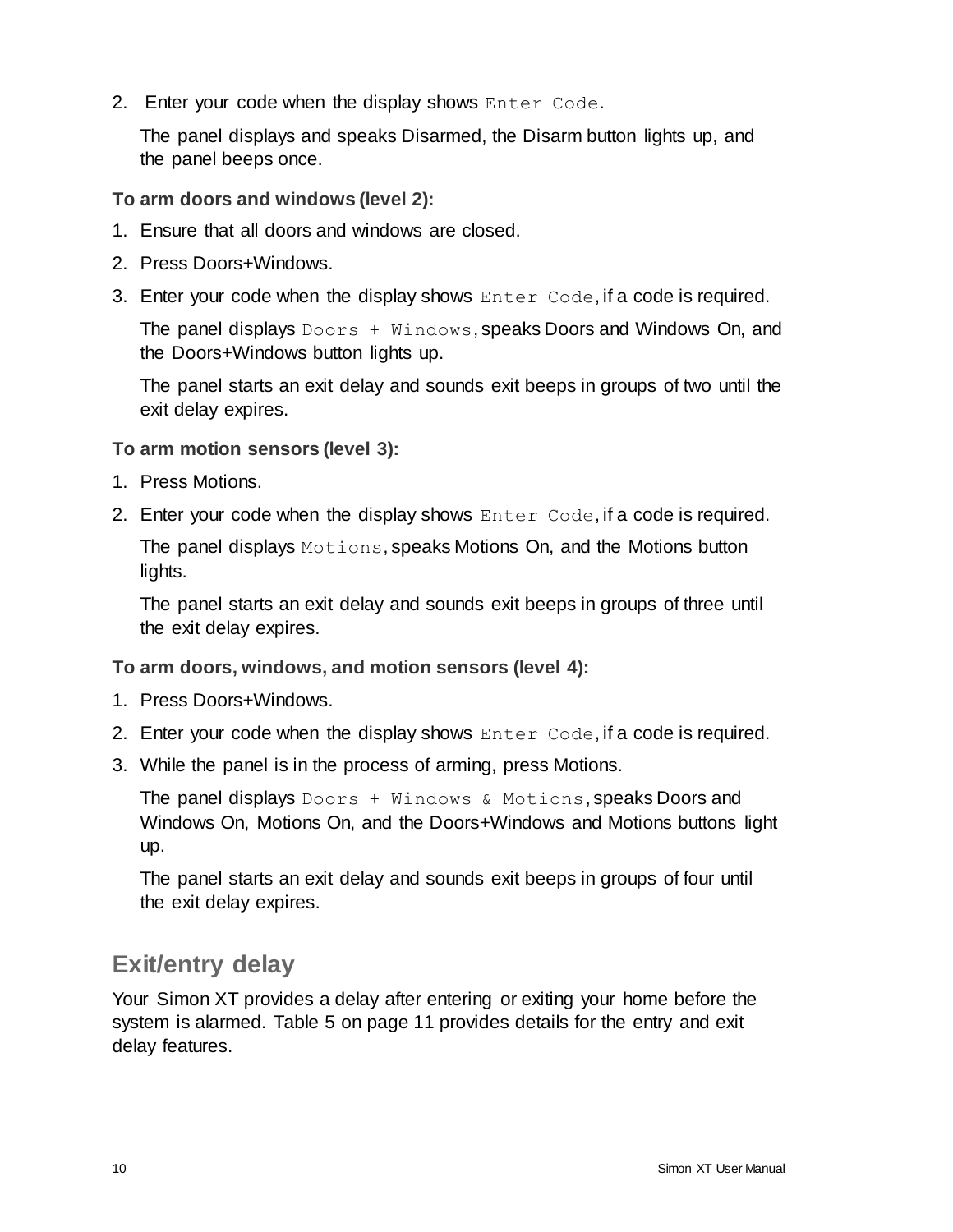| <b>Function</b>       | <b>Description</b>                                                                                                                                                                                                                                                                                                                                                     |
|-----------------------|------------------------------------------------------------------------------------------------------------------------------------------------------------------------------------------------------------------------------------------------------------------------------------------------------------------------------------------------------------------------|
| Entry delay           | Some active sensors cause immediate alarms when tripped. Other<br>sensors, if enrolled in a delayed response group, start an entry<br>delay that lets you enter the premises and disarm the system. When<br>you enter your home, you will hear beeps during the entry delay. If<br>the system has not been disarmed by the end of the entry delay, an<br>alarm occurs. |
|                       | The entry delay time is programmed by the installer.                                                                                                                                                                                                                                                                                                                   |
| No delay              | If the system was armed with the no delay feature activated, there<br>will be no entry delay and the alarm will occur immediately.                                                                                                                                                                                                                                     |
| Exit delay            | The exit delay is the amount of time the system gives you to exit the<br>home before the system is armed. During the delay, you can vacate<br>the premises through a delayed response door without causing an<br>alarm. Beeps will sound during the exit delay. The exit delay time is<br>programmed by the installer.                                                 |
| Protest during arming | The system may protest an arming level change if certain abnormal<br>conditions exist. If a sensor that is active in the requested arming<br>level is open, the system sounds protest beeps and automatically<br>bypasses the open sensor (depending on the system configuration).                                                                                     |

**Table 5: Entry and exit delay details**

#### **Exit delay**

The exit delay is the amount of time the system gives you to exit the home before the system is armed. This is programmed by the installer. After you arm the system you will hear beeps during the exit delay. See Status beeps on page 20.

#### **Silent exit**

The silent exit feature silences the status beeps that accompany the exit delay. See Status beeps on page 20. Press SILENT after you arm the system to silence status beeps. The panel will still beep at the beginning and end of the exit delay.

Enabling silent exit doubles the exit delay time.

#### **Entry delay**

The entry delay is the amount of time the system gives you to disarm the system after entering the home. This is programmed by the installer. When you enter your home, you will hear beeps during the entry delay. See Status beeps on page 20.

#### **No entry delay**

Use the No Delay feature when you are staying at home, for instance when you are asleep, or when you're away from home and will carry a wireless touchpad that will allow you to disarm the system before opening a protected door. Check with your installer to find out how this option is programmed.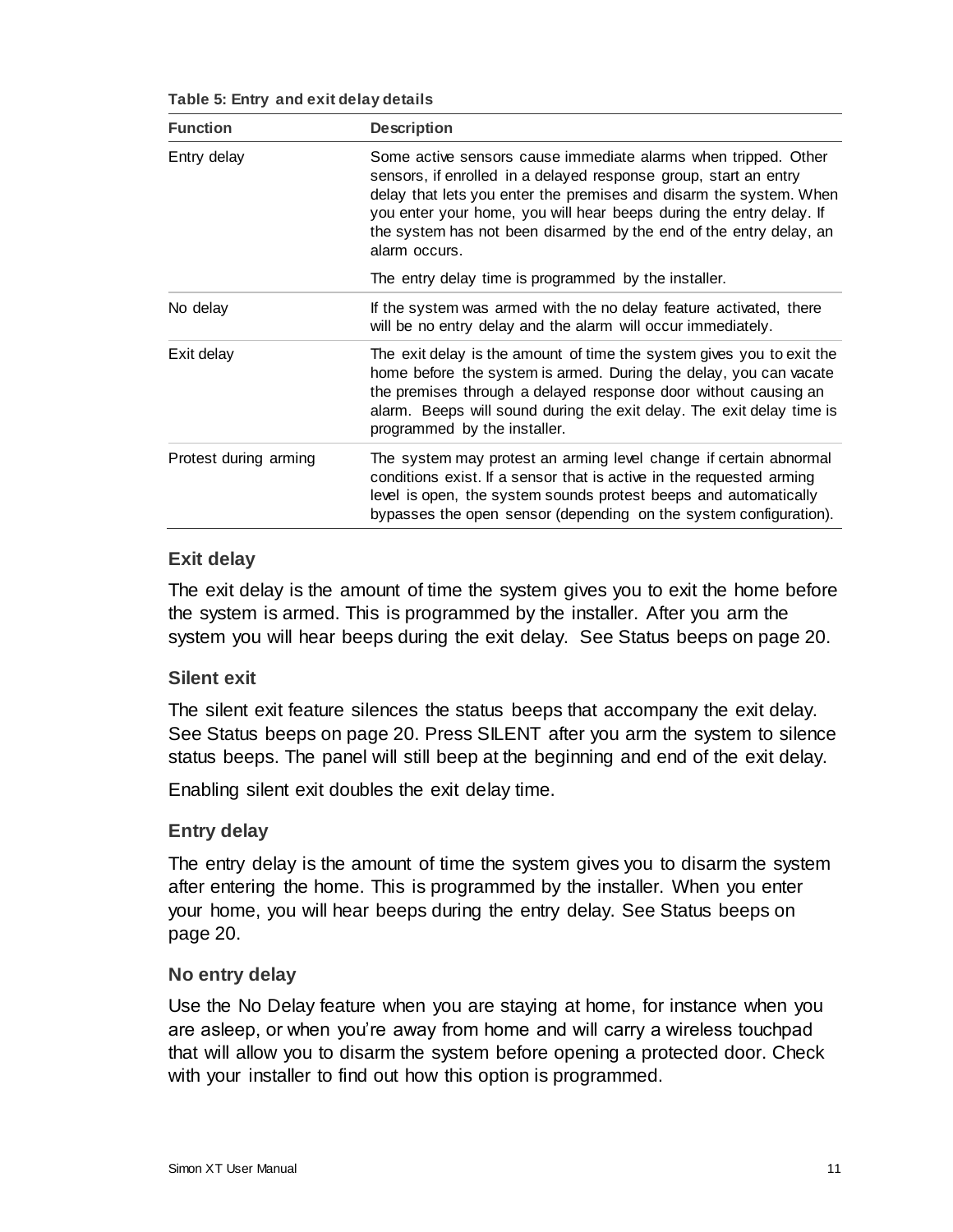#### **Close all doors and windows.**

Press DOORS +WINDOWS twice. If a code is required for arming, enter your code after the first press of the DOORS +WINDOWS button, then press the button again.

The panel displays Doors+ Windows - No Delay and speaks Doors and Windows On, No Entry Delay. The DOORS + WINDOWS light will blink and the exit delay will begin.

To avoid causing an alarm, you must disarm the system with a wireless touchpad before entering your home.

#### **Quick exit**

Use the quick exit feature when someone wants to briefly leave while the home is still armed (for instance to get the newspaper). This feature needs to be enabled by your installer. When you press the DISARM button, the display shows Exit Time Is On. This allows a designated exit door to be open for up to two minutes without triggering an alarm.

The designated door may be opened and closed only once. If you close the designated door behind you when you exit, you will have to disarm the system upon reentering. Leave the designated door open while using the quick exit feature.

#### **Exit delay extension**

If enabled by your installer, the Exit delay extension feature will recognize when you arm the system, leave your house and then quickly re-enter your house (such as you would if you forgot your car keys.) In such a case Simon XT will restart your exit delay to give you the full exit delay again.

### **Bypassing sensors**

Bypassing a sensor allows you to open the sensor while the system is armed. For example, if your Doors & Windows are armed and you want to open your kitchen window but do not want to disarm the entire system, then you can bypass the kitchen window sensor and then open the kitchen window without causing an alarm. Bypassed sensors are automatically unbypassed when the arming level is changed to a level where the sensor is not active.

#### **Bypassing**

- 1. Press BYPASS and enter the master code.
- 2. Scroll up/down until you reach the sensor to be bypassed.
- 3. The display shows, for example, Sn 1 Front Door on the first line.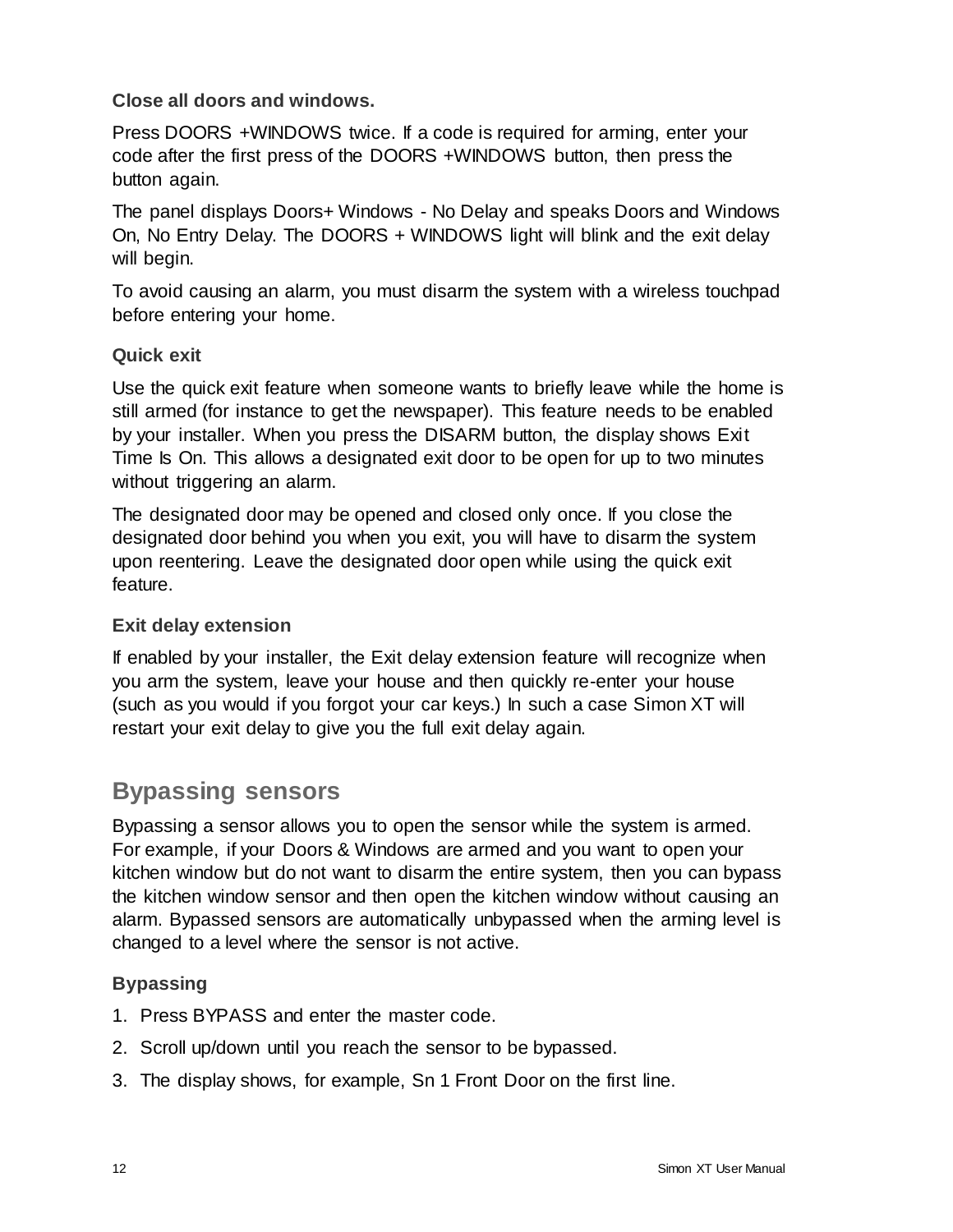- 4. Press Enter to bypass (deactivate) the sensor.
- 5. When a sensor is bypassed, the panel displays Bypassed on the second line.

#### **Unbypassing**

- 1. Press BYPASS and enter the master code.
- 2. Scroll up/down to the sensor to be unbypassed. The sensor must be currently bypassed.
- 3. Press Enter to unbypass (reactivate) the sensor.
- 4. The panel removes the word Bypassed from the second line of the display.

#### **Alarms**

The system provides a series of alarms that indicate an unusual occurrence. When an alarm is active, the panel displays:

#### Alarm Alarm Alarm

#### Press Status

Alarms are canceled by entering a valid master or user code. After alarms are canceled, the system will be disarmed.

#### **Canceling and preventing accidental alarms**

One of the biggest concerns you might have regarding your security system is causing an accidental alarm. Most accidental alarms occur when leaving the residence after arming the system or before disarming the system upon your return.

There is a communicator delay (dialer delay) of 30 seconds programmed into this panel. The panel will delay 30 seconds before dialing the central monitoring station remote phone to send reports. You can have your installer program this delay time between 0 and 254 seconds. To cancel an accidental alarm before the programmed dialer delay time expires, enter your access code. The system will display Alarm Cancel and sound beeps.

#### **Guidelines for preventing accidental alarms**

Use the following guidelines to prevent accidental alarms.

- Close doors and windows before you leave your house.
- Gather your belongings, so you can exit immediately after arming the system.
- Always enter and exit within the programmed delay times.
- Make sure you leave through a door that has a delay time set for it.
- Disarm your system immediately upon returning home.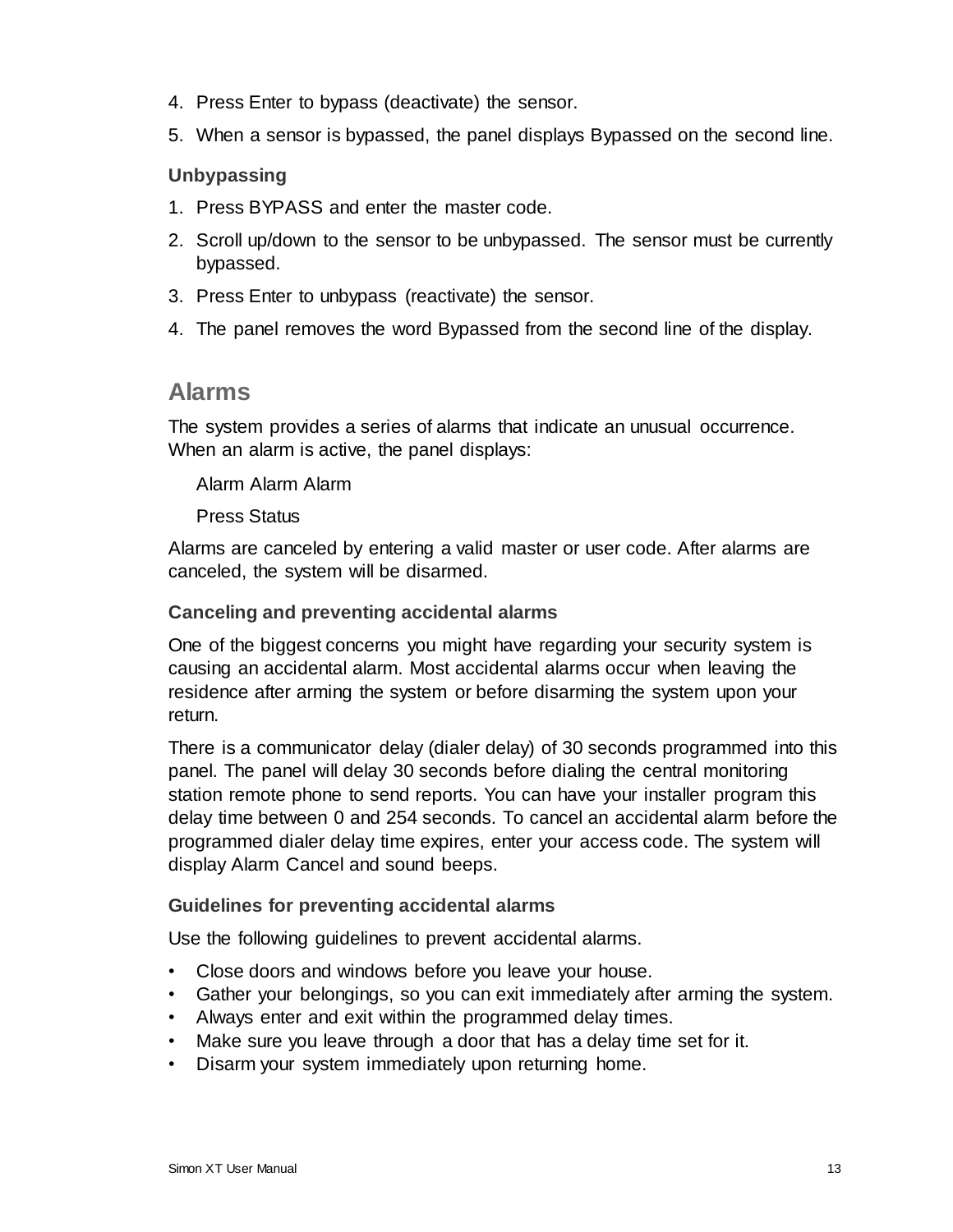- Be aware of the devices in your security system and learn how each one operates.
- If you have pets, ask your installer if you need pet lenses in your motion detectors.
- Check the location of your smoke detectors. Smoke detectors near bathrooms and kitchens can be tripped by steam and smoke from cooking.
- Make a note of the display, system beeps, and indicator lights that indicate the current system status.

### **Light control (optional)**

Simon XT lets you control lights and appliances using lamp, appliance, or universal modules. You can:

- Turn lights with unit numbers 1 to 8 on or off manually or at a specific time.
- Turn on lights when a sensor is tripped. You can program lockout times when sensor-activated lights won't be active.

To turn on all of the lights that are controlled by lamp modules, press the \* button twice. The panel display will show All Lights On. To turn off all lights that are controlled by lamp modules, press the # button twice. The panel display will show All Lights Off. To turn on or off individual lights:

- To turn on a light with unit number N  $(1 \text{ to } 8)$ , press the  $*$  button, then  $\langle N \rangle$ . The panel displays and speaks Light <N> On.
- To turn off a light with unit number N  $(1 \text{ to } 8)$ , press the # button, then  $\langle N \rangle$ . The panel displays and speaks Light <N> Off.

This feature is not verified for use by UL.

### **Chimes**

Use the Chime feature to signal when a protected door is opened while the system is disarmed. The panel chimes twice when a chime sensor is tripped, if the chime mode is enabled. This feature allows you to be notified when family members are going in and out of your home. The Chime and Special chime features are turned on or off in the system menu. See Chime on page 29 and Special chime on page 30.

**Note**: If there are no chime sensors in your system, the Chime option will not appear in the System menu.

#### **Voice chime**

Your installer may have programmed the system to speak the sensor name or make a custom chime sound when a chime sensor is tripped. The chime sound, if programmed, will be played in place of the standard chime beeps.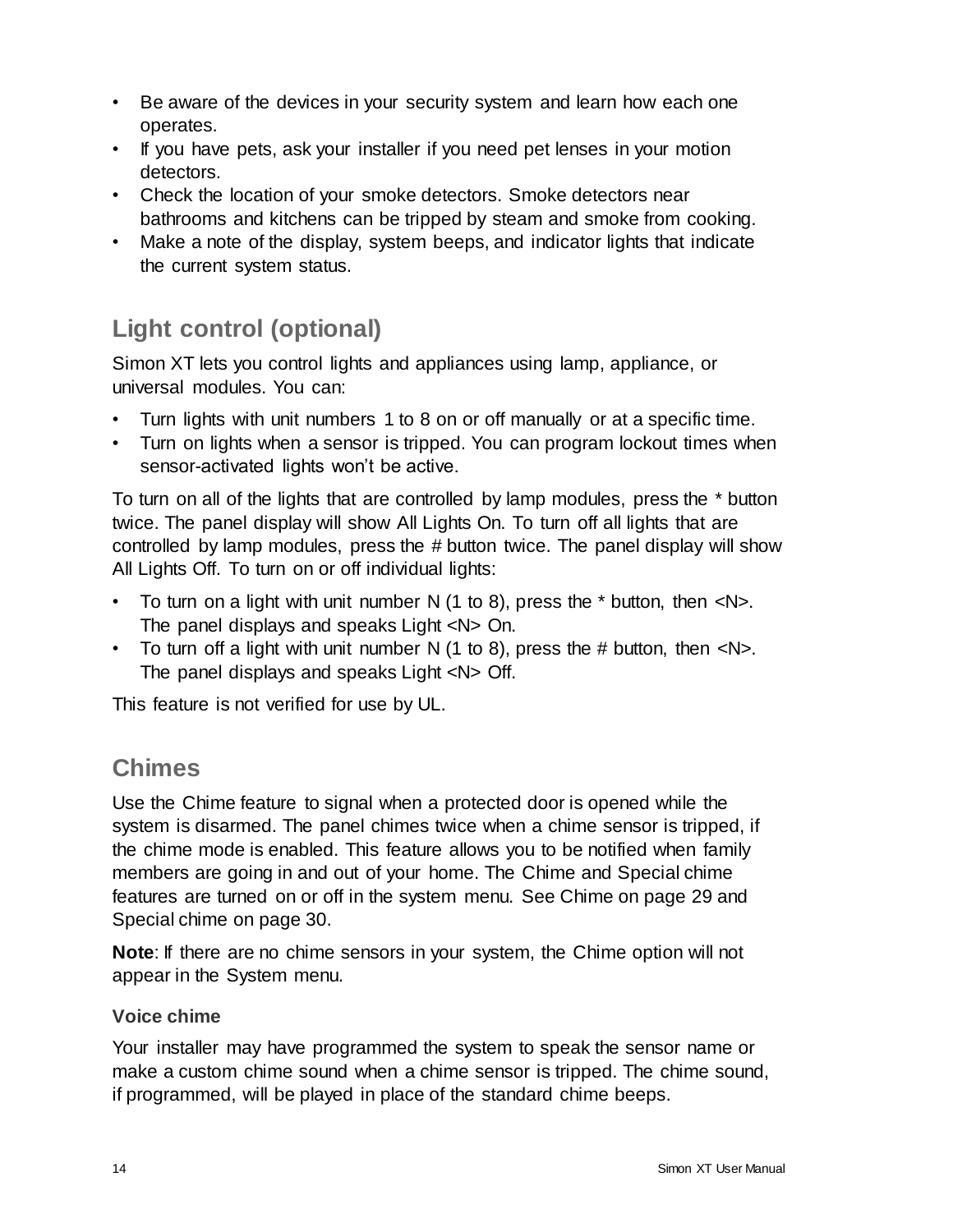#### **Special chime**

Special chime allows you to install motion sensors in a patio or at the front door, and be notified when someone is approaching those areas. These motion sensors are not used for intrusion protection. The panel will chime three times, if the special chime mode is enabled.

**Note**: If there are no special chime sensors in your system, the Special chime option will not appear in the System menu.

### **Latchkey**

Use the latchkey feature to notify you, via a remote phone, if a family member does not arrive home at a predetermined time and disarm the system. When this feature is active, a latchkey alarm is reported if the premises are not disarmed by the programmed latchkey time. For example, if you set the Latchkey time for 3:00 p.m. and the system is not disarmed by that time a message is sent to your remote phone. The latchkey feature can be activated during arming if a latchkey time is programmed.

To activate the latchkey feature:

- 1. Press MOTIONS twice. If a code is required, enter your code after the first press of the MOTIONS button, then press MOTIONS a second time.
- 2. The panel MOTIONS light will blink and the exit delay will begin.

**Note**: This feature is not verified for use by UL.

### **System status**

Press STATUS (no code is required) to cause the system to display and speak the following types of information:

- Alarm conditions
- Alarm history
- Trouble conditions
- Open sensors
- Bypassed sensors

The STATUS button blinks when an active alarm exists. The STATUS button is lit when an abnormal condition such as a trouble or open sensor exists in the system.

You can clear certain status entries from the system (such as old alarm history) by pressing DISARM after checking the status.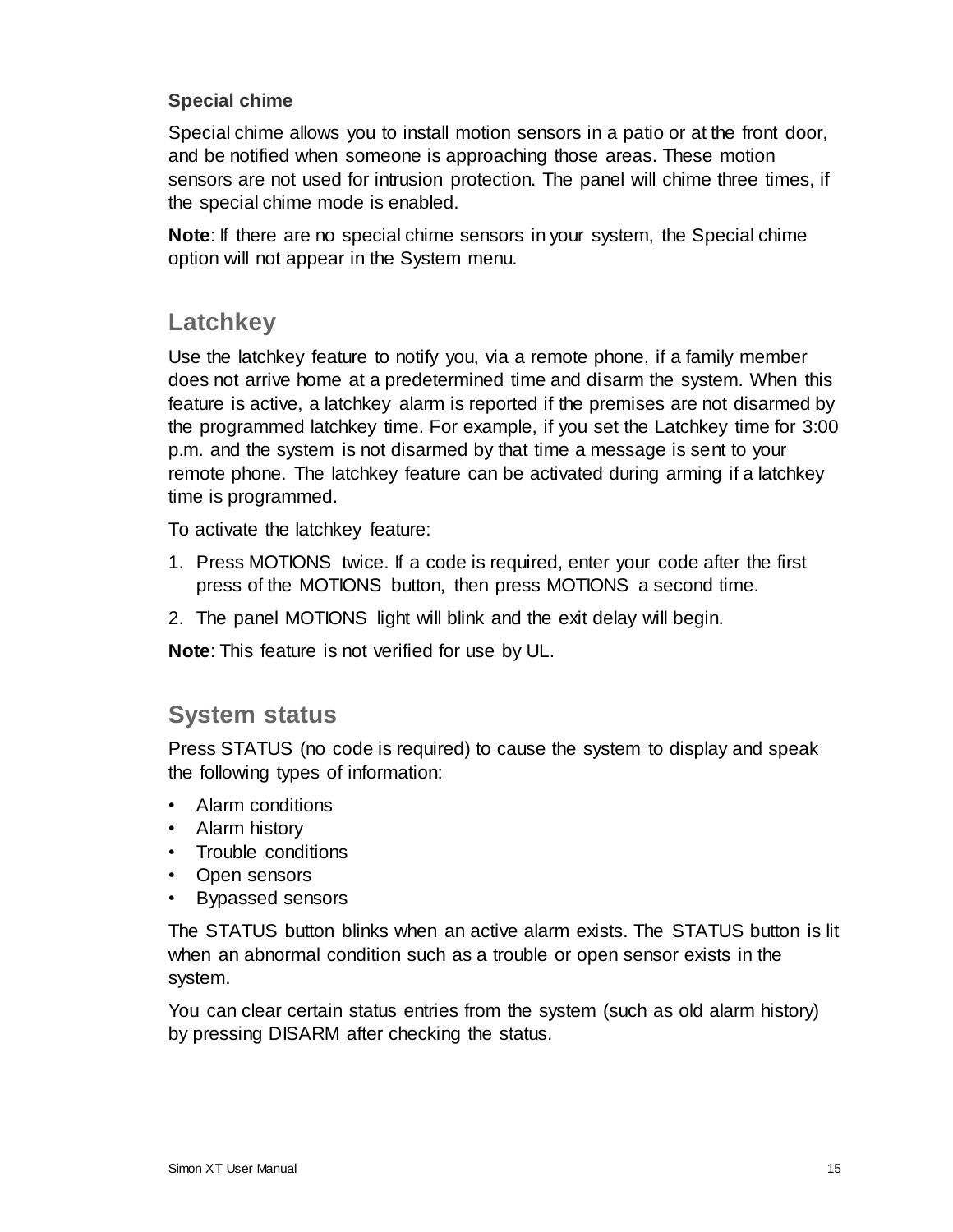### **Using an offsite phone**

If enabled by the installer, you can control your Simon XT panel remotely from an offsite phone. The panel answers a phone call according to the dialing method programmed by your installer.

After a certain combination of rings and pauses, the panel will answer the call with the voice prompt Enter your code. You must enter the correct code to gain access.

If you are interacting with your panel and the panel hangs up on you, the system is calling in a report to the central monitoring station or remote phone due to an action by you or someone at the security system site. The actions listed in Table 6 below may be performed from an offsite phone.

| <b>Action</b>                                 | <b>Phone key presses</b>     | <b>Comments</b>                                                       |
|-----------------------------------------------|------------------------------|-----------------------------------------------------------------------|
| Disarm                                        | 1                            | System not already disarmed                                           |
| Subdisarm                                     | 1                            | Must have used the master code to gain<br>access; system was disarmed |
| Arm doors and windows                         | 2                            | Press 2 again to activate the no delay<br>feature                     |
| Arm motion sensors                            | 3                            | Press 3 again to activate the latchkey<br>feature                     |
| Arm doors, windows, and 2 3<br>motion sensors |                              |                                                                       |
| Check status                                  | $\Omega$                     |                                                                       |
| Turn light on                                 | $*$ - <unit_num>.</unit_num> | $N = 1-8$ , unit number                                               |
| Turn light off                                | #-vunit_num>.                | $N = 1-8$ , unit number                                               |
| Turn all lights on                            | $* - *$                      |                                                                       |
| Turn all lights off                           | $# - #$                      |                                                                       |
| Hang up                                       | 9                            |                                                                       |

**Table 6: Phone controls**

**Note**: This feature is not verified for use by UL.

### **Using touchpads**

Touchpads are used to control the security system from any location within or near your home.

Touchpads such as the remote handheld touchpad and the keyfob, are not verified for use by UL.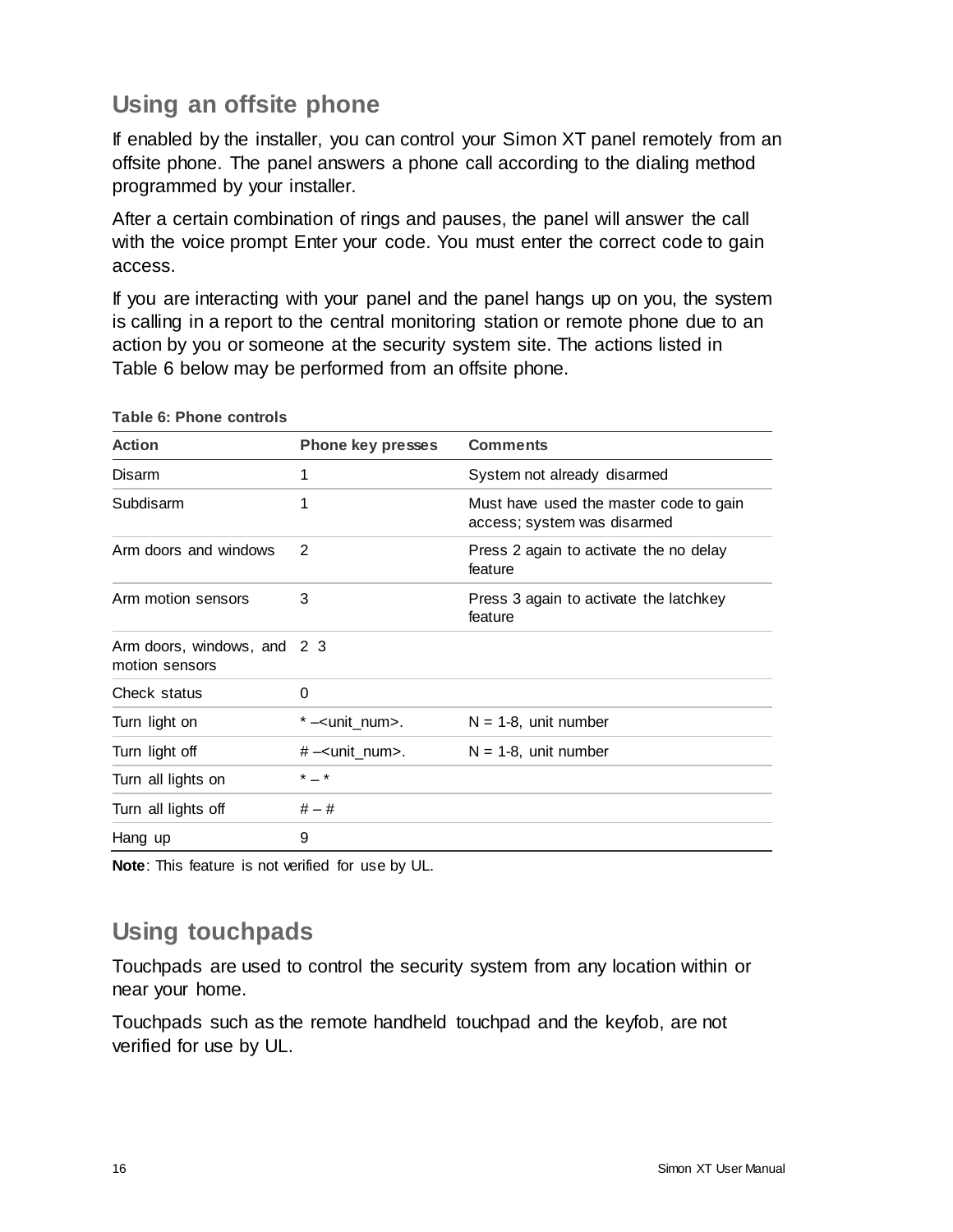#### **Remote handheld touchpad**

Interfacing with the system using a remote handheld touchpad is similar to using the panel.

**Figure 3: Remote handheld touchpad**



#### **Keyfob**

If your installer programmed the keyfob with no entry delay, and you armed the system with the keyfob, you must disarm your system before entering the home to avoid causing an alarm.

**Caution:** To avoid causing false alarms, check with you installer on how your touchpad options are programmed.

**Figure 4: Keyfob keychain touchpad**



**Note**: For any key press on the keyfob, hold the button until the indicator light blinks.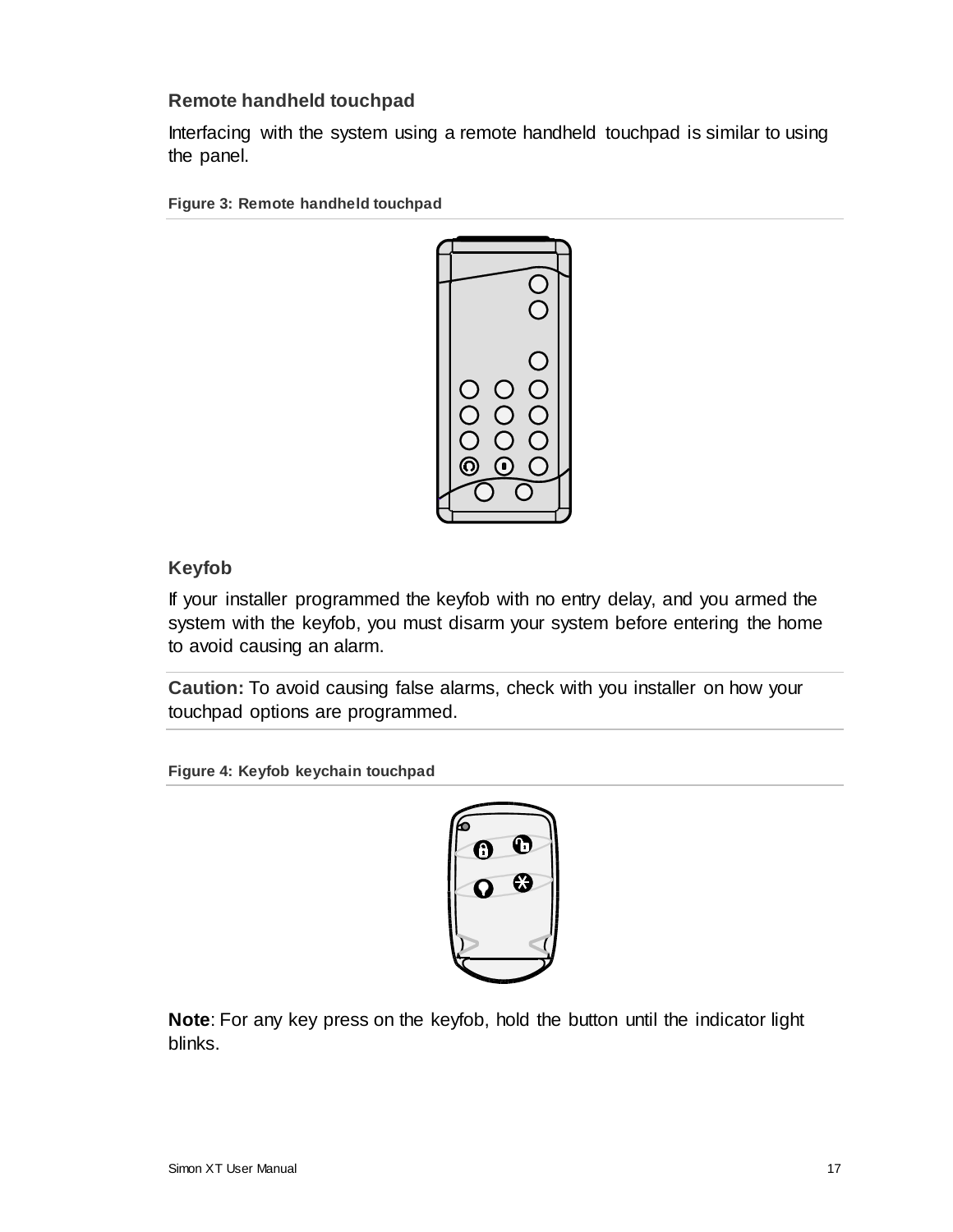If your installer programmed your system for remote touchpad arming, you must enter your home to start the entry delay before you can use your keyfob to disarm the system.

**Note**: Panic alarms need to be silenced from the panel, a remote handheld touchpad, or another keyfob. They cannot be silenced from the same keyfob that activated the alarm.

| Task                                                                                                                                                                                    | <b>Instructions</b>                                                                    |
|-----------------------------------------------------------------------------------------------------------------------------------------------------------------------------------------|----------------------------------------------------------------------------------------|
| Arm doors and windows.                                                                                                                                                                  | Press the Lock button once.                                                            |
| Arm doors, windows, and motion sensors.                                                                                                                                                 | Press the Lock button twice.                                                           |
| Arm doors, windows, and motion sensors, and<br>to activate the latchkey option.                                                                                                         | Press the Lock button three times.                                                     |
| Send a panic (intrusion, silent, or nonmedical<br>emergency) alarm to the central monitoring                                                                                            | Press the Lock and Unlock buttons<br>simultaneously for 3 seconds.                     |
| station.                                                                                                                                                                                | (Check with your installer to find out how the<br>key fob panic buttons will operate.) |
| Can be programmed to control a device<br>connected to a universal module.                                                                                                               | Press the Star button once.                                                            |
| Can be programmed to control a device<br>connected to a lamp module. Press once to turn<br>on all lights on lamp module. Press again to<br>turn off all lights on lamp module turn off. | Press the Light button once.                                                           |
| Disarm your security system                                                                                                                                                             | Press the Unlock button once.                                                          |

**Table 7: Key fob button operation**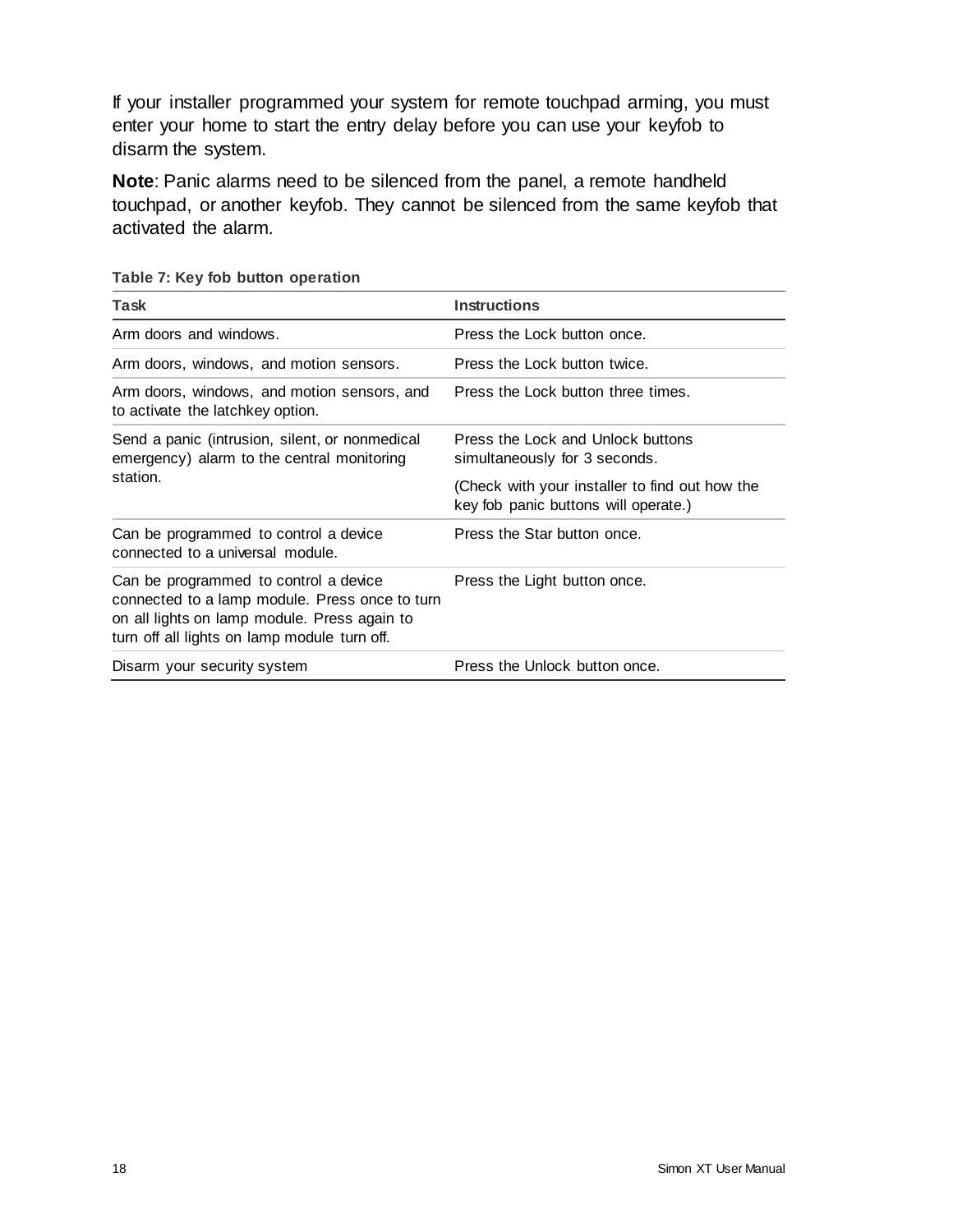# **How your system communicates**

Your system responds to you through the use of display and voice messages, status beeps, alarms, and panel indicator lights.

### **Status beeps**

The panel sounds status beeps to alert you to various system events and conditions.

**Note**: You may receive a different number of status beeps if you press the buttons quickly

| <b>Activity</b>           | Beep response                                                                                                                                                                                                                                                            |
|---------------------------|--------------------------------------------------------------------------------------------------------------------------------------------------------------------------------------------------------------------------------------------------------------------------|
| Doors+Windows             | Exit delay and entry delay beeps sound two times every 5<br>seconds and two times per second during the last 10 seconds.<br>If silent exit is used, the exit delay beeps will only sound twice<br>when you arm and twice when the exit delay expires.                    |
| <b>Motions</b>            | Exit delay and entry delay beeps sound three times every 5<br>seconds and three times per second during the last 10 seconds.<br>If silent exit is used, the exit delay beeps will only sound three<br>times when you arm and three times when the exit delay<br>expires. |
| Doors+Windows and Motions | Exit delay and entry delay beeps sound four times every 5<br>seconds and four times per second during the last 10 seconds.<br>If silent exit is used, the exit delay beeps will only sound four<br>times when you arm and four times when the exit delay expires.        |
| Disarm                    | One beep.                                                                                                                                                                                                                                                                |
| Chime                     | Two beeps.                                                                                                                                                                                                                                                               |
| Special chime             | Three beeps.                                                                                                                                                                                                                                                             |
| Trouble beeps             | Six beeps every minute. Press Status to stop beeps for 4 hours.                                                                                                                                                                                                          |
| No activity beeps*        | Twenty beeps every minute for 5 minutes (feature must be<br>programmed by the installer).                                                                                                                                                                                |

**Table 8: Status beeps**

\* This feature is not verified for use by UL.

### **Alarm sirens and lamp modules**

Exterior and interior sirens make three different alarm sounds on the premises, each indicating a different type of alarm. Sirens are programmed by the installer to time out and stop sounding after a specified time.

Use Table 9 *on page 20* to understand the siren sounds used by the security system.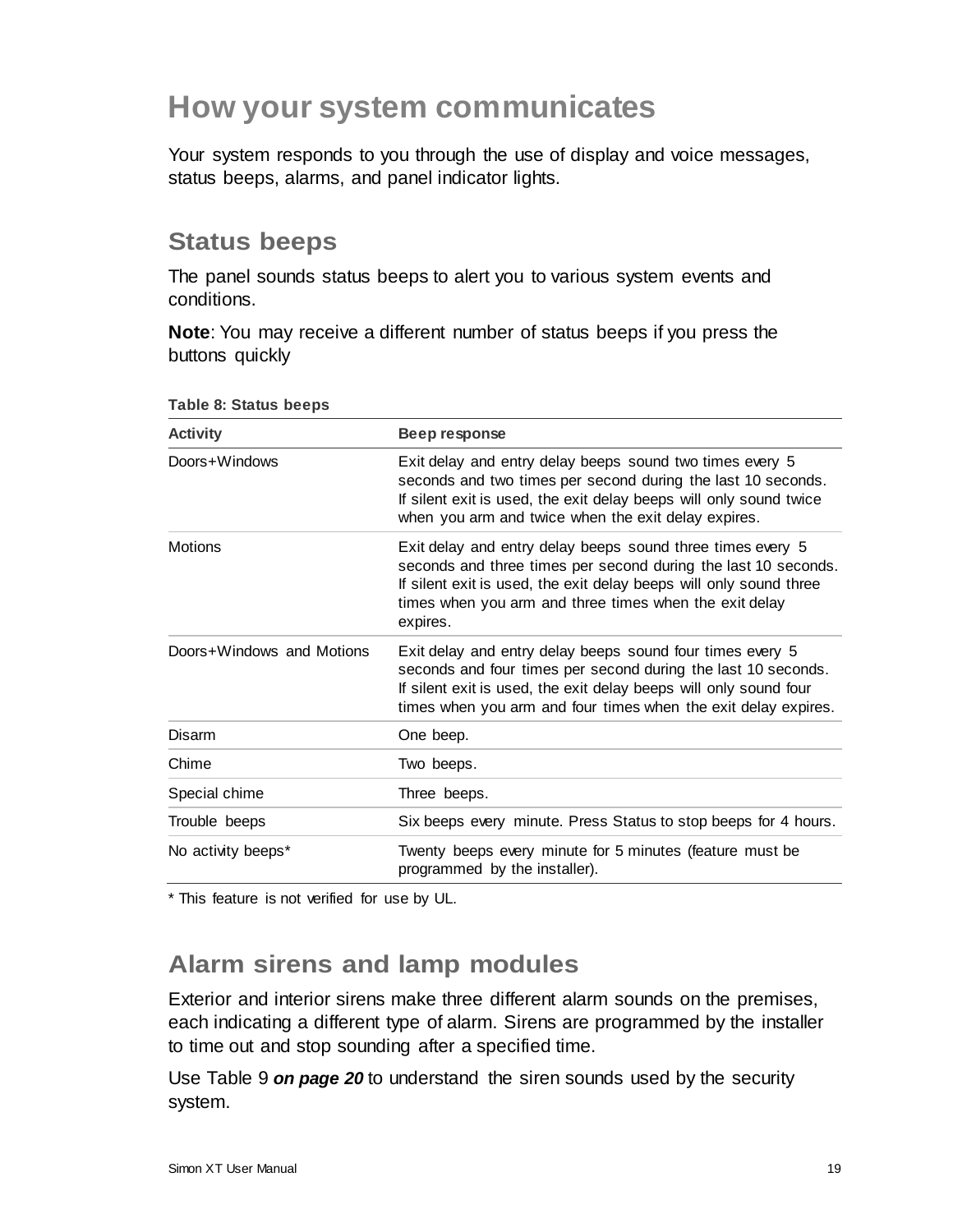**Table 9: Siren sounds**

| <b>Function</b>              | <b>Fire</b> | <b>Intrusion</b> | <b>Emergency</b> |
|------------------------------|-------------|------------------|------------------|
| Interior and panel<br>siren* | Temporal 3  | Steady           | Fast on/off      |
| Interior and panel<br>siren* | Temporal 3  | Steady           | Fast on/off      |
| Interior and panel siren     | Temporal 3  | Steady           | Fast on/off      |
| Exterior siren               | Temporal 3  | Steady           |                  |

\* This feature is not verified for use by UL.

**Note**: Temporal 3 refers to a continuous pattern of three siren pulses, then off for 1.5 seconds, three siren pulses, then off for 1.5 seconds.

### **Panel indicator lights**

Use Table 10 *below* to understand the panel indicator lights.

| <b>Button</b>                 | When button light is on                            | When button flashes                             |
|-------------------------------|----------------------------------------------------|-------------------------------------------------|
| Doors+Windows                 | Doors and windows armed                            | Doors and window armed and<br>no entry delay on |
| <b>Motions</b>                | Motions armed                                      | Motion sensors armed and<br>latchkey on         |
| <b>Disarm</b>                 | System disarmed                                    | System subdisarmed                              |
| <b>Status</b>                 | System trouble, open sensor,<br>or bypassed sensor | System in alarm                                 |
| OK.                           | There are no open sensors                          |                                                 |
| Chime (solid bell)            | Door will cause chime                              |                                                 |
| Special chime (outlined bell) | Motion will cause chime                            |                                                 |
| Light schedules (clock)       | Time-activated lights feature<br>enabled           |                                                 |
| Sensor lights (light bulb)    | Sensor-activated lights feature<br>enabled         |                                                 |
| Latchkey on (key)             | Latchkey feature enabled                           |                                                 |

#### **Table 10: Indicator light**

### **Trouble beeps**

Your security system is able to automatically test itself for:

- Power failures
- Low batteries
- Nonworking sensors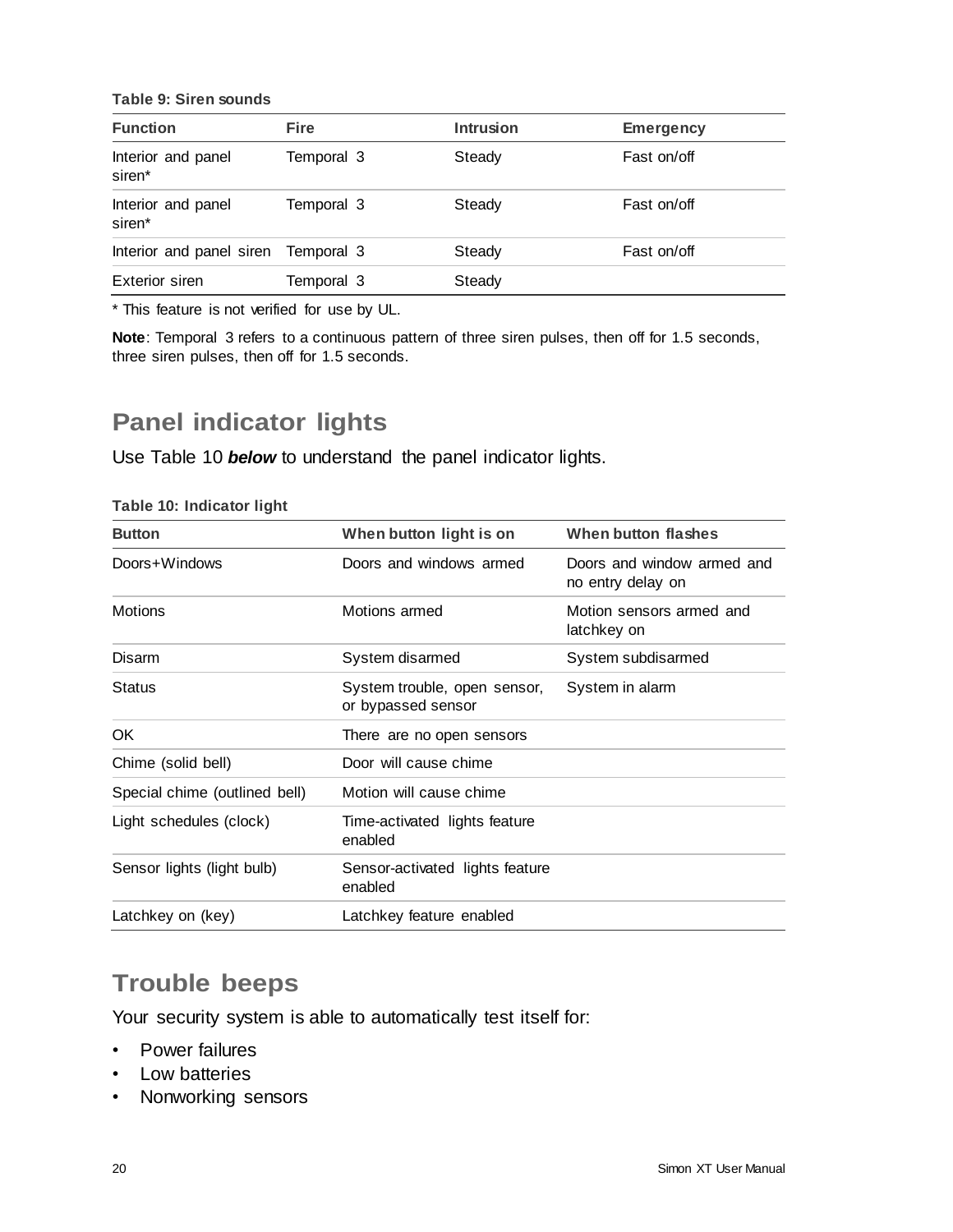• Communication troubles with the central monitoring station

When your security system detects one of the problems above, six rapid beeps sound every minute until the trouble condition is corrected. To stop the trouble beeps, press STATUS or arm/disarm the system while the trouble condition exists. Trouble beeps will resume four hours later unless the trouble condition is corrected.

The following list explains the trouble beep conditions:

#### **AC power failure**

This condition (if programmed by installer) occurs if your security system has been accidentally unplugged or if there has been an AC power outage. Any status lights go out immediately, and trouble beeps start after five minutes. If you press any button, the display will light and pressing STATUS will show the AC failure. If AC power is not restored within a programmed period of time (5 to 254 minutes) the system will call the central monitoring station. The backup battery, if fully charged, will last for 18 to 24 hours—depending on the load applied to the panel—with no AC power.

In a UL installation, a new, fully charged backup battery will last 24 hours with the panel in normal standby condition and still sound an alarm.

#### **System battery failure**

This condition occurs if the emergency backup battery has failed. Trouble beeps will start. Press the STATUS button and the display will show *System Low*  **Battery**. If your AC power is not working, your security system will shut down once the battery has failed. If the condition does not clear after AC power has been restored and 24 hours have passed, call your security system dealer.

#### **Restoration of power**

This condition occurs after a complete loss of power (AC and battery). When power is restored, the panel will return to the arming state with the same zones bypassed it had prior to losing power.

#### **Sensor failure**

This condition occurs if a sensor is not communicating with the panel. Trouble beeps will start and the STATUS button will light. Press the STATUS button and the display will show what sensors have failed. Perform sensor tests. You may need to call your security system dealer if the problem continues.

#### **Sensor low battery**

This condition occurs if a system sensor has a low battery. The sensor may still be communicating with the panel. Trouble beeps will start and the STATUS button will light. Press the STATUS button and the display will show what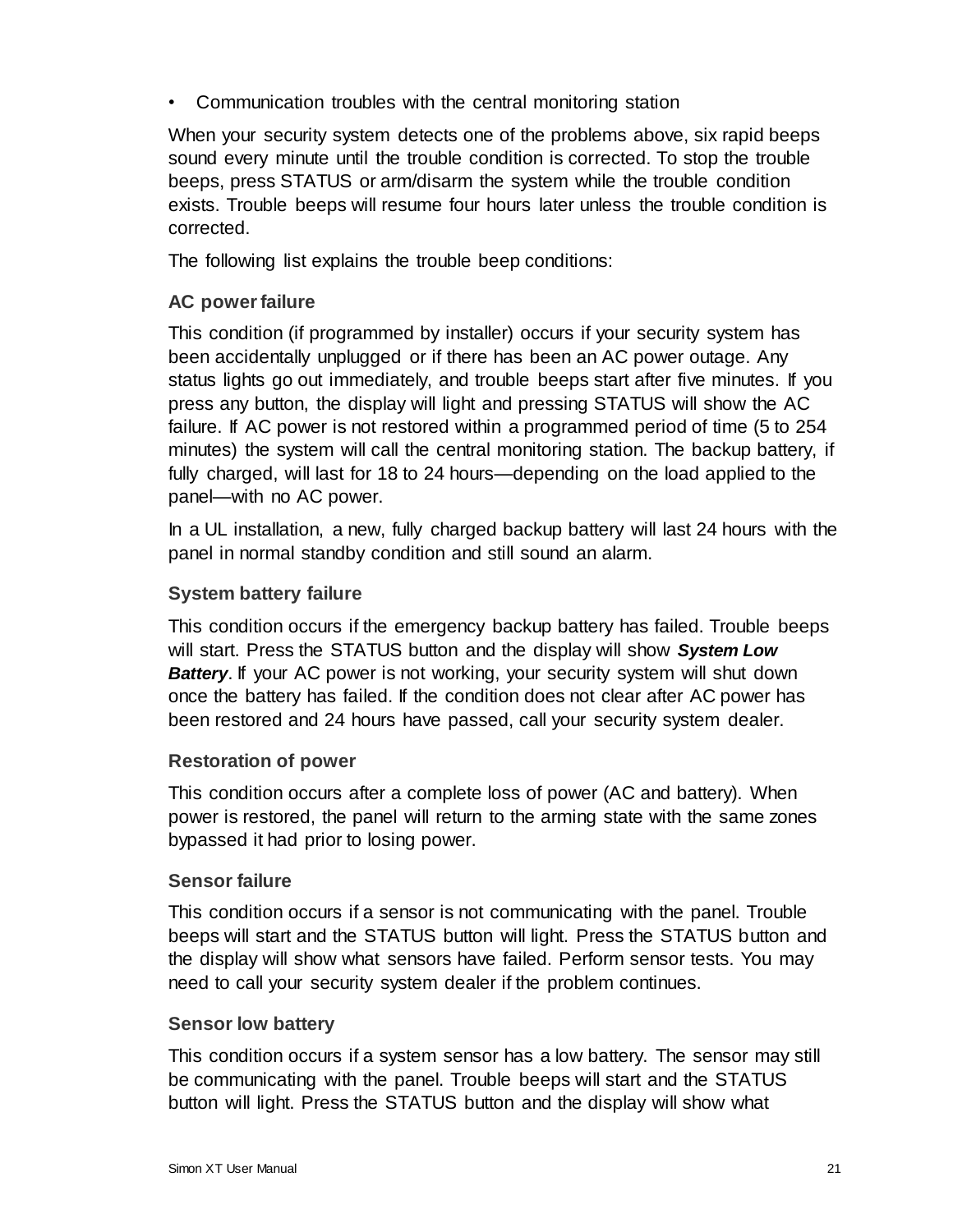sensors have a low battery. You may need to call your security system dealer to resolve this problem. Some sensor batteries can be replaced by the homeowner.

#### **Fail-to-communicate**

This condition occurs if your security system cannot communicate to the central monitoring station. Your system will try to report to the central monitoring station eight times before it tells you there is a fail-to-communicate problem. Trouble beeps will start and the STATUS button will light. Press the STATUS button and the display will show *Comm Test Fail* or *Comm Failure*. You may need to call your security system dealer if the problem continues.

#### **Sensor open**

This condition occurs if a door or window is open or a system sensor has been disturbed and not reset properly. For example, a door/window sensor magnet may have been removed from the sensor. Your system will indicate this condition to you by causing the STATUS button to light. When you press the STATUS button, the display shows, for example, *Sn 1 Front Door Open*. Correct the problem by resetting the sensor. If this condition continues, call your security system dealer.

#### **Sensor tampered**

This condition occurs when a sensor is physically tampered with, for example, the cover is taken off of one of the sensors. If the system is armed an alarm will occur. Your system will indicate this condition to you by causing the STATUS button to light. Trouble beeps will start. Press the STATUS button and the display shows *Sn # Name Tampered.* Correct the problem by resetting the sensor. If this condition continues, call your security system dealer.

#### **RF jam detected**

The panel receiver may be experiencing some interference. The system will call to notify the central monitoring station about this problem.

#### **Clearing status**

Some types of status conditions, such as the alarm history, must be cleared manually. To clear system status, press the STATUS button, read and/or listen to the status messages, then press DISARM. If the trouble condition was a low system battery, perform a sensor test. The STATUS light should turn off if all trouble conditions have been corrected.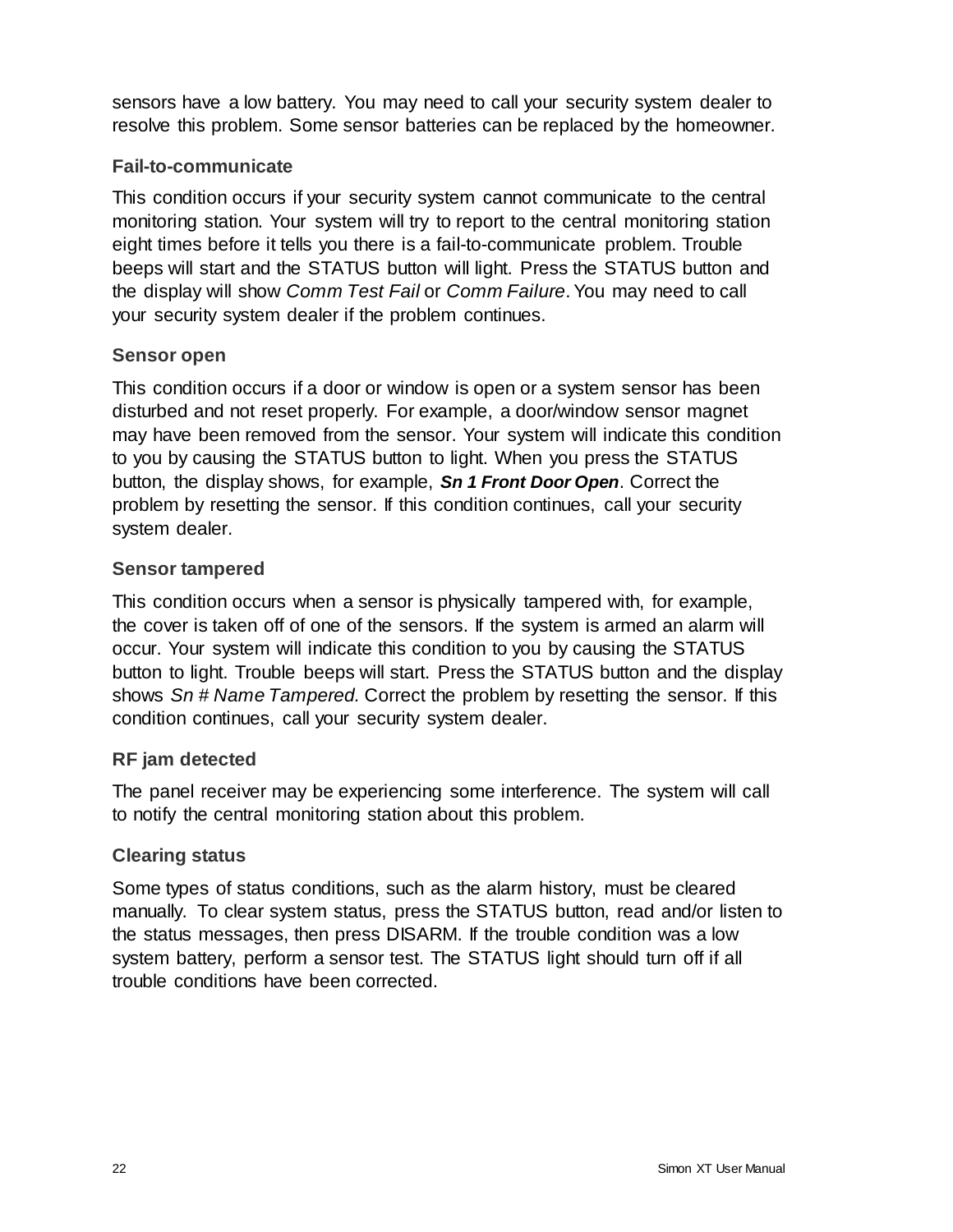# **Programming**

Your Simon XT security system allows you to program certain user options. These options are accessed through a system menu.

### **System menu**

To enter the system menu, press one of the scroll buttons or the OK button in the upper right of the panel.

Press Status to exit a menu or option edit mode and navigate up one level. Pressing Status while in the top menu level exits the system menu. The panel automatically exits the system menu after a few seconds of inactivity if no access code has been entered. After an access code has been entered to access a code-protected area of the system menu, the timeout is 30 seconds (4 minutes while performing a sensor test).

### **Code options**

The Simon XT security system provides a system of codes to be entered when a certain level of authority is required to perform an action. These codes allow you to activate system options, customize panel operations, and generate a silent alarm. The default code is based on the code length (3, 4, 5, or 6-digit code) determined at installation. The code types are listed in Table 11 below.

|  |  |  | Table 11: Code types |
|--|--|--|----------------------|
|--|--|--|----------------------|

| Code                   | <b>Description</b>                                                                                                                                                                                                      |
|------------------------|-------------------------------------------------------------------------------------------------------------------------------------------------------------------------------------------------------------------------|
| Master code            | The master code is the main code used for panel operations. The<br>default code will be 123, 1234, 12345, or 123456 depending on the<br>value set by the installer for code length.                                     |
| User codes 1 through 8 | These eight codes are supplemental user codes. You can use these<br>codes for panel operations such as disarming, but not programming.<br>These codes can be any 3, 4, 5, or 6-digits, depending on the code<br>length. |
| Duress code            | Use the duress code to generate a silent duress alarm while disarming.                                                                                                                                                  |

**Note:** Any combination of invalid codes in excess of 40 key presses (such as fourteen invalid three-digit codes) will cause a system access alarm. The alarm locks all touchpads, except key fobs, for 90 seconds.

### **Menu navigation**

Each menu contains a list of options and/or submenus. Press the scroll buttons to navigate the list of options and submenus in that menu. Pressing OK after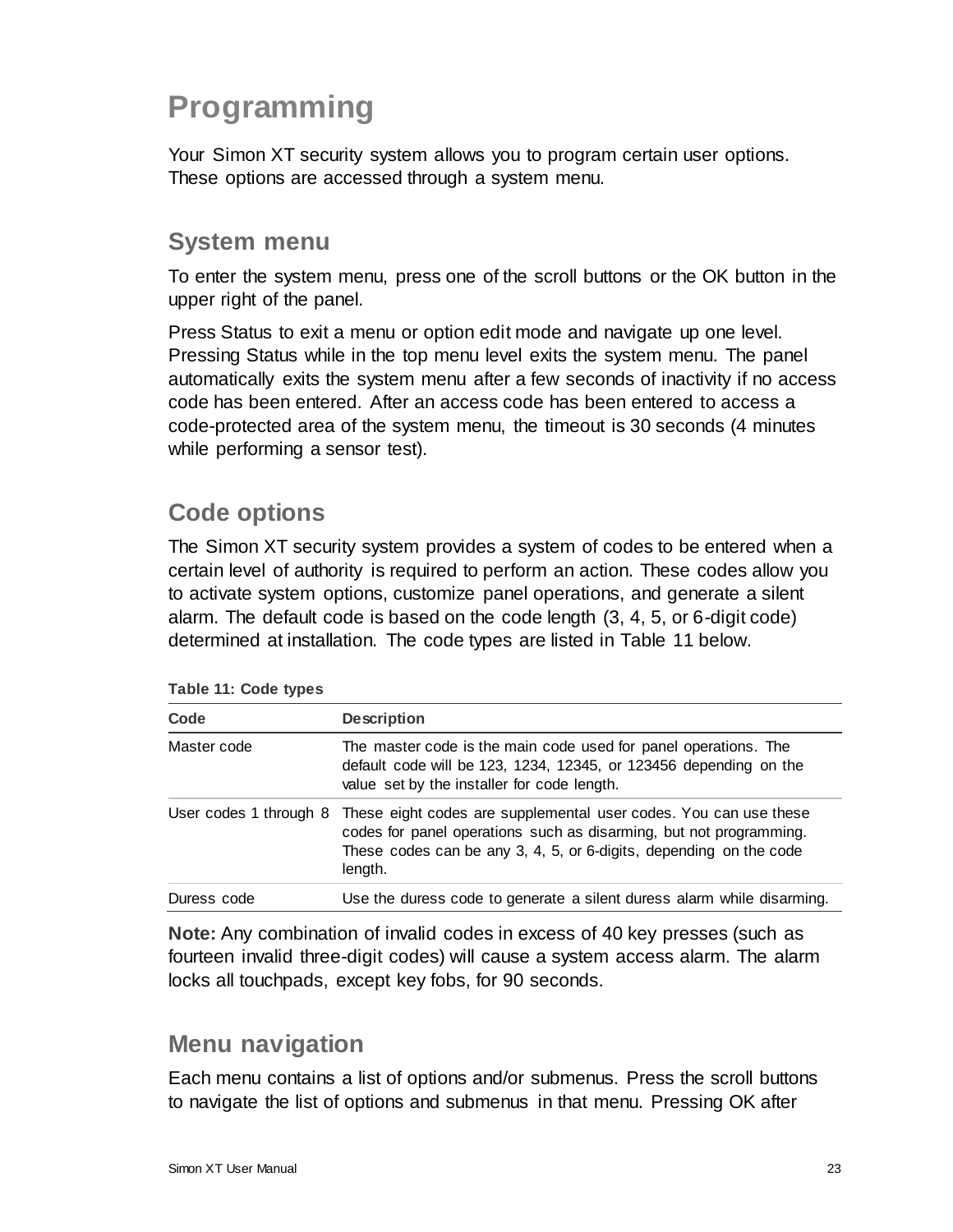navigating to an option selects that option for editing and flashes the current value. Pressing OK after navigating to a submenu enters that submenu, making a new list of options accessible. Pressing Status exits a menu and goes to the next higher level. When accessing the System Programming or System Tests menu, the panel prompts you to enter an access code. To continue, enter your master code, and then press OK.

To program an option, first navigate to that option until it is displayed, and then press OK. The option value will start flashing, indicating that it is ready to be changed. Use the scroll keys or enter a numerical value to change the option, and then press OK.

| Table 12: Menu structure |                           |                           |  |
|--------------------------|---------------------------|---------------------------|--|
| Set Clock (system time)  |                           |                           |  |
| Set Date                 |                           |                           |  |
| Chime                    |                           |                           |  |
| Special Chime            |                           |                           |  |
| <b>System Tests</b>      | <b>Sensor Test</b>        |                           |  |
|                          | <b>Communication Test</b> |                           |  |
|                          | System Download           |                           |  |
| System Programming       | <b>Access Codes</b>       | Dealer Code               |  |
|                          |                           | Master Code               |  |
|                          |                           | User Codes 1 to 8         |  |
|                          |                           | Duress Code               |  |
|                          | Security                  | Downloader Enable         |  |
|                          | <b>Phone Numbers</b>      | Phone Number 4            |  |
|                          | <b>Timers</b>             | Latchkey Time             |  |
|                          | Siren Options             | Panel Piezo Beeps         |  |
|                          |                           | Panel Voice               |  |
|                          |                           | Panel Piezo Alarms        |  |
|                          |                           | Status Beep Volume        |  |
|                          |                           | Speaker Volume            |  |
|                          | <b>System Tests</b>       | Sensor Test               |  |
|                          |                           | <b>Communication Test</b> |  |
|                          |                           | Initiate Download Call    |  |
| Revision                 |                           |                           |  |
| Contrast                 |                           |                           |  |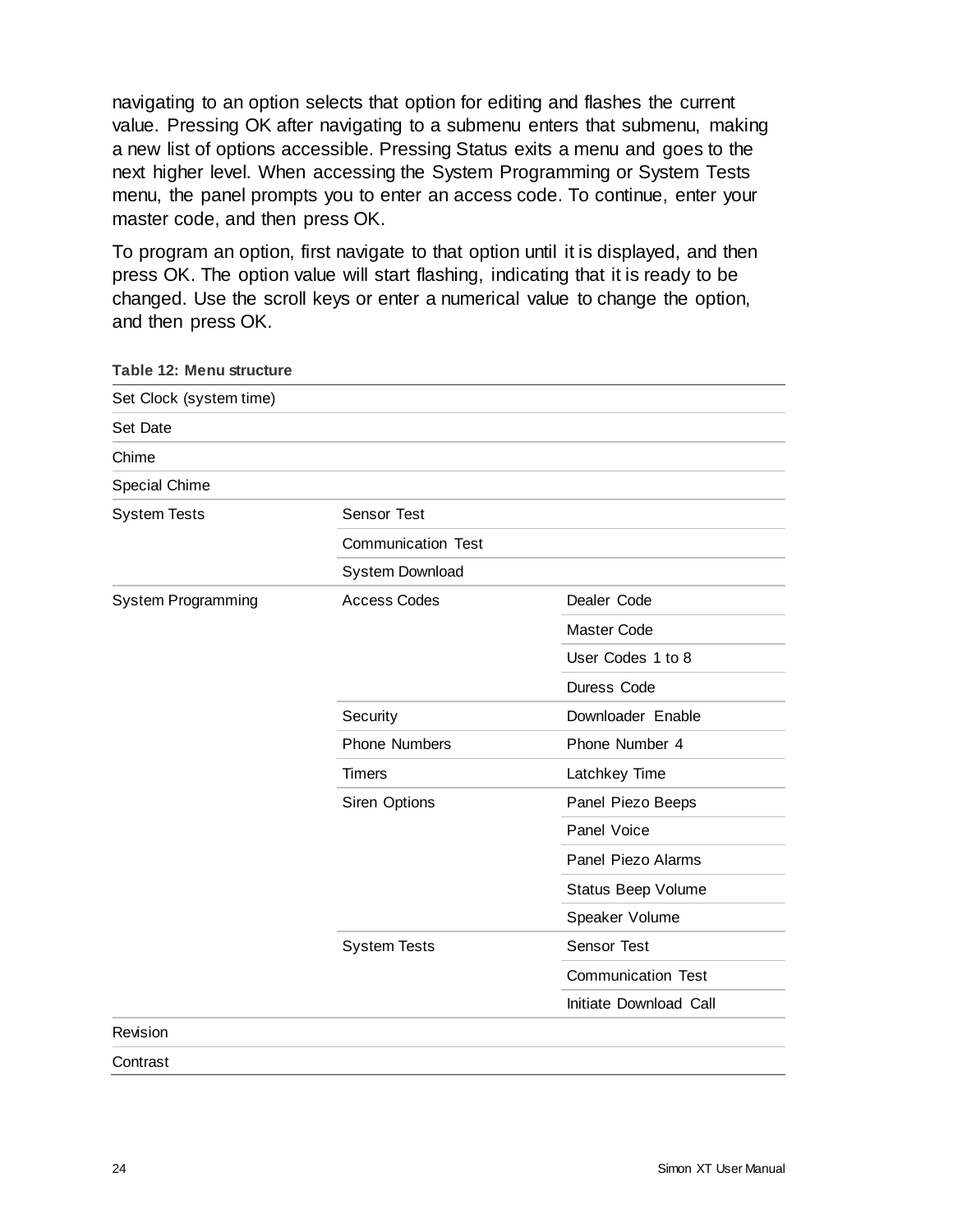### **Top-level menus**

This section explains the top-level menus, with the exception of system programming, which makes up the bulk of the menus and can be found in its own section, System programming on page 31.

#### **Set clock**

If the panel loses both AC and battery power, then upon restoring power the system time will default to midnight and blink, indicating it has not been set correctly. Your installer can set your system time to display in either 12-hour or 24-hour format.

Time of day format is HH:MMx

Where:

HH = 01 to 12 (12-hour format) or 00-23 (24-hour format)

 $MM = 00$  to 59

 $x = a$  or p (12-hour format) or none (24-hour format)

To reset the clock:

- 1. Scroll up/down until the display shows Set Clock.
- 2. Press Enter.
- 3. The display shows Enter Code.
- 4. Enter your master code with numeric keys. Press Enter.
- 5. Press Enter again. The display now flashes the hours.
- 6. Scroll up/down to set the hours.
- 7. Press the Enter key to accept. The display now flashes the minutes.
- 8. Scroll up/down to set the minutes.
- 9. Press the Enter key to accept. The display is now flashing the AM/PM.
- 10.Scroll up/down to set the AM/PM.
- 11.Press Enter to accept. The display now shows the current time, and stops flashing.
- 12.Press STATUS twice to exit.

#### **Light schedules**

Simon XT will automatically turn certain lights on or off according to light schedules you can define in menu item System programming / Light control / Light schedules. See Light control (optional) on page 14.

To enable or disable scheduled lights: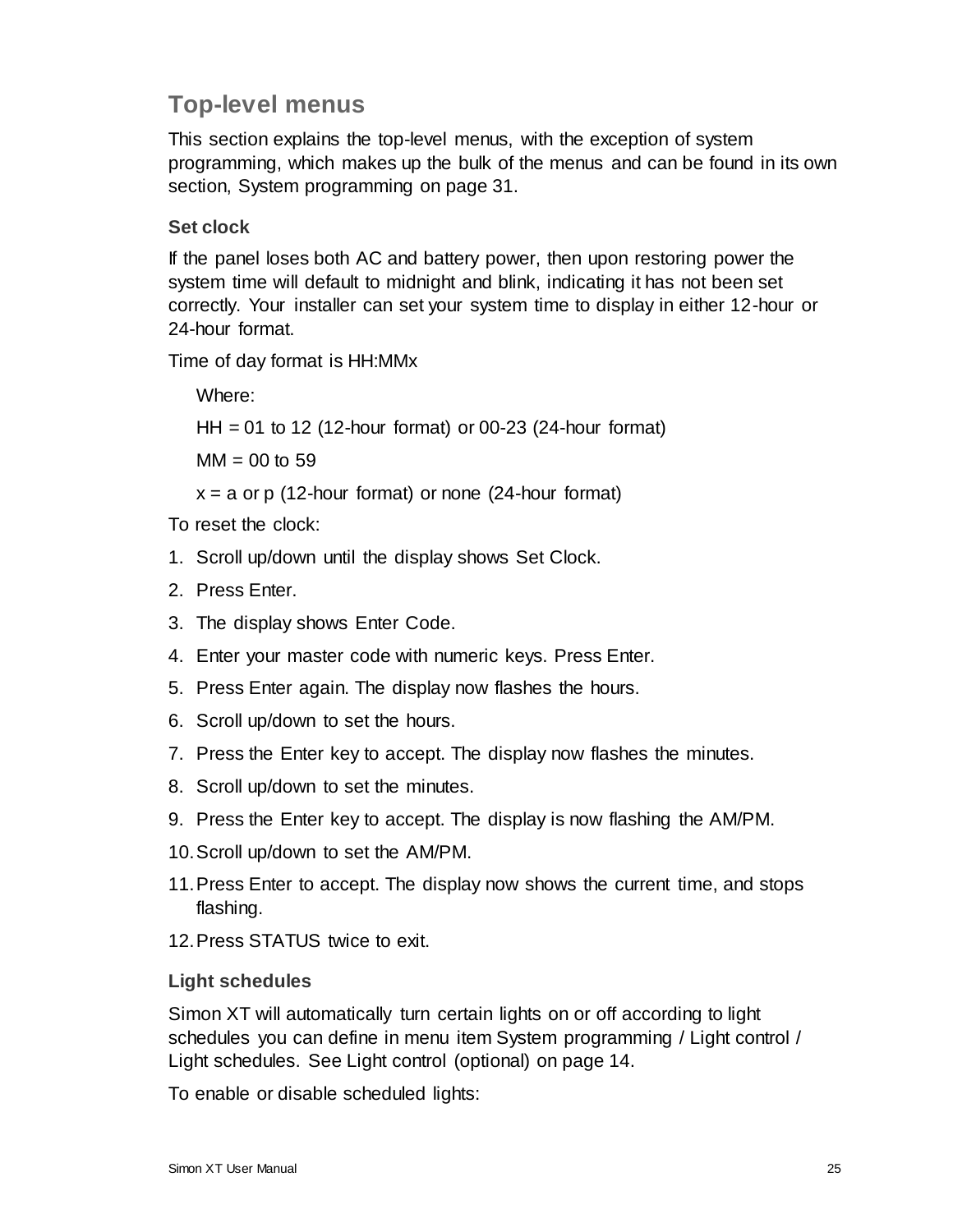- 1. Scroll up/down until the display reads Light Schedules.
- 2. Press Enter. The current setting will flash.
- 3. Scroll up/down to toggle scheduled lights On/Off.
- 4. Press Enter. The setting will stop flashing.
- 5. Press STATUS to exit.

A clock icon appears in the display when scheduled lights are enabled.

**Note**: This feature is not verified for use by UL. This menu option will not appear if no light schedules are defined.

#### **Sensor lights**

Simon XT automatically turns certain lights on or off when certain sensors are tripped. For example, you can set a basement light to turn on when the door to the basement is opened. You can associate sensors with lights in menu item System programming / Light control / Sensor light. See Light control (optional) on page 14.

To enable or disable sensor-activated lights:

- 1. Scroll up/down until the display shows Sensor Lights.
- 2. Press Enter. The current setting will flash.
- 3. Scroll up/down to toggle the sensor-activated lights On/Off.
- 4. Press Enter. The setting will stop flashing.
- 5. Press STATUS to exit.

A light-bulb icon will appear in the display when Sensor lights are enabled.

**Note**: This feature is not verified for use by UL. This menu option will not appear if no sensor lights have been defined.

#### **Chime**

To enable or disable the Chime feature:

- 1. Scroll up/down until the display shows Chime.
- 2. Press Enter. The current setting will flash.
- 3. Scroll up/down to toggle Chime on/off.
- 4. Press Enter. The setting will stop flashing.
- 5. Press STATUS to exit.

A solid bell icon will appear in the display when Chime is enabled.

**Note**: This menu option will not appear if no chime sensors are in your system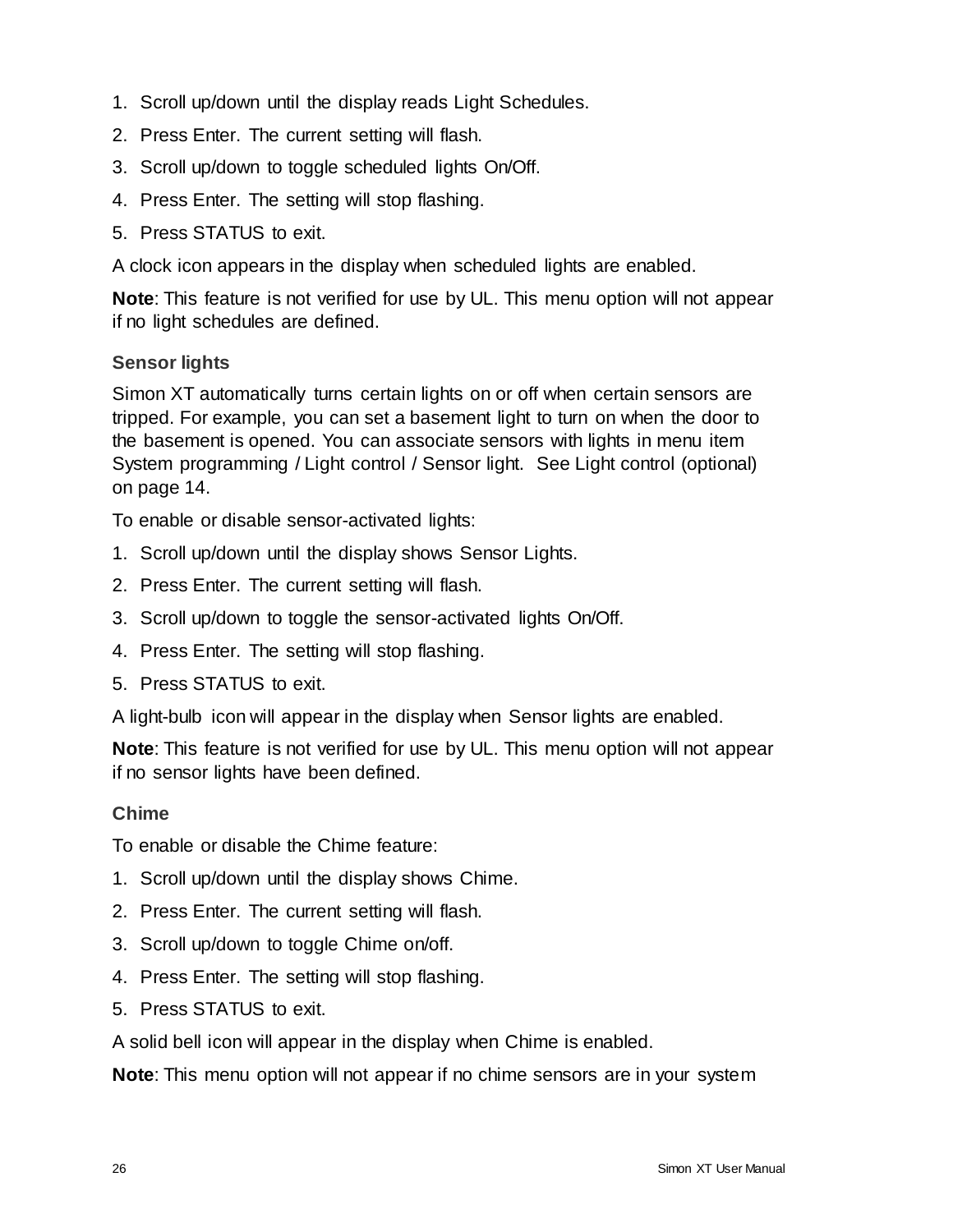#### **Special chime**

To enable or disable the Special chime feature:

- 1. Scroll up/down until the display shows Chime.
- 2. Press Enter. The current setting will flash.
- 3. Scroll up/down to toggle Special chime on/off.
- 4. Press Enter. The setting will stop flashing.
- 5. Press STATUS to exit.

An outlined bell icon will appear in the display when Special chime is enabled.

**Note**: This menu will not appear if Special chime sensors are not in your system.

#### **System tests**

This menu lets you run sensor and communication tests, and initiate a phone call from the panel to the Enterprise Downloader. For more information, see "Testing" on page 35.

This menu item is a read-only display of the system's firmware version. Press Status to exit.

#### **Contrast**

To adjust the Contrast of the display, do the following:

- 1. Scroll up/down to Contrast.
- 2. Press Enter.
- 3. Scroll up/down to increase and decrease the contrast setting. (There are eleven contrast levels.)
- 4. Press STATUS to save the setting and exit.

**Note**: Changes in contrast are more noticeable when not looking at the display straight on.

#### **System programming**

To enter system programming mode, do the following:

- 1. Enter the system menu.
- 2. Scroll up/down to System programming, then press Enter.
- 3. The panel displays Enter code.
- 4. Enter your master code, then press Enter.

At this point, you are in the System programming submenu. At this level, the following items are accessible: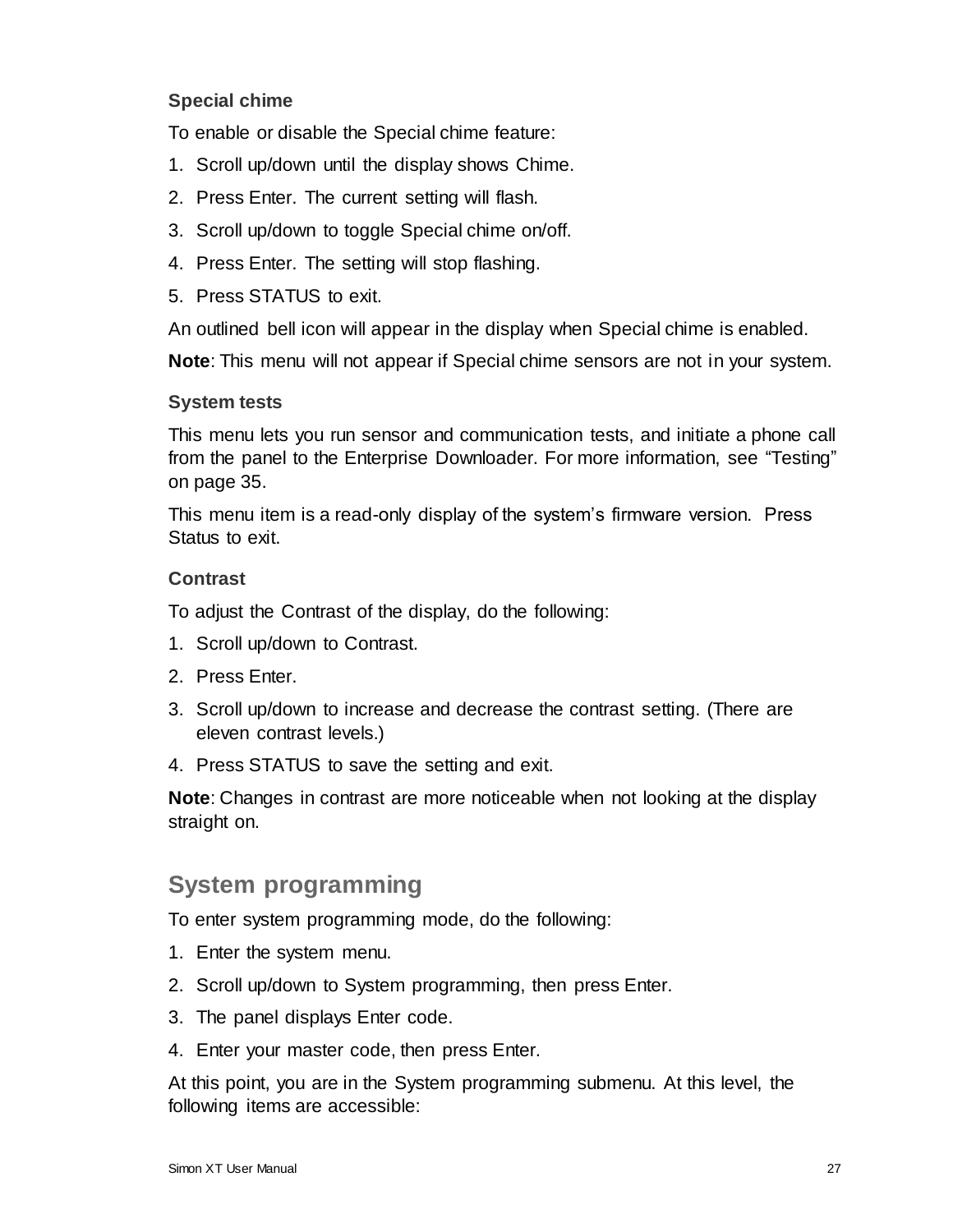- Access codes
- Security
- Phone #s
- Timers
- Siren options
- Light control
- System tests

The sections below describe the options that you can program in the System programming menu.

#### **Access codes**

There are three types of access codes: master, user, and duress.

#### *Master code*

The master code is your most powerful code and can be used for all user operations including programming. To change the master code, do the following:

- 1. Enter the System programming menu.
- 2. Scroll up/down to Access codes, then press Enter.
- 3. Scroll up/down to Master code, then press Enter.
- 4. The current value of the code now flashes.
- 5. Enter a new code (use correct length), then press Enter.
- 6. Press Status repeatedly to exit.

The initial value of the master code is 123, 1234, 12345, or 123456, depending on the installer-programmed access code length.

#### *User codes 1 to 8*

There are eight user codes, which can be used for many user operations, but not subdisarming, programming, or bypassing sensors.

To change a user code, do the following:

- 1. Enter the System programming menu.
- 2. Scroll up/down to Access codes, then press Enter.
- 3. Scroll up/down to the user code you want to change, then press Enter.
- 4. The current value of the code now flashes.
- 5. Enter a new code (use correct length), then press Enter.
- 6. Press Status repeatedly to exit.

Initially, all user codes are blank. A user code can be deleted by pressing Disarm while the code is being changed.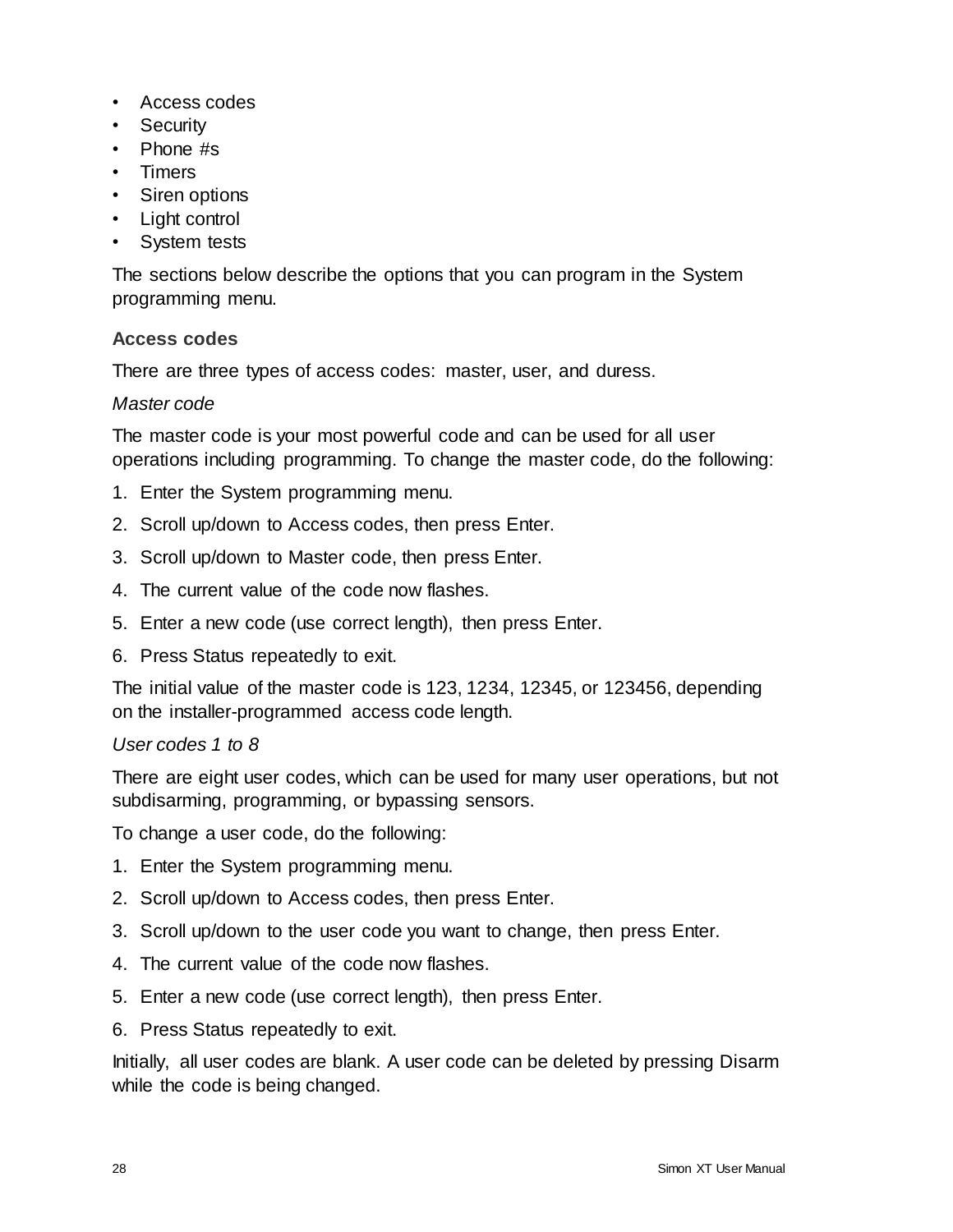#### *Duress code*

The duress code, when used in place of another user code, generates a silent duress alarm which is reported to the central monitoring station.

To change the duress code:

- 1. Enter the System programming menu.
- 2. Scroll up/down to Access codes, then press Enter.
- 3. Scroll up/down to Duress code, then press Enter.
- 4. The current value of the code now flashes.
- 5. Enter a new code (use correct length), then press Enter.
- 6. Press Status repeatedly to exit.

Initially, the duress code is blank. The duress code can be deleted by pressing Disarm while the code is being changed.

#### **Security**

The Security menu contains the Download Enable option. This option determines whether your dealer can access the system remotely.

To program the Download enable option:

- 1. Enter the System programming menu.
- 2. Scroll up/down to Security, then press Enter.
- 3. Scroll up/down to Download enable, then press Enter.
- 4. The current value of this option now flashes On/off.
- 5. Scroll up/down to the desired value, then press Enter.
- 6. Press STATUS repeatedly to exit.

#### **Phone numbers**

Phone #4 is the only system phone number that you can change. Therefore, it is often used for voice reporting of alarms to your phone, if it was programmed for this purpose by the installer.

To change Phone #4:

- 1. Enter the System programming menu.
- 2. Scroll up/down to Phone #s, then press Enter.
- 3. Scroll up/down to Phone #4, then press Enter.
- 4. The first digit of the current value of this option now flashes (this may take up both lines on the display).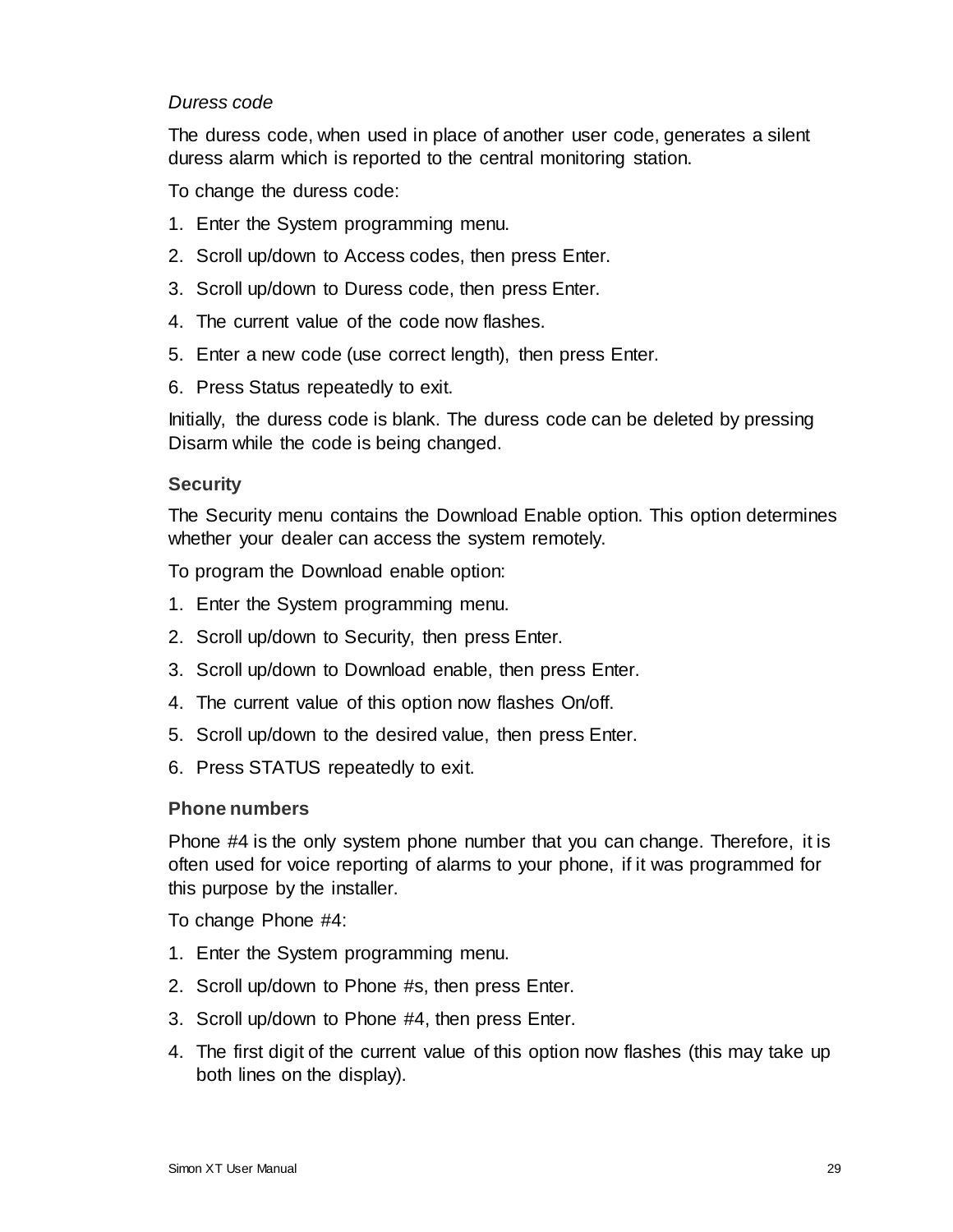- 5. Change each digit of the phone number by scrolling or entering a numerical value, then move to the next digit by pressing Enter.
- 6. When done, press Enter again to save the new phone number.
- 7. Press STATUS repeatedly to exit.

The phone number can be deleted by pressing the DISARM button while changing a digit.

#### **Timers**

The Latchkey Time option is the only timer setting available to you. The Latchkey time is the time of day by which the panel must be disarmed to avoid triggering a latchkey alarm, if the Latchkey time option is enabled during arming.

To change the Latchkey time:

- 1. Enter the System programming menu.
- 2. Scroll up/down to Timers, then press Enter.
- 3. Scroll up/down to Latchkey time, then press Enter.
- 4. The HH (hours) part of the time now flashes.
- 5. Program the hour value by scrolling or entering a numerical value, then press Enter.
- 6. The MM (minutes) part of the time now flashes.
- 7. Program the minute value by scrolling or entering a numerical value, then press Enter.
- 8. If you are using 12-hour clock format, the a or p (AM/PM) part of the time now flashes.
- 9. Select a or p by scrolling, then press Enter.
- 10.Press STATUS repeatedly to exit.

#### **Siren options**

The panel has two built-in sound sources, a piezo siren and a speaker. The piezo siren makes alarm beeps and status beeps. Fire and intrusion alarm beeps are always played at high volume, while the volume of status beeps (such as trouble or chime beeps, entry and exit delay beeps, or auxiliary alarm beeps) is programmable. The speaker emits the panel's voice and also sounds beeps when a key is pressed. Its volume is also programmable.

The siren and built-in speaker options consist of the following:

#### *Panel piezo beeps*

Panel piezo beeps (status beeps sounded on the siren). This option determines whether or not the panel sounds nonalarm beeps.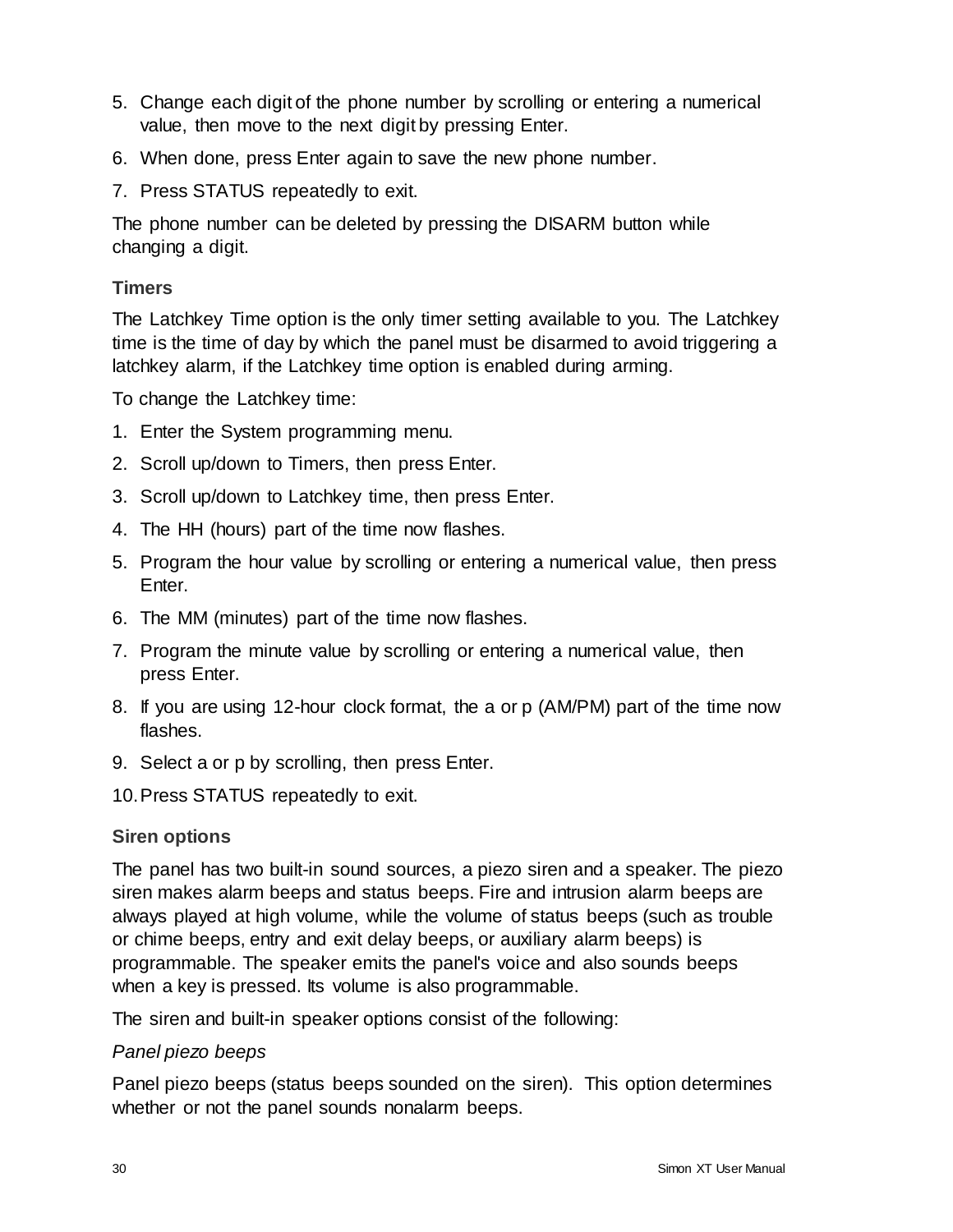To program Piezo beeps, do the following:

- 1. Enter the System programming menu.
- 2. Scroll up/down to Siren options, then press Enter.
- 3. Scroll up/down to Piezo beeps, then press Enter.
- 4. The current value of this option now flashes (On or Off).
- 5. Scroll up/down to the desired value, then press Enter.
- 6. Press STATUS repeatedly to exit.

#### *Panel voice*

Panel voice (spoken phrases on the speaker) and key press sounds from the speaker heard while controlling the system). This option determines whether or not the panel speaks status messages and arming level changes.

To program Panel voice, do the following:

- 1. Enter the System programming menu.
- 2. Scroll up/down to Siren options, then press Enter.
- 3. Scroll up/down to Panel voice, then press Enter.
- 4. The current value of this option now flashes (On or Off).
- 5. Scroll up/down to the desired value, then press Enter.
- 6. Press STATUS repeatedly to exit.

#### *Panel piezo alarms*

Loud alarms on the siren. This option determines whether or not the panel sounds alarm beeps.

To program Panel piezo alarm, do the following:

- 1. Enter the System programming menu.
- 2. Scroll up/down to Siren options, then press Enter.
- 3. Scroll up/down to Panel piezo alrm, then press Enter.
- 4. The current value of this option now flashes (On or Off).
- 5. Scroll up/down to the desired value, then press Enter.
- 6. Press STATUS repeatedly to exit.

#### *Status beep volume*

This option sets the sound volume of nonalarm beeps. The numerical range is 1 to 10. The default value is 7.

To program Status beep vol, do the following: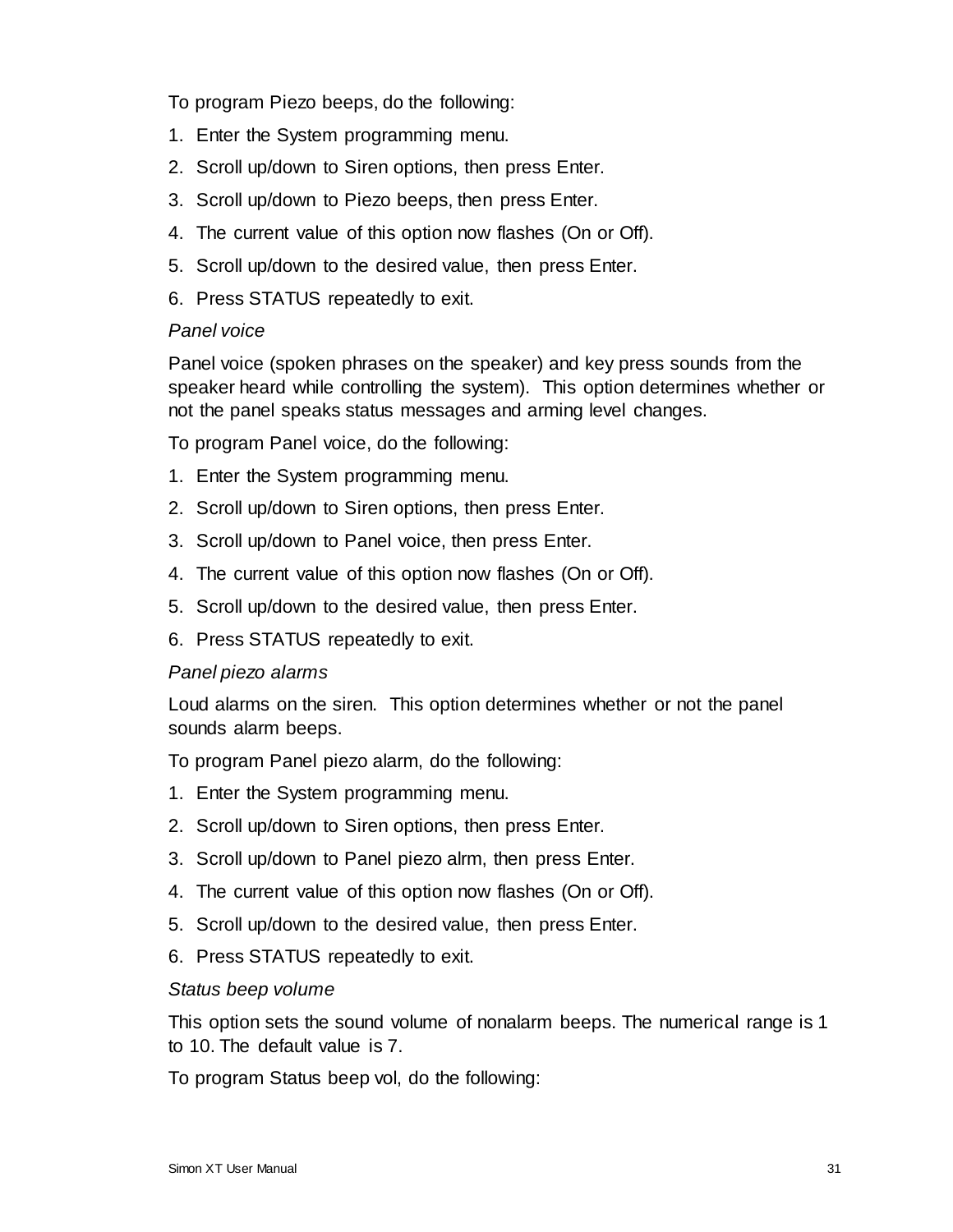- 1. Enter the System programming menu.
- 2. Scroll up/down to Siren options, then press Enter.
- 3. Scroll up/down to Status beep vol, then press Enter.
- 4. The current value of this option now flashes (1 to 10).
- 5. Scroll up/down to the desired value, then press Enter.
- 6. Press STATUS repeatedly to exit.

#### *Speaker volume*

This option sets the sound volume of the panel speaker for key presses and alarm sounds. The numerical range is 1 to 8. The default value is 8.

To program Speaker volume, do the following:

- 1. Enter the System programming menu.
- 2. Scroll up/down to Siren options, then press Enter.
- 3. Scroll up/down to Speaker volume, then press Enter.
- 4. The current value of this option now flashes (1 to 8).
- 5. Scroll up/down to the desired value, then press Enter.
- 6. Press STATUS repeatedly to exit.

#### **Light control**

You can control certain lights by using X10 lamp, appliance, or universal modules. As set up by the installer, these modules have unit numbers from 1 to 8 and are set to the same housecode. These lights can be turned on for certain arming operations, when a sensor is tripped or based on a time schedule. Light control includes:

#### *Set entry lights*

In this menu, each unit number can be set up as an entry light. These lights flash the arming level when the system is armed. For example, an entry light flashes twice when the system is armed to Level 2 (Doors+Windows).

To Set entry lights, do the following:

- 1. Enter the System programming menu.
- 2. Scroll up/down to Light control, then press Enter.
- 3. Scroll up/down to Set entry lights, then press Enter.
- 4. Scroll up/down to the unit number you want to set up, then press Enter.
- 5. The current option value flashes (On or Off).
- 6. Scroll up/down to the desired value, then press Enter.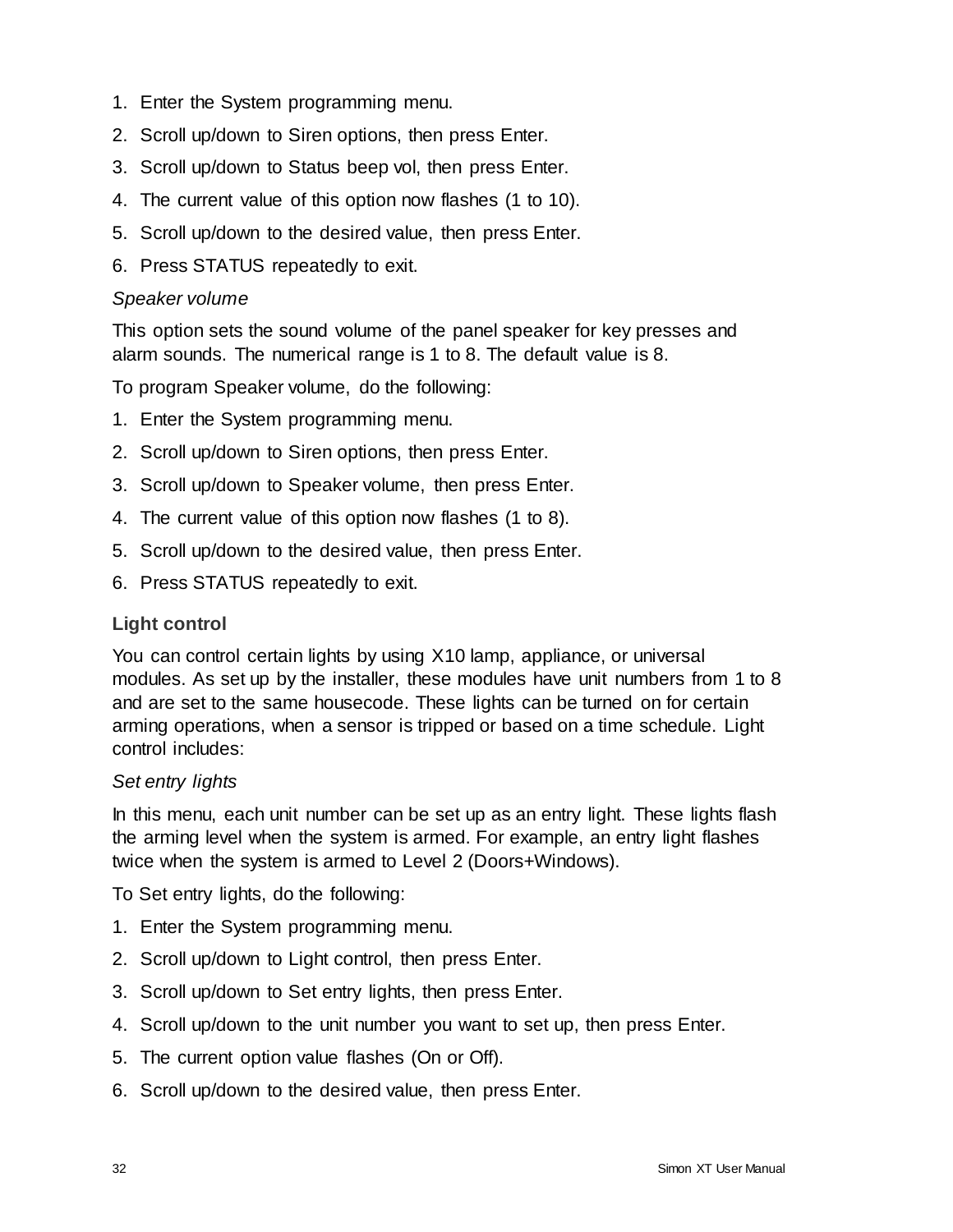7. Press STATUS repeatedly to exit.

#### *Sensor lights*

In this menu, each sensor can be tied to a unit number. For example, a light in a room can be set up to turn on when a motion sensor in that room is tripped.

To set up Sensor lights, do the following:

- 1. Enter the System programming menu.
- 2. Scroll up/down to Light control, then press Enter.
- 3. Scroll up/down to Light schedules, then press Enter.
- 4. Scroll up/down to the desired light schedule (as defined by the unit number), then press Enter.
- 5. The current option value now flashes.
- 6. Enter the desired start time by entering the hours, minutes, and AM/PM (press Enter after programming each part).
- 7. Enter the desired end time by entering the hours, minutes, and AM/PM (press Enter after programming each part).
- 8. Press STATUS repeatedly to exit.

#### *Light schedules*

In this menu, a light schedule can be programmed for each unit number (1 to 8).

To program Light schedules, do the following:

- 1. Enter the System programming menu.
- 2. Scroll up/down to Light control, then press Enter.
- 3. Scroll up/down to Light schedules, then press Enter.
- 4. Scroll up/down to the desired light schedule (as defined by the unit number), then press Enter.
- 5. The current option value now flashes.
- 6. Enter the desired start time by entering the hours, minutes, and AM/PM (press Enter after programming each part).
- 7. Enter the desired end time by entering the hours, minutes, and AM/PM (press Enter after programming each part).
- 8. Press STATUS repeatedly to exit.

#### *Housecode*

To change the Housecode, do the following:

1. Enter the System programming menu.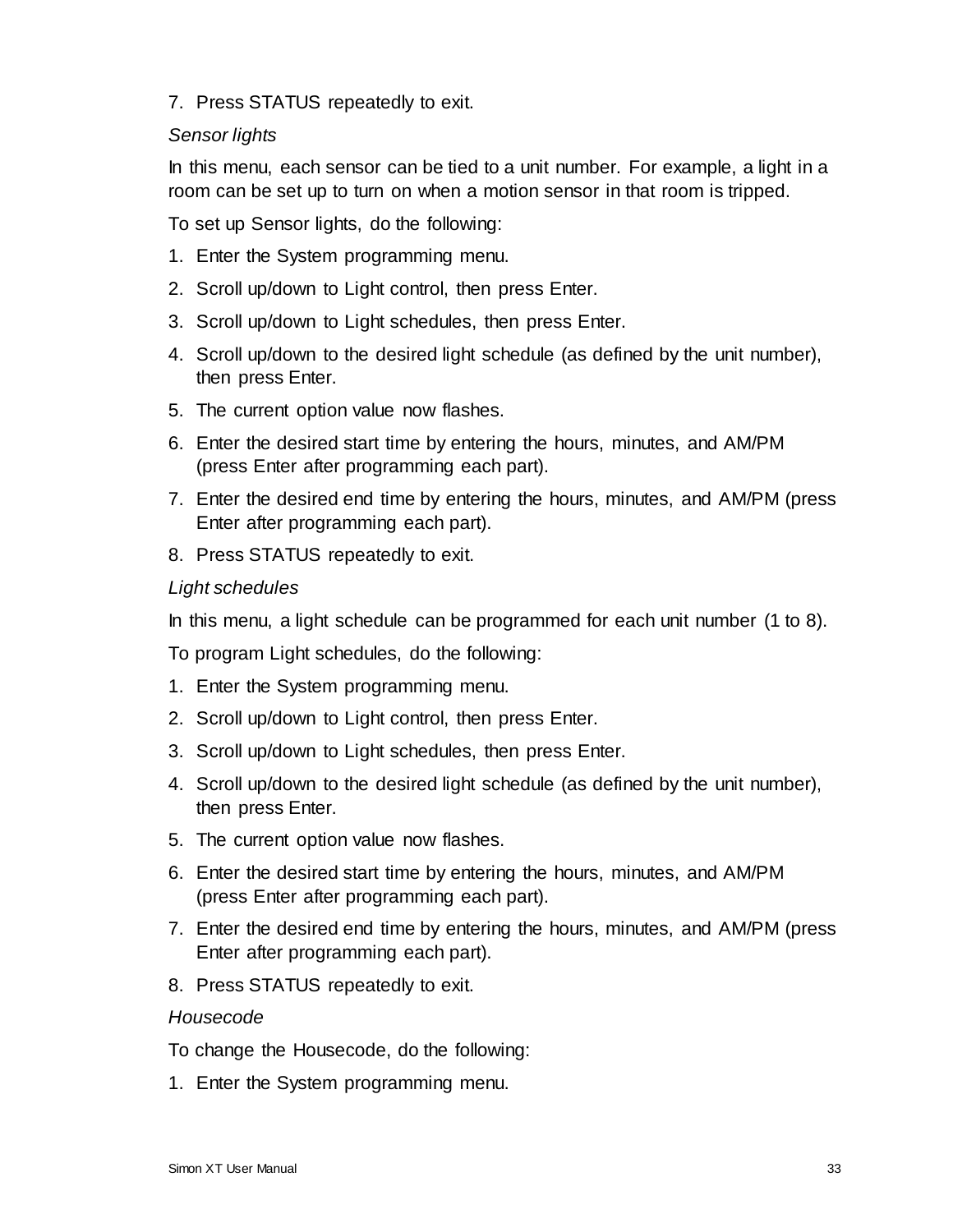- 2. Scroll up/down to Light control, then press Enter.
- 3. Scroll up/down to Housecode, then press Enter.
- 4. The current option value (A to O) now flashes.
- 5. Scroll up/down to the desired value, then press Enter.
- 6. Press STATUS repeatedly to exit.

#### *Sensor-activated light lockout time*

Each light (unit numbers 1 to 8) that has been tied to a sensor can be programmed not to turn on during a certain time of day.

To program the Lock interval, do the following:

- 1. Enter the System programming menu.
- 2. Scroll up/down to Light control, then press Enter.
- 3. Scroll up/down to Lock interval, then press Enter.
- 4. Scroll up/down to the unit number for which you want to program a lockout time, then press Enter.
- 5. The current option value now flashes.
- 6. Program the start and end times (see Light schedules on page 36).
- 7. Press STATUS repeatedly to exit.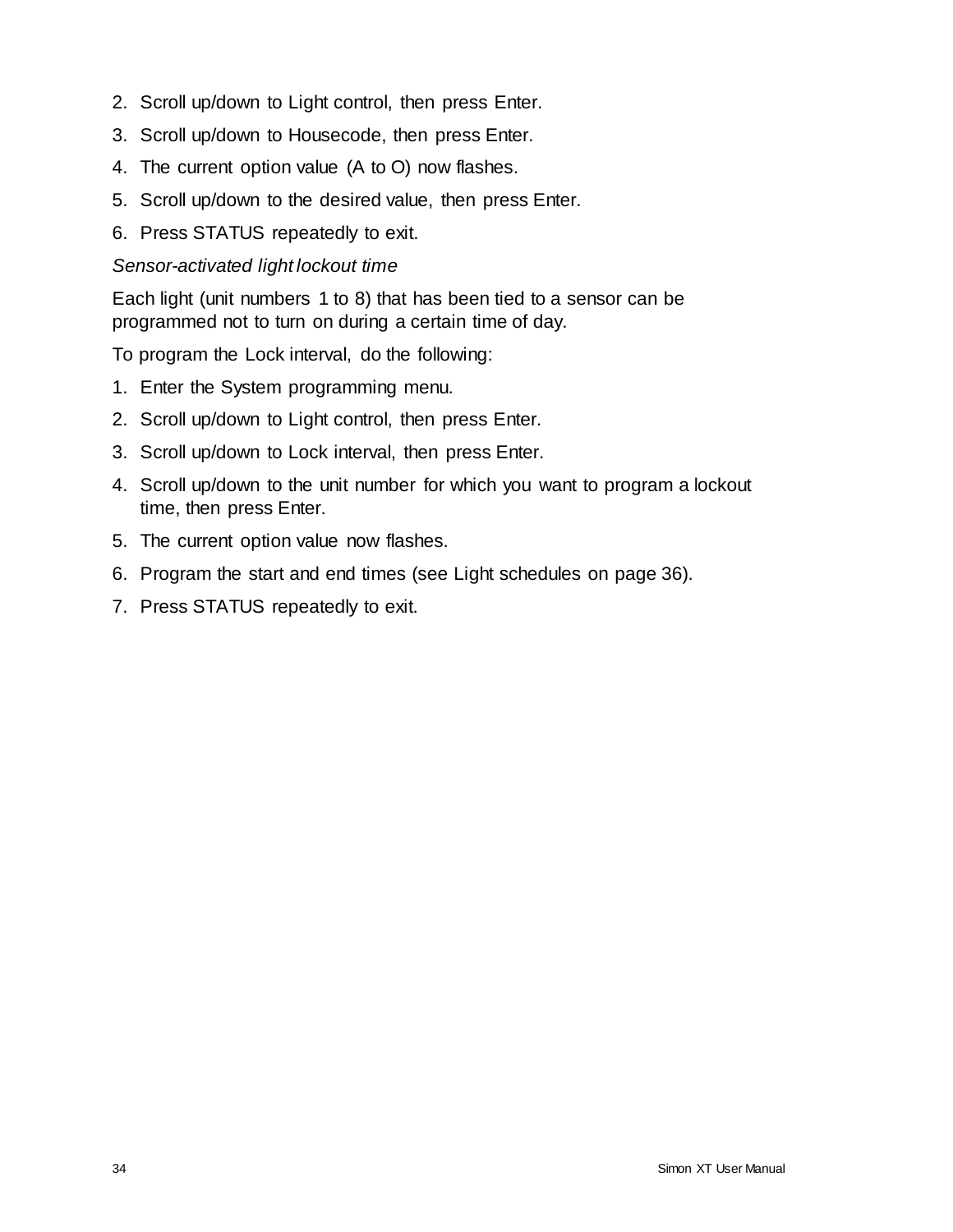# **Testing**

This chapter provides a set of tests to ensure proper operation of your Simon XT self-contained security system. We recommended you test your system weekly.

### **Testing sensors**

You can test sensors one at a time to make sure they are sending strong signals to the panel. You should test the security system at least once a week.

To perform the *Sensor Test*:

- 1. Scroll to *System Tests*.
- 2. Press Enter. The display shows *Enter Code*.
- 3. Enter your master code with the numbered keys.
- 4. Press Enter to accept the master code. The display shows *Sensor Test*.
- 5. Press Enter. The display shows, for example, *Trip Sn 1 Front Door* and automatically displays the list of sensors to be tested. The panel sounds six beeps once a minute while in *Sensor Test* mode. See Table 13 *below*.

When you trip a sensor the display shows, for example, *Sn 1 Packets = 8 Front Door.* You may trip the sensors in any order. As each sensor is heard from, it is removed from the list of sensors to be tested. After all sensors have been successfully tested, the display shows *Sn Test Complete, Press Status*. To terminate the sensor test:

- 1. Press STATUS. The display shows *Sensor Test Ok*.
- 2. After a few seconds the display shows *Sensor Test*.
- 3. Press STATUS repeatedly to exit.

If any of the sensors did not test successfully and you want to terminate the test, press STATUS. The panel display will show *Sensor Test Fail or Aborted*. The display then shows *Sensor Test*. Press STATUS once to exit the system test. If a sensor test fails, call your security dealer.

| <b>Device</b>           | To trip device                                                                                                 |
|-------------------------|----------------------------------------------------------------------------------------------------------------|
| Door/window sensor      | Open the secured door or window.                                                                               |
| Freeze sensor*          | Apply ice to the sensor. Do not allow the sensor to get wet.                                                   |
| Water sensor*           | Press a wet rag or wet finger over both of the round, gold-plated<br>terminals on the underside of the sensor. |
| Carbon monoxide sensor* | Unplug the CO alarm. Plug it back in and press the test/reset<br>button until the unit beeps eight times.      |

**Table 13: How to trip devices for sensor test**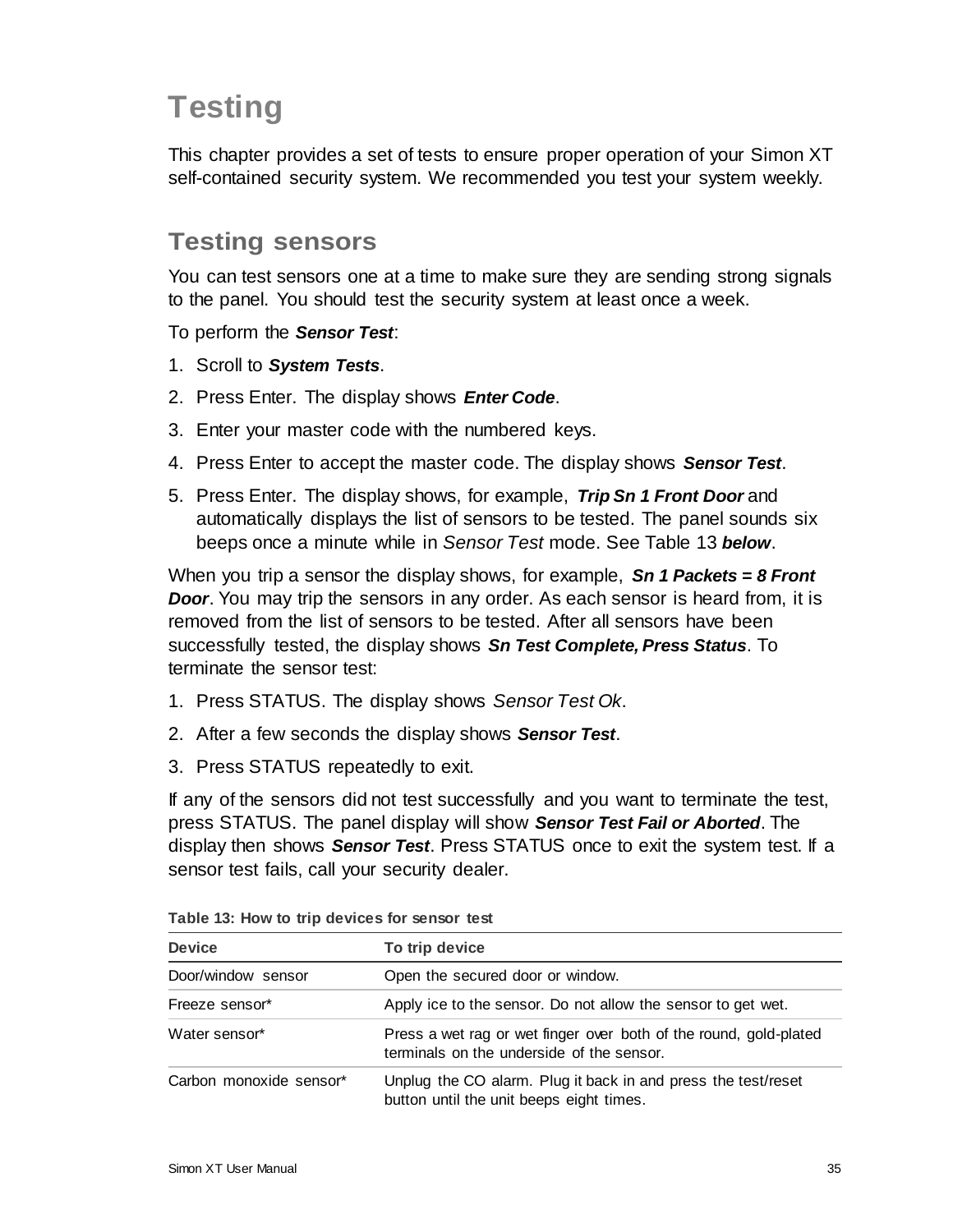| <b>Device</b>            | To trip device                                                                               |
|--------------------------|----------------------------------------------------------------------------------------------|
| Glassbreak sensor*       | Trip with appropriate glassbreak tester.                                                     |
| Motion sensor            | Avoid the motion sensor's view for 5 minutes, and then enter its<br>view.                    |
| Shock sensor*            | Tap the glass twice, away from the sensor. Wait at least 30<br>seconds before testing again. |
| Smoke sensor             | Press and hold the test button until the system sounds<br>transmission beeps.                |
| Wireless panic button*   | Press and hold the appropriate button for 3 seconds.                                         |
| Key fob <sup>*</sup>     | Press and hold Lock and Unlock simultaneously for 3 seconds.                                 |
| Remote handheld touchpad | Press and hold the two Emergency buttons simultaneously for 3<br>seconds.                    |

\* Not investigated for use by UL

### **Testing communication**

Test communication between your system and the central monitoring station or a voice report destination at least once per week to make sure you have the proper telephone connection.

**Note**: The system must be in disarm mode.

To perform a communication test:

- 1. Scroll to *System Tests*.
- 2. Press Enter. The display shows *Enter Code*.
- 3. Enter the master code.
- 4. Press Enter to accept the master code. The display shows *Comm Test*.
- 5. Scroll to *Comm Test*.
- 6. Press Enter. The display shows *Comm Test is On*.
- 7. After the communication test is successful, the display shows *Comm Test Ok*.
- 8. Press STATUS repeatedly to exit.

**Note:** If your system is not connected to a central monitoring station and you do not have a voice report destination programmed, you won't be able to perform the communication test.

If the communication test is successful, the system displays *Comm Test Ok*. If the test is unsuccessful, the STATUS button will light and within ten minutes the panel will display *Comm Failure*. If a communication test fails, call your security system dealer.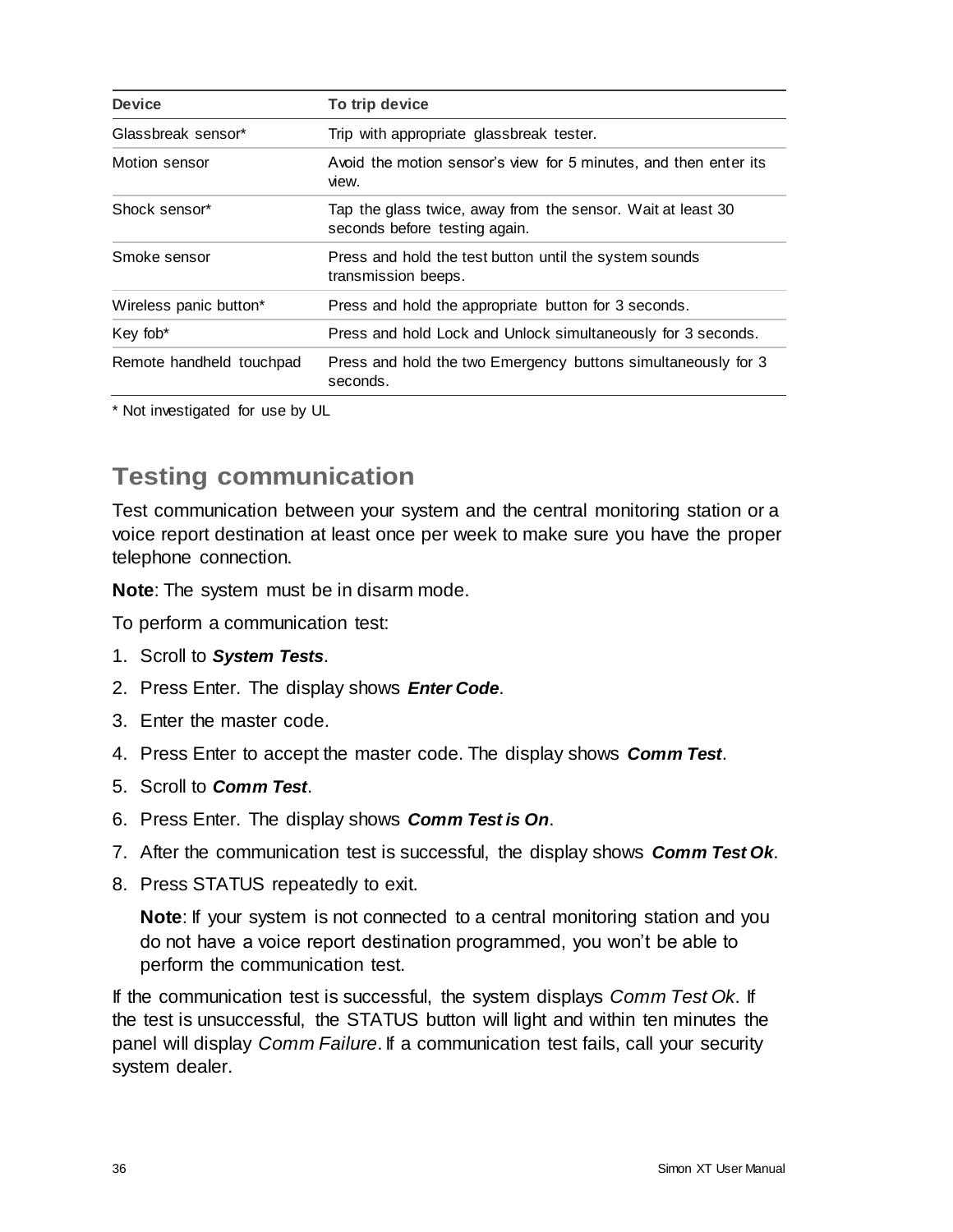### **System download**

You can initiate a download call to program your system with the settings specified by your installer.

To initiate a download, do the following:

- 1. Scroll up/down till the display shows *System tests*.
- 2. Press Enter. The display shows *Enter code*.
- 3. Enter your master code with numeric keys.
- 4. Press Enter. The display now shows *Sensor test*.
- 5. Scroll up/down till the display shows *System download*.
- 6. Press Enter. The display shows *Download in progress*.
- 7. Wait while your system calls the download center.
- 8. Display will show the result of the download. If the display shows *Download Fail,* contact your dealer.
- 9. Press STATUS twice to exit.

**Note**: Use this feature only when instructed by your installer or dealer.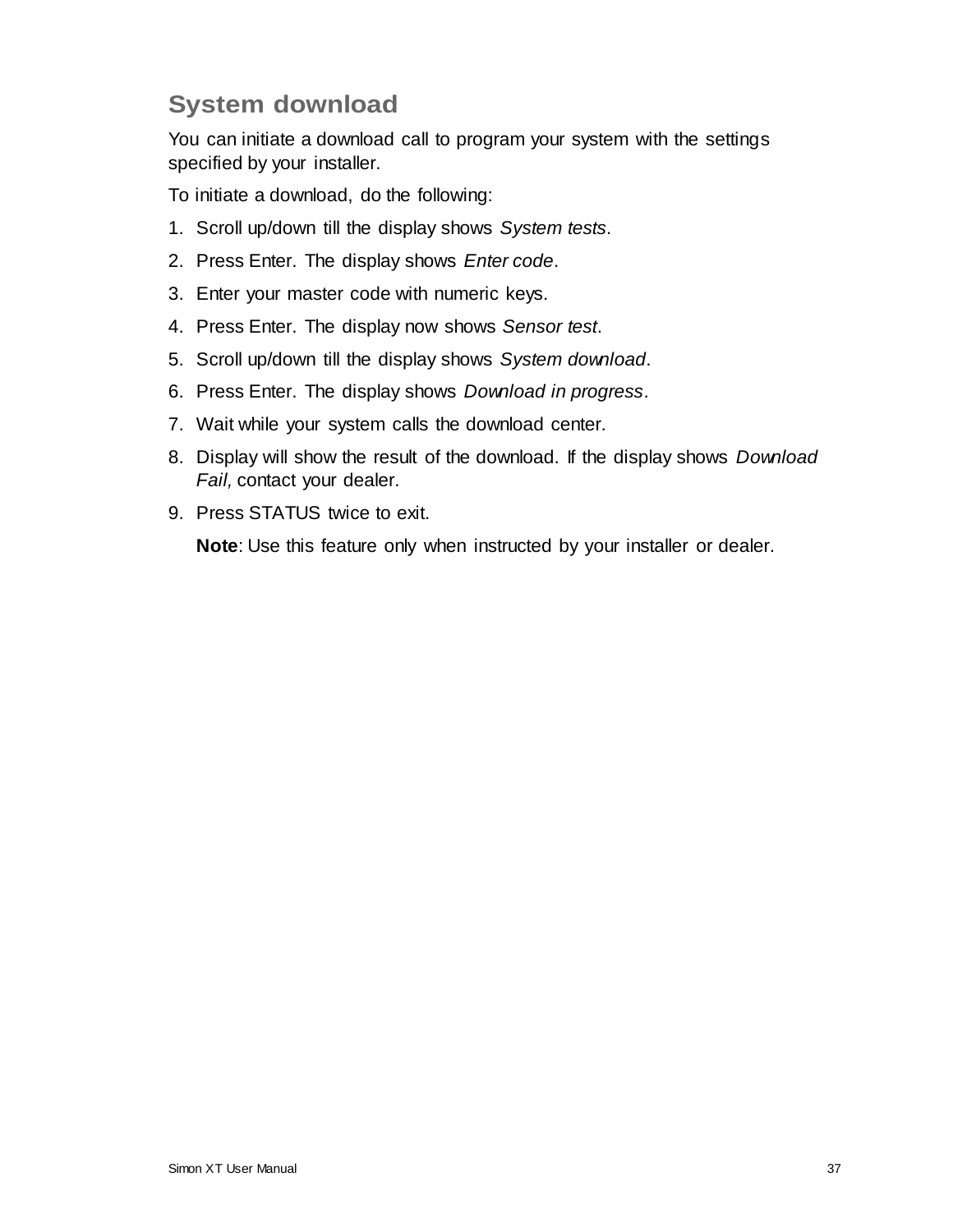# **Appendix A: Reference information**

This appendix provides a list of system limitations, emergency planning, floorplan, and a quick reference command table.

### **Alarm system limitations**

Not even the most advanced alarm system can guarantee protection against burglary, fire, or environmental problems. All alarm systems are subject to possible compromise or failure-to-warn for a variety of reasons.

- If sirens are not placed within hearing range of persons sleeping, in remote parts of the premises, or if they are placed behind doors or other obstacles.
- If intruders gain access through unprotected points of entry or areas where sensors have been bypassed.
- If intruders have the technical means of bypassing, jamming, or disconnecting all or part of the system.
- If power to sensors is inadequate or disconnected.
- If freeze or any environmental sensors are not located in areas where the appropriate condition can be detected.
- If smoke does not reach a smoke sensor. For example, smoke sensors cannot detect smoke in chimneys, walls, roofs, or areas blocked by a closed door. Sensors may not detect smoke in other levels of the building. Sensors may not warn in time when fires are caused by smoking in bed, explosions, improper storage of flammables, overloaded electrical circuits, or other hazardous conditions.
- If telephone lines are out of service.

Inadequate maintenance is the most common cause of alarm failure. Therefore, test your system at least once per week to be sure sensors, sirens, and phone communication are all working correctly.

Although having an alarm system may make you eligible for reduced insurance premiums, the system is no substitute for insurance.

**WARNING:** Security system devices cannot compensate you for loss of life or property.

### **Emergency planning**

Since an emergency is always unexpected, you should develop plans to help prepare for a variety of emergency situations. Periodically discuss and rehearse emergency plans to include the following:

Understand how to use your security system.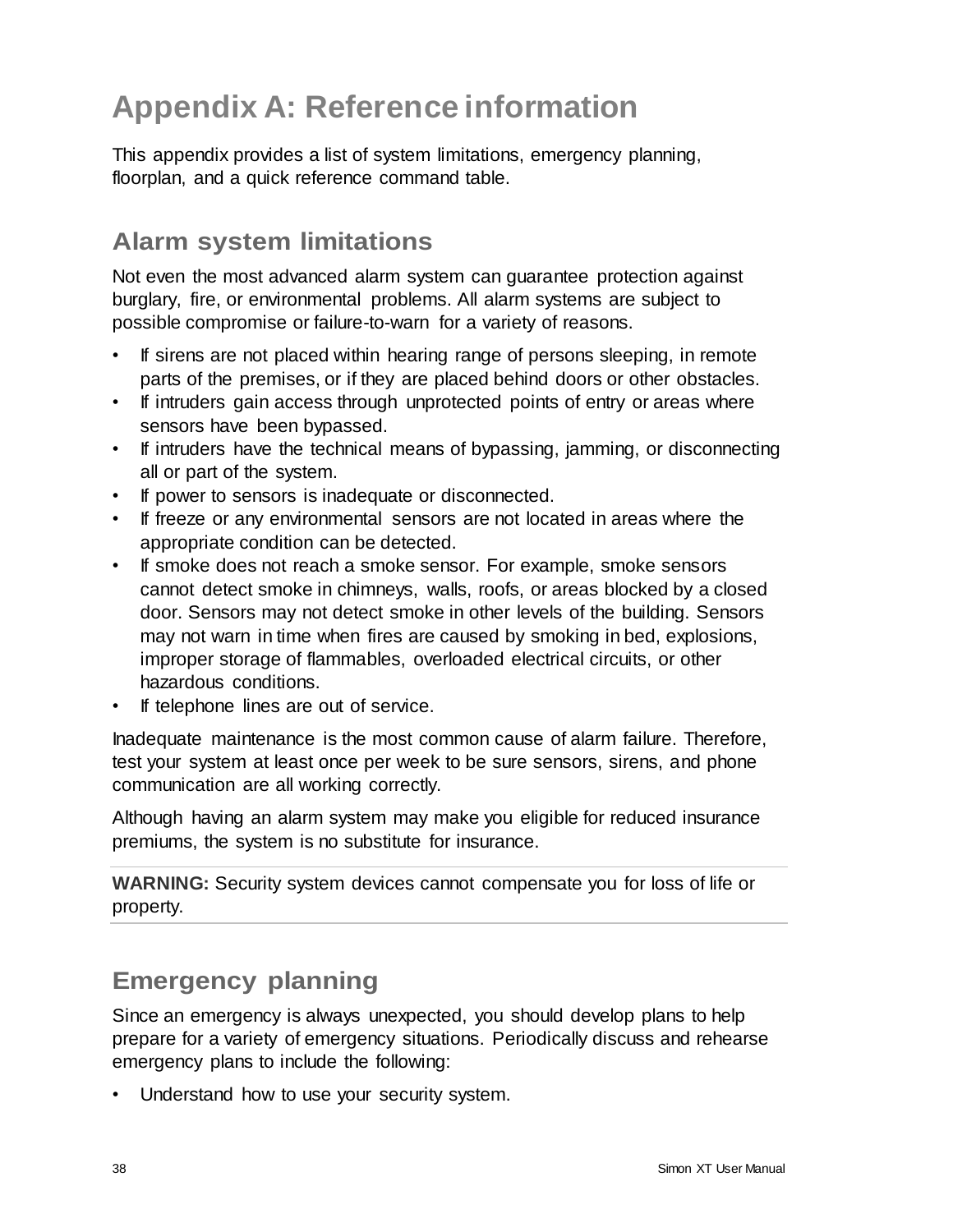- Know the normal state of doors and windows: open, closed, or locked.
- Escape fast! (Do not stop to pack.)
- Use a different escape route if closed doors feel hot to the touch.
- Crawl and hold your breath as much as possible to help reduce smoke inhalation during your escape.
- Meet at a designated outdoor location.
- Emphasize that no one should return to the premises if there is a fire.
- Notify the fire department from a neighbor's phone.
- Emphasize that no one should enter the premises if they hear sirens in the house.
- If you arrive at the premises and hear sirens, do not enter. Call for emergency assistance from a neighbor's phone.

### **Smoke and heat detector locations**

Selecting a suitable location is critical to the operation of smoke alarms. Figure 5 *on page 40* shows some typical floorplans with recommended smoke and heat detector locations. Use these location guidelines to optimize performance and reduce the chance of false alarms:

- Before mounting alarms, program (learn) them into memory and do a sensor test from the alarm's intended location to ensure good RF communication to the panel.
- Locate the alarm in environmentally controlled areas where the temperature range is between 40 and 100°F (5 and 38°C) and the humidity is between 0 and 90% noncondensing.
- Locate alarms away from ventilation sources that can prevent smoke from reaching the alarm.
- Locate ceiling mounted alarms in the center of the room or hallway, at least 4 in. (10 cm) away from any walls or partitions.
- Locate wall mounted alarms so the top of the alarm is 4 to 12 in. (10 to 31 cm) below the ceiling.
- In rooms with sloped, peaked, or gabled ceilings, locate alarms 3 ft. (0.9 m) down or away from the highest point of the ceiling.
- When mounting to suspended ceiling tile, the tile must be secured with the appropriate fasteners to prevent tile removal.

**Note**: Do not mount the alarm to the metal runners of suspended ceiling grids. The metal runners can draw the magnet's field away from the alarm's reed switch and cause a false tamper alarm.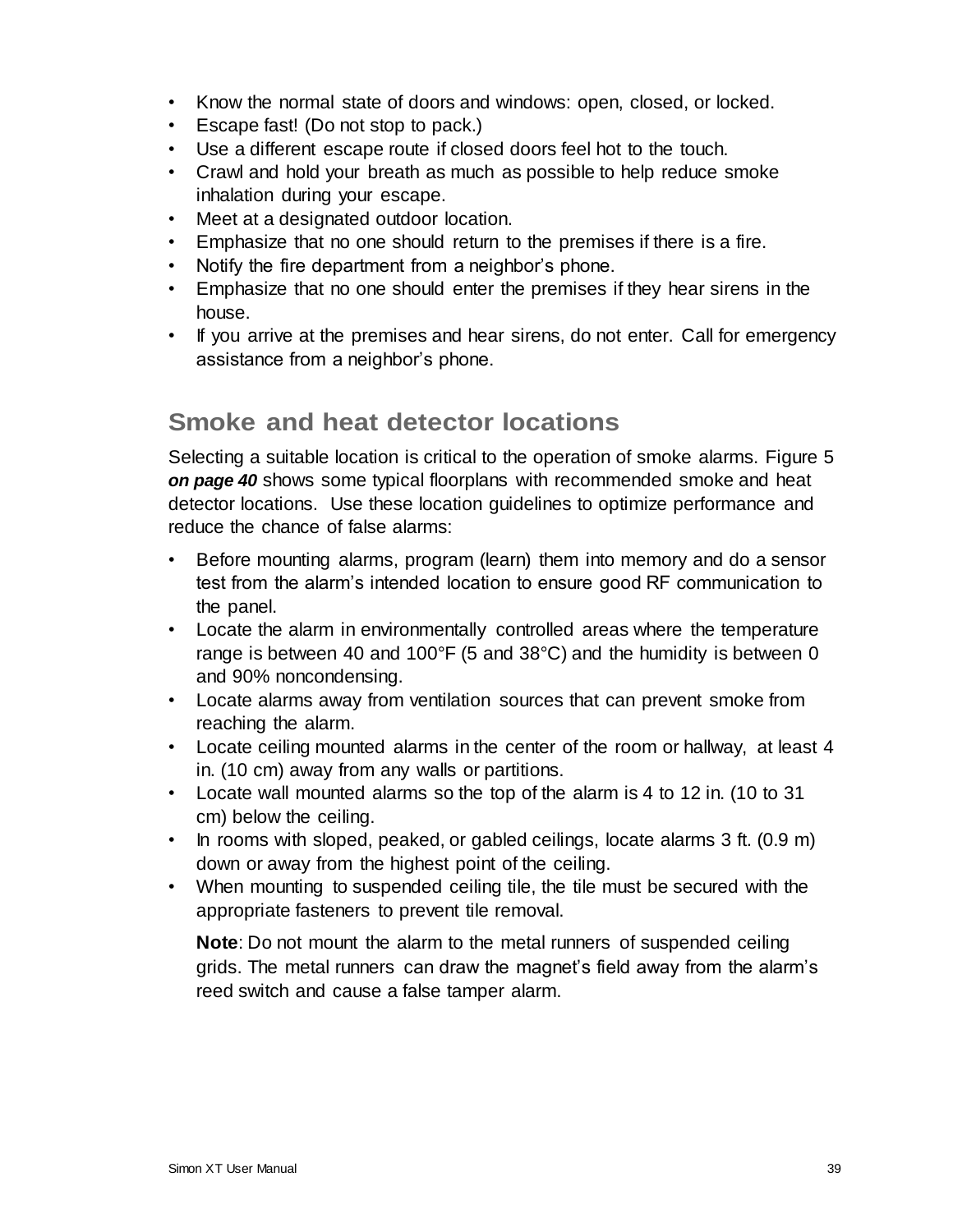

### **Your floorplan**

Use the following guidelines when drawing your floorplan:

- Show all building levels.
- Show exits from each room (two exits per room are recommended).
- Show the location of all security system components.
- Show the location of any fire extinguishers

#### **Sensor and module locations**

Use Table 14 *below* and Table 15 *on page 42* to list your sensor and module locations.

| Sensor number | Sensor name | Sensor type        | <b>Location</b> |
|---------------|-------------|--------------------|-----------------|
| Example       | Front door  | Door/window sensor | Front door      |
| 1.            |             |                    |                 |
| 2.            |             |                    |                 |
| 3.            |             |                    |                 |
| 4.            |             |                    |                 |
| 5.            |             |                    |                 |
| 6.            |             |                    |                 |
| 7.            |             |                    |                 |

#### **Table 14: Sensor locations**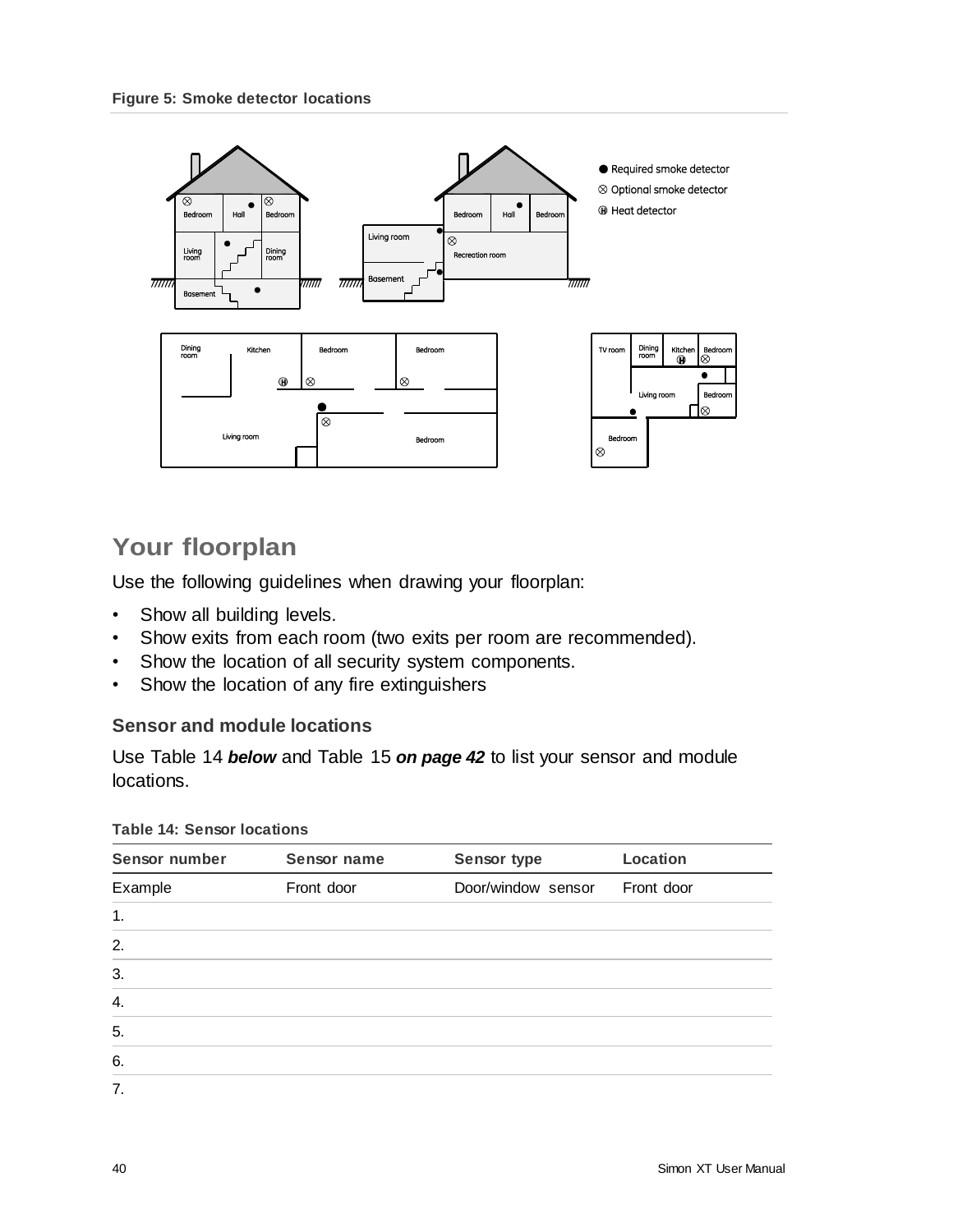| Sensor number | Sensor name | Sensor type | Location |
|---------------|-------------|-------------|----------|
| 8.            |             |             |          |
| 9.            |             |             |          |
| 10.           |             |             |          |
| 11.           |             |             |          |
| 12.           |             |             |          |
| 13.           |             |             |          |
| 14.           |             |             |          |
| 15.           |             |             |          |
| 16.           |             |             |          |
| 17.           |             |             |          |
| 18.           |             |             |          |
| 19.           |             |             |          |
| 20.           |             |             |          |
| 21.           |             |             |          |
| 22.           |             |             |          |
| 23.           |             |             |          |
| 24.           |             |             |          |
| 25.           |             |             |          |
| 26.           |             |             |          |
| 27.           |             |             |          |
| 28.           |             |             |          |
| 29.           |             |             |          |
| 30.           |             |             |          |
| 31.           |             |             |          |
| 32.           |             |             |          |
| 33.           |             |             |          |
| 34.           |             |             |          |
| 35.           |             |             |          |
| 36.           |             |             |          |
| 37.           |             |             |          |
| 38.           |             |             |          |
| 39.           |             |             |          |
| 40.           |             |             |          |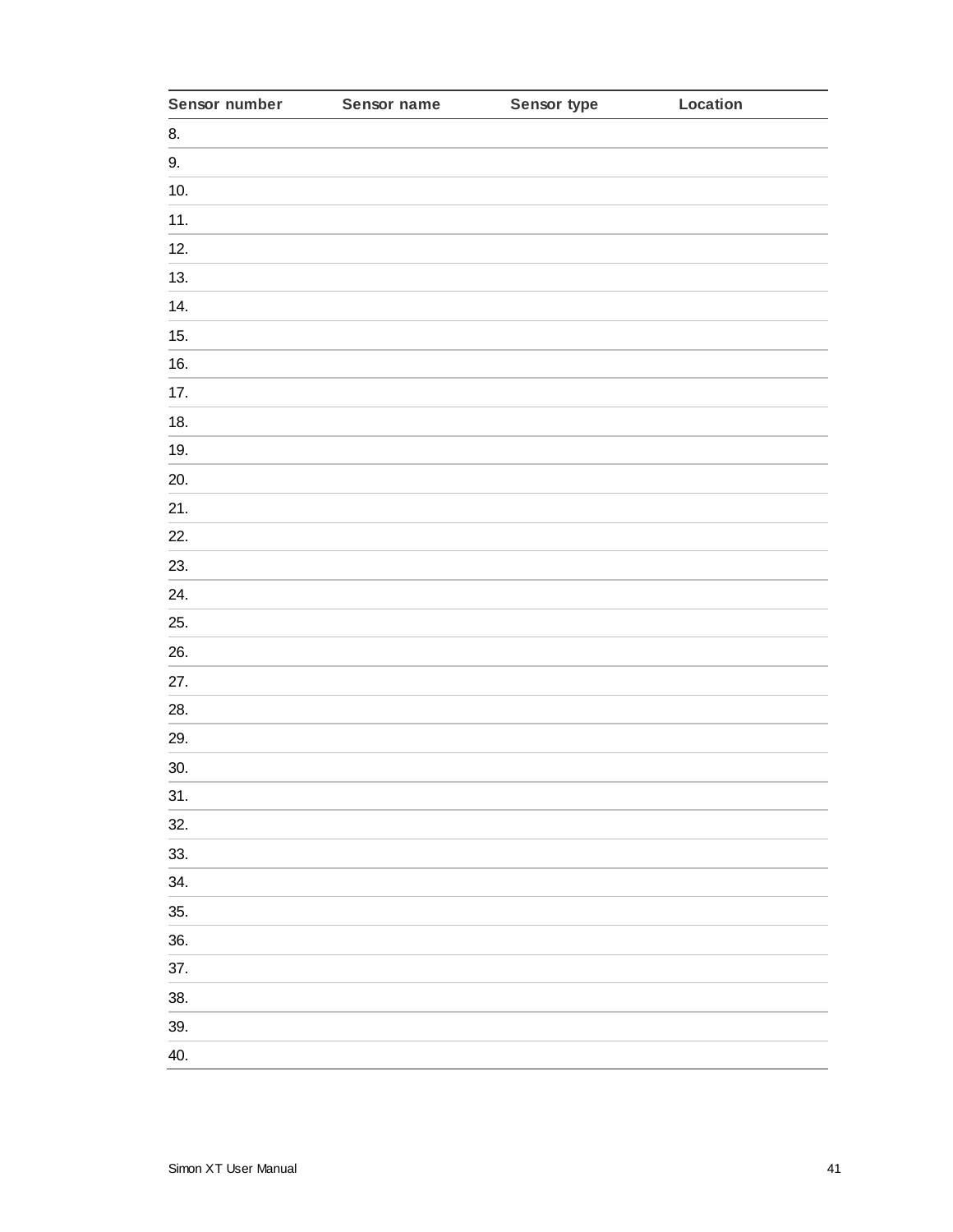#### **Table 15: X10 module locations**

| Unit #                    | Location |
|---------------------------|----------|
| $\mathbf{1}$              |          |
| $\overline{2}$            |          |
| $\ensuremath{\mathsf{3}}$ |          |
| $\overline{\mathbf{4}}$   |          |
| $\,$ 5 $\,$               |          |
| $\,6\,$                   |          |
| $\overline{7}$            |          |
| $\bf 8$                   |          |
| $\boldsymbol{9}$          |          |
| $10$                      |          |
| 11                        |          |
| 12                        |          |
| $13$                      |          |
| 14                        |          |
| 15                        |          |
| $16\,$                    |          |

### **Table 16: Access codes Code description Code** Master code User code 1 User code 2 User code 3 User code 4 User code 5 User code 6 User code 7 User code 8 Duress code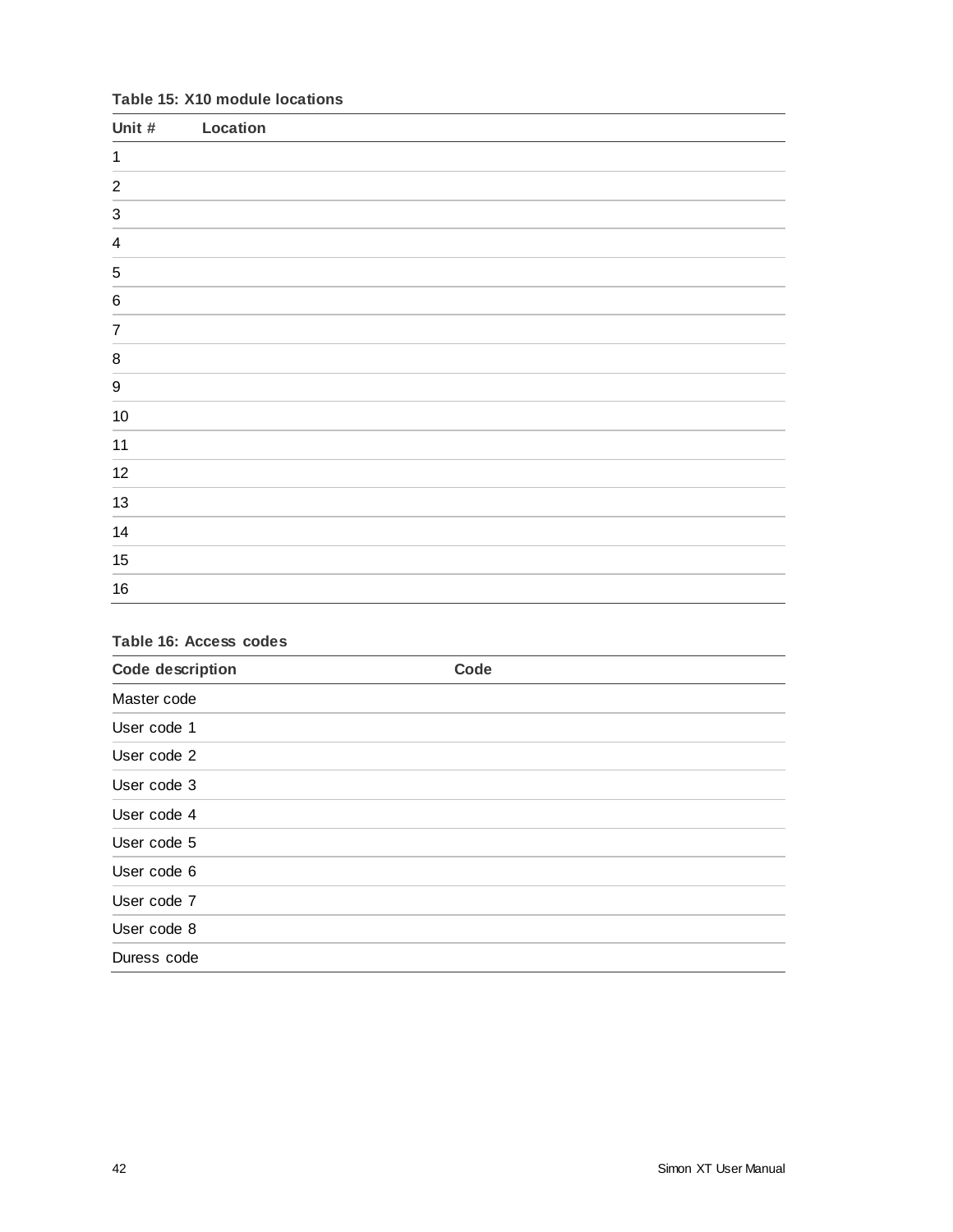### **Delays**

Use Table 17 below to record your delay times.

| Table 17: Delays |      |  |
|------------------|------|--|
| Delay            | Time |  |
| Exit delay       |      |  |
| Entry delay      |      |  |
|                  |      |  |